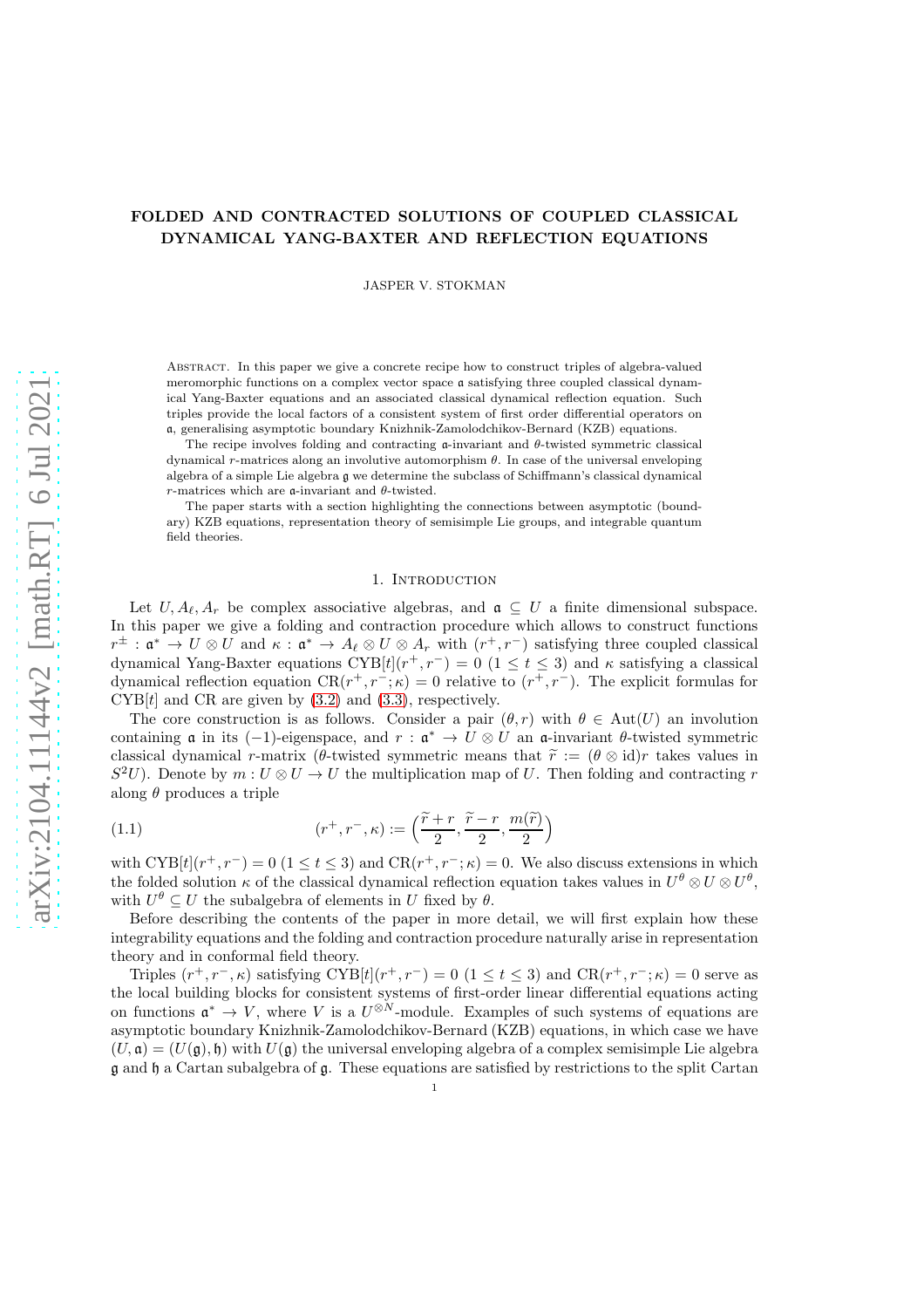subgroup of the N-point spherical functions, which form a special class of vector-valued spherical functions on split real connected semisimple Lie groups associated to g, see [\[28\]](#page-35-0) and Subsection [2.2.](#page-9-0)

The terminology "asymptotic boundary KZB equations" is motivated by the fact that the equations are asymptotic remnants of the consistency equations for correlation functions in Wess-Zumino-Witten (WZW) conformal field theories on an elliptic curve with conformally invariant boundary conditions. This limit transition will be shortly discussed in Subsection [2.3.](#page-13-0) The boundary KZB equations themselves and the representation theoretic interpretation of N-point correlation functions in WZW conformal field theory on the elliptic curve with conformally invariant boundary conditions will be discussed in a forthcoming paper of N. Reshetikhin and the author.

As mentioned before, solutions of asymptotic KZB equations are restrictions to the split Cartan subgroup of a special class of spherical functions on split real connected semisimple Lie groups. The split real form of g determines a Chevalley involution  $\sigma \in Aut(g)$  satisfying  $\sigma|h = -id_h$ , which extends to an involutive automorphism of  $U(\mathfrak{g})$ . It was already observed in [\[28\]](#page-35-0) that the core triple  $(r^+, r^-, \kappa)$  underlying the asymptotic boundary KZB equations is obtained from Felder's [\[14\]](#page-34-0) h-invariant and  $\sigma$ -twisted symmetric trigonometric classical dynamical r-matrix  $r : \mathfrak{h}^* \to \mathfrak{g} \otimes \mathfrak{g}$  (see [\(2.17\)](#page-7-0)) by folding and contracting along  $\sigma$ . Recall here that Felder's classical dynamical r-matrix itself forms the fundamental building block of the asymptotic KZB equations, which are asymptotic remnants of the consistency equations for correlation functions in WZW conformal field theory on an elliptic curve without boundaries, see [\[14,](#page-34-0) [15,](#page-34-1) [7,](#page-34-2) [11\]](#page-34-3). Their solutions are given in terms of restrictions to Cartan subgroups of generalised trace functions on semisimple Lie groups, see [\[11\]](#page-34-3).

So the context of spherical functions and asymptotic boundary KZB equations leads to a natural example of the general folding and contraction procedure that we develop in this paper. The other explicit examples we will obtain in this paper also concern  $U = U(\mathfrak{g})$  with involution σ. In this case **α** will be a subspace of  $\mathfrak{h}$  and the classical dynamical r-matrices  $r : \mathfrak{a}^* \to \mathfrak{g} \otimes \mathfrak{g}$ underlying the folding and contraction are from an appropriate subclass of Schiffmann's [\[24\]](#page-34-4) family of classical dynamical r-matrices (see Definition [6.12\)](#page-29-0).

For non-split real semisimple Lie groups a similar folding and contraction takes place in the theory of N-point spherical functions, but the integrability conditions for the building blocks of the associated asymptotic boundary KZB equations are more complicated, see [\[22\]](#page-34-5) for details.

The contents of the paper is as follows.

Section [2](#page-2-0) provides a self-contained exposition explaining the role of Felder's trigonometric classical dynamical r-matrix, its folded and contracted versions, and the asymptotic (boundary) KZB equations in representation theory of semisimple Lie groups. We furthermore place the asymptotic (boundary) KZB equations in a degeneration scheme containing KZB type equations and Gaudin type Hamiltonians of types  $A_N$  and  $C_N$ .

In Section [3](#page-15-2) the coupled classical dynamical Yang-Baxter equations and associated classical dynamical reflection equation are introduced. We explain how solutions of these equations give rise to commuting first order differential operators, thereby extending results from [\[28,](#page-35-0) §6.7].

In Section [4](#page-18-0) we relate the usual classical dynamical Yang-Baxter equation for  $r^+ - r^-$  to the coupled classical dynamical Yang-Baxter equations for the pair  $(r^+, r^-)$ . This involves a fourth classical non-dynamical Yang-Baxter type equation. We also show how extra terms can be added to the core solutions of the associated classical dynamical reflection equation. In case of the solution of the classical dynamical reflection equation appearing in the asymptotic boundary KZB equations, these extensions relate to adding non-trivial spin reflection terms at the boundaries, see [\[28,](#page-35-0) §6].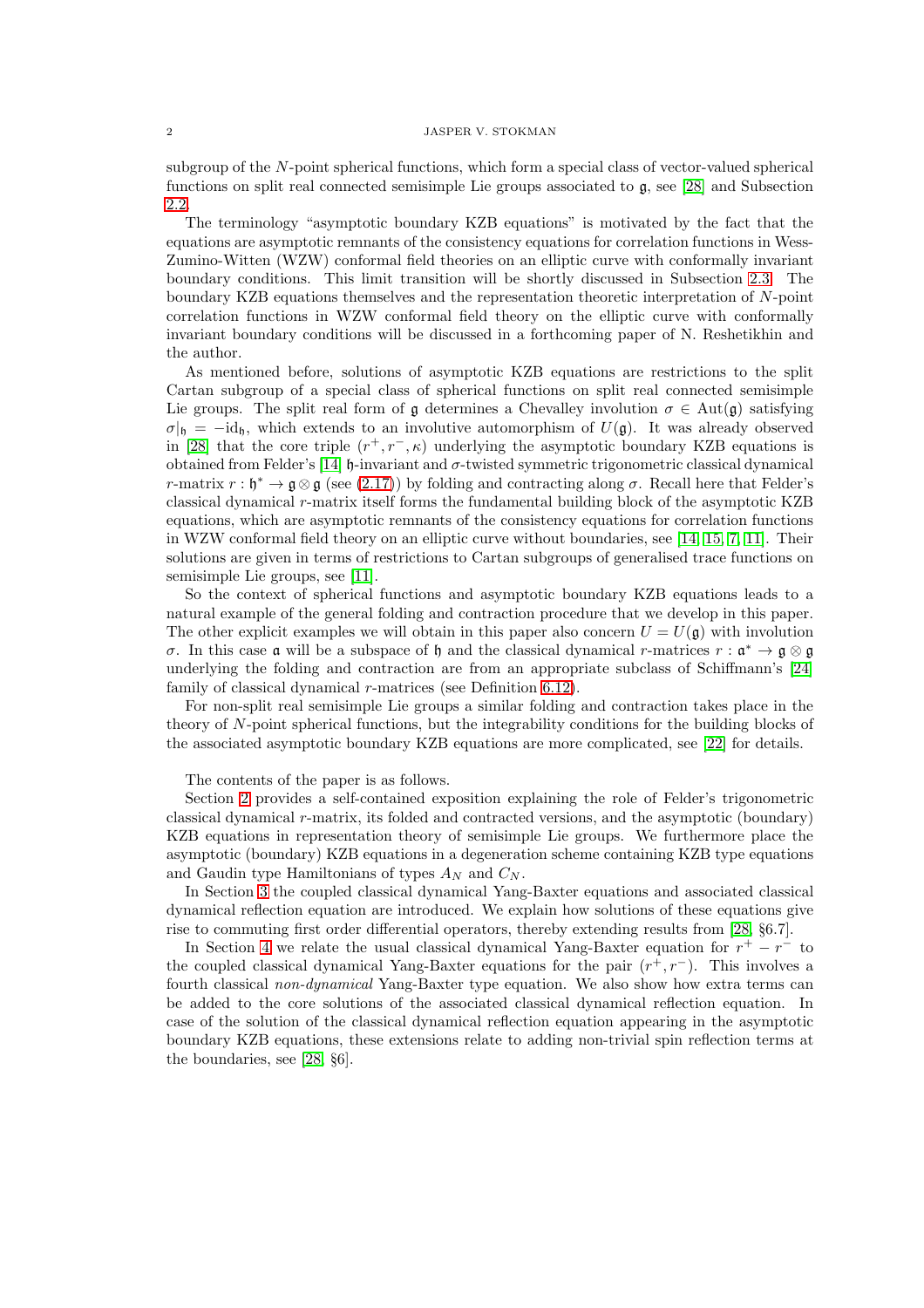Section [5](#page-19-0) establishes the folding and contraction procedure described in the second paragraph of the introduction. It is also shown that these folded pairs  $(r^+, r^-)$  are solutions of a fourth coupled classical non-dynamical Yang-Baxter equation.

In Section [6](#page-24-0) we consider the cases where  $U = U(\mathfrak{g})$  is the universal enveloping algebra of a complex simple Lie algebra  $\mathfrak g$  and  $\mathfrak a$  is a subspace of a fixed Cartan subalgebra  $\mathfrak h$  of  $\mathfrak g$ . Etingof and Schiffmann [\[11,](#page-34-3) [24\]](#page-34-4) classified the associated quasi-unitary  $\alpha$ -invariant solutions of the classical dynamical Yang-Baxter equation with values in  $\mathfrak{g} \otimes \mathfrak{g}$  and coupling constant 1. Schiffmann's [\[24\]](#page-34-4) explicit representatives  $r^{Sch} : \mathfrak{a}^* \to \mathfrak{g} \otimes \mathfrak{g}$  of the gauge equivalence classes of this set of solutions are labeled by a-admissible generalised Belavin-Drinfeld triples. Extremal cases are Felder's [\[14\]](#page-34-0) solution, and the half-Casimirs. The latter ones are the standard non-dynamical solutions of the classical dynamical Yang-Baxter equation.

We show that if  $\theta \in Aut(\mathfrak{g})$  is an h-stabilising involution for which there exists a  $\theta$ -twisted symmetric solution  $r^{\text{Sch}}: \mathfrak{a}^* \to U(\mathfrak{g})^{\otimes 2}$ , then  $\theta$  is a Chevalley involution relative to  $\mathfrak{h}$ . In this case we describe all  $\theta$ -twisted symmetric solutions  $r^{\text{Sch}}$ . By the folding and contraction procedure from Section [5,](#page-19-0) this provides new families of solutions of the coupled classical dynamical Yang-Baxter equations and of the associated classical dynamical reflection equation depending on a choice Γ of the set  $\Delta$  of simple roots and on a suitable class of subspaces  $\mathfrak{a} \subset \mathfrak{h}$ . The example related to N-point spherical functions on a split real simple Lie group corresponds to  $(\Gamma, \mathfrak{a}) = (\Delta, \mathfrak{h}).$ 

Finally, in Section [7,](#page-32-0) we consider the twisted symmetric solution  $r^{Sch}$  for  $\mathfrak{a} = 0$  and use the folding and contraction procedure, together with the results from Section [3,](#page-15-2) to construct commuting asymptotic Gaudin Hamiltonians of type  $C_N$ .

Conventions: For a group L and a subset  $S \subset L$  we write  $N_L(S)$  and  $Z_L(S)$  for the normaliser and centraliser of S in L, respectively. The set of conjugacy classes in L is denoted by  $Conj<sub>L</sub>$ . All modules and representations are over C unless stated otherwise. Tensor products over C are denoted by ⊗. The universal enveloping algebra of a complex Lie algebra  $\mathfrak g$  is denoted by  $U(\mathfrak g)$ .

Acknowledgements: It is a pleasure to thank Nicolai Reshetikhin and Pavel Etingof for interesting discussions and comments. The author was supported by the Netherlands Organization for Scientific Research (NWO).

## 2. Representation theoretic context

<span id="page-2-0"></span>2.1. Generalised trace functions and asymptotic KZB equations. In this subsection we revisit the Etingof-Kirillov-Schiffman theory on generalised trace functions for semisimple Lie groups (see, e.g,  $[6, 7, 9, 20, 11, 10]$  $[6, 7, 9, 20, 11, 10]$  $[6, 7, 9, 20, 11, 10]$  $[6, 7, 9, 20, 11, 10]$  $[6, 7, 9, 20, 11, 10]$  $[6, 7, 9, 20, 11, 10]$ ). The only new result in this subsection is a formula for the Schrödinger operator of the spin Calogero-Moser system in terms of the radial component action of Felder's [\[14\]](#page-34-0) trigonometric classical dynamical r-matrix (Proposition [2.10\)](#page-6-0). The subsection also includes a short new derivation of the asymptotic Knizhnik-Zamolodchikov-Bernard (KZB) equations for generalised trace functions clearly separating the arguments involving the "bulk" (intertwiners) from the arguments involving the "twisted cyclic boundary conditions" (weighted traces), see Theorem [2.15.](#page-8-0)

Let  $\mathfrak g$  be a complex semisimple Lie algebra,  $\mathfrak h \subset \mathfrak g$  a Cartan subalgebra, and

$$
\mathfrak{g}:=\mathfrak{h}\oplus\bigoplus_{\alpha\in R}\mathfrak{g}_{\alpha}
$$

the corresponding root space decomposition, with root system  $R \subset \mathfrak{h}^*$ . Let  $\sigma \in Aut(\mathfrak{g})$  be a Chevalley involution relative to the Cartan subalgebra h (so  $\sigma|_{\mathfrak{h}} = -id_{\mathfrak{h}}$ ). Let  $K : \mathfrak{g} \times \mathfrak{g} \to \mathbb{C}$ be the Killing form of  $\mathfrak g$ , and denote by  $(\cdot, \cdot)$  the restriction of K to a nondegenerate symmetric bilinear form on  $\mathfrak{h}$ . We also write  $(\cdot, \cdot)$  for the bilinear form on  $\mathfrak{h}^*$  obtained by dualising  $(\cdot, \cdot)$ . Let  $\{x_j\}_{j=1}^n$  be a basis of h such that  $(x_i, x_j) = \delta_{i,j}$  (it exists since  $(\cdot, \cdot)$  is the complex bilinear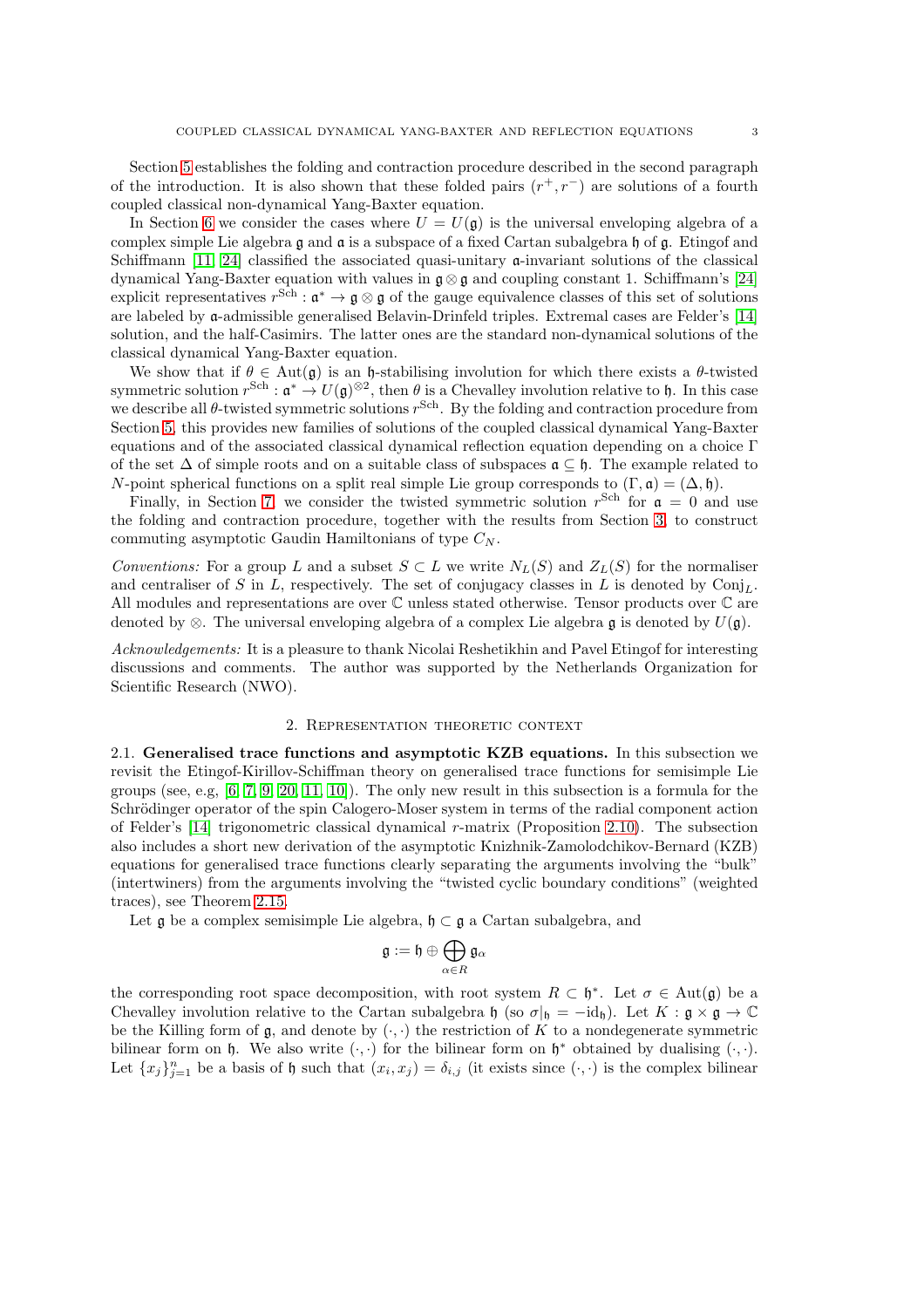extension of a scalar product on a suitable real form of  $\mathfrak{h}$ ). For  $\nu \in \mathfrak{h}^*$  denote by  $t_{\nu} \in \mathfrak{h}$  the element such that  $\nu(\cdot) = (t_{\nu}, \cdot)$ . Choose root vectors  $e_{\alpha} \in \mathfrak{g}_{\alpha}$  such that  $[e_{\alpha}, e_{-\alpha}] = t_{\alpha}$  and  $\sigma(e_{\alpha}) = -e_{-\alpha}$  (see, e.g., [\[19,](#page-34-10) §25.2]). Let  $R^+ = {\beta_1, \ldots, \beta_m}$  be a choice of positive roots. Write  $\mathfrak{n} := \bigoplus_{\alpha \in R^+} \mathfrak{g}_{\alpha}$  for the corresponding nilpotent subalgebra of  $\mathfrak{g}$ .

Fix a complex connected Lie group G with Lie algebra g, and denote by  $T \subset G$  the connected analytic subgroup with Lie algebra  $\mathfrak{h}$ . Let  $\Lambda$  be the group of linear functionals  $\mu \in \mathfrak{h}^*$  that integrate to an algebraic character  $\xi_{\mu}: T \to \mathbb{C}^{\times}$ . Then  $\Lambda$  is a lattice satisfying  $Q \subseteq \Lambda \subseteq P$ , with  $Q$  and  $P$  the root and weight lattice of  $R$ , respectively. The algebra of regular functions on  $T$ is  $\mathcal{P}_{\Lambda} = \bigoplus_{\mu \in \Lambda} \mathbb{C}\xi_{\mu}$ . The multiplication rules are  $\xi_{\mu}\xi_{\nu} = \xi_{\mu+\nu}$  and  $\xi_0 = 1$ . We write  $\mathcal P$  for the subalgebra spanned by  $\xi_{\mu}$  ( $\mu \in Q$ ), and  $Q$  for its quotient field.

Let  $U_{\mathcal{Q}}(\mathfrak{g})$  be the  $\mathcal{Q}$ -algebra  $\mathcal{Q}\otimes U(\mathfrak{g})$ , and denote by  $\mathcal D$  the algebra of differential operators on T with coefficients in the ring  $U_{\mathcal{Q}}(\mathfrak{g})$ . We write  $\partial_h \in \mathcal{D}$  for the directional derivative in direction  $h \in \mathfrak{h}$ .

Let  $\mathcal B$  be the Poincaré-Birkhoff-Witt (PBW) basis of  $U(\mathfrak g)$  relative to the ordered basis  $(x_1,\ldots,x_n,e_{-\beta_m},\ldots,e_{-\beta_1},e_{\beta_1},\ldots,e_{\beta_m})$  of  $\mathfrak{g}.$ 

<span id="page-3-3"></span>**Lemma 2.1.** There exists a unique complex linear map

$$
(2.1) \t\t\t U(\mathfrak{g}) \to \mathcal{D}, \t\t X \mapsto L_X
$$

satisfying

- $(1)$   $L_1 = 1$ ,
- (2) if  $be_{\alpha} \in \mathcal{B}$  is a PBW-word ending with the letter  $e_{\alpha}$  ( $\alpha \in R$ ) then

<span id="page-3-0"></span>
$$
L_{be_{\alpha}} = \frac{e_{\alpha}}{\xi_{-\alpha} - 1} L_b + \frac{1}{\xi_{\alpha} - 1} L_{[e_{\alpha},b]},
$$

(3) if  $bx_j \in \mathcal{B}$  is a PBW-word ending with the letter  $x_j$   $(1 \leq j \leq n)$  then

$$
L_{bx_j} = \partial_{x_j} L_b.
$$

*Proof.* The existence and uniqueness of the map  $(2.1)$  follows easily by induction to the degree of  $X \in U(\mathfrak{g})$  with respect to the standard filtration on  $U(\mathfrak{g})$ .

<span id="page-3-4"></span>**Example 2.2.** (i)  $X \mapsto L_X$  assigns to  $X \in U(\mathfrak{h})$  the associated constant coefficient differential operator on T .

(ii) A direct computation using (1)-(3) gives for  $\alpha \in R$ ,

$$
L_{e_{\alpha}} = \frac{e_{\alpha}}{\xi_{-\alpha} - 1}, \qquad L_{x_j e_{\alpha}} = \frac{e_{\alpha}}{\xi_{-\alpha} - 1} \Big( \partial_{x_j} + \frac{\alpha(x_j)}{1 - \xi_{\alpha}} \Big)
$$

$$
L_{e_{-\alpha} e_{\alpha}} = \frac{1}{\xi_{\alpha} - 1} \partial_{t_{\alpha}} - \frac{\xi_{\alpha} e_{\alpha} e_{-\alpha}}{(\xi_{\alpha} - 1)^2}.
$$

and

In the following proposition we will relate the differential operator 
$$
L_X
$$
 with the action  $X \cdot f$  of  $X \in U(\mathfrak{g})$  as left-invariant differential operator on a special class of vector-valued smooth vector-valued functions  $f$  on  $G$ .

Let  $(V, \tau)$  be a finite dimensional G-representation. Endow V with the left  $U(\mathfrak{g})$ -module structure obtained by differentiating the  $G$ -action on  $V$ . The corresponding representation map  $U(\mathfrak{g}) \to \text{End}(V)$  is again denoted by  $\tau$ . The space  $\Xi_V(G)$  of V-valued class functions on G is defined to be the space of smooth functions  $f : G \to V$  satisfying the equivariance property

<span id="page-3-1"></span>(2.2) 
$$
f(gg'g^{-1}) = \tau(g)f(g') \quad \forall g, g' \in G.
$$

**Proposition 2.3.** For  $X \in U(\mathfrak{g})$  and  $f \in \Xi_V(G)$  we have

<span id="page-3-2"></span>
$$
(2.3) \t\t\t (X \cdot f)|_T = L_X(f|_T).
$$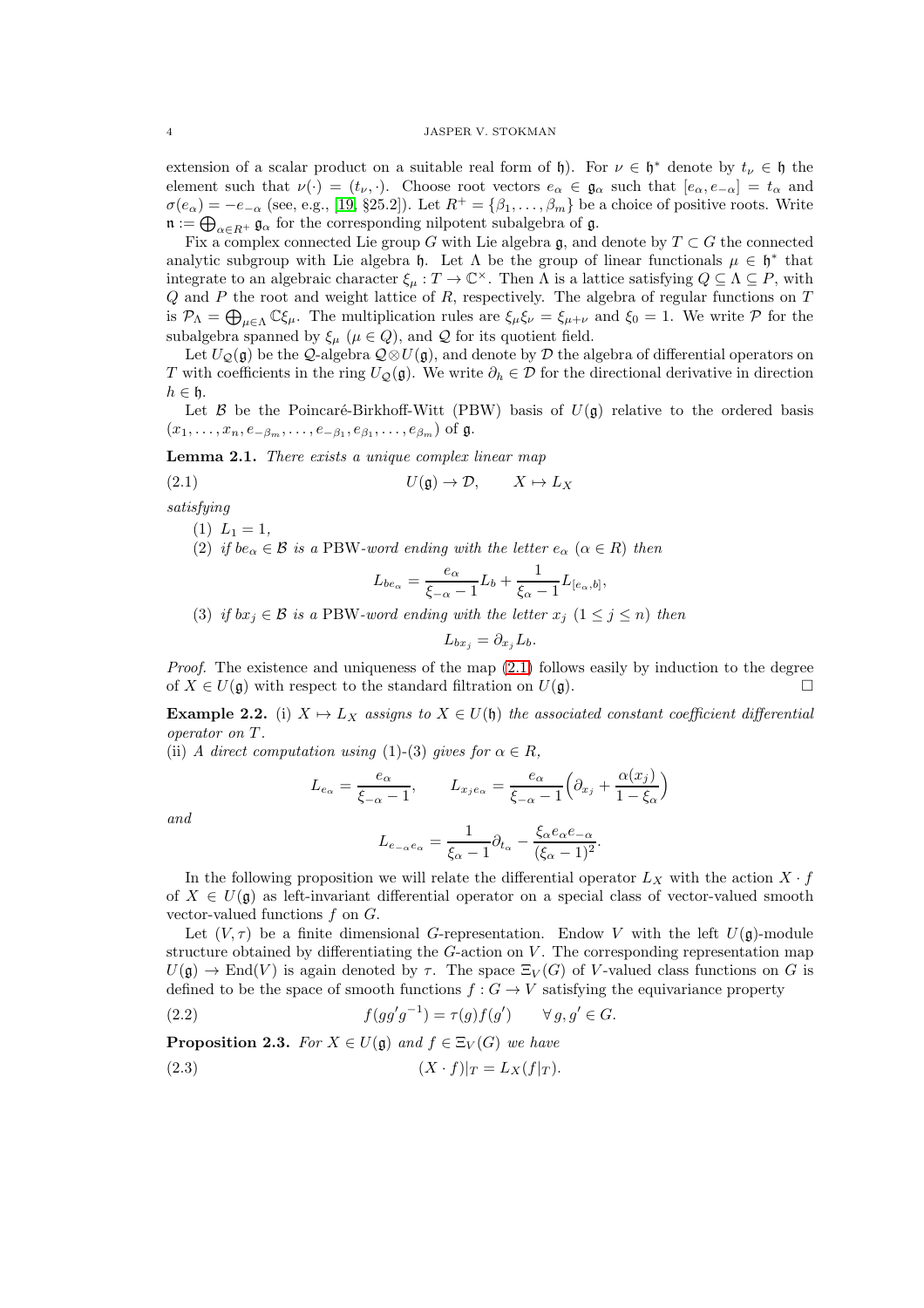Proof. It suffices to show that

(2.4) 
$$
(1-t^{-\alpha})((Xe_{\alpha})\cdot f)(t) = -\tau(e_{\alpha})(X\cdot f)(t) + t^{-\alpha}([e_{\alpha}, X]\cdot f)(t)
$$

for  $\alpha \in R$ ,  $X \in U(\mathfrak{g})$ ,  $f \in \Xi_V(G)$  and  $t \in T$ . Formula [\(2.4\)](#page-4-0) follows from the following explicit computation,

<span id="page-4-0"></span>
$$
\begin{aligned} \left( (Xe_{\alpha}) \cdot f \right)(t) &= \frac{d}{ds} \bigg|_{s=0} \tau(\exp(-se_{\alpha})) \big( X \cdot f \big) (\exp(se_{\alpha}) t \big) \\ &= -\tau(e_{\alpha}) (X \cdot f)(t) + \frac{d}{ds} \bigg|_{s=0} \big( X \cdot f \big) (t \exp(st^{-\alpha}e_{\alpha})) \\ &= -\tau(e_{\alpha}) \big( X \cdot f \big)(t) + t^{-\alpha} \big( (e_{\alpha} X) \cdot f \big)(t). \end{aligned}
$$

Here we used  $f(g'g) = \tau(g^{-1})f(gg')$   $(g, g' \in G)$  for the first equality, cf. [\(2.2\)](#page-3-1).

<span id="page-4-2"></span>Remark 2.4. The interpretation of  $L_X$  as the radial component of the action of  $X \in U(\mathfrak{g})$  on  $\Xi_V(G)$  as left-invariant differential operator extends to V-valued class functions on (the regular part of) a split real form  $G_{\mathbb{R}}$  of G, cf. [\[4\]](#page-34-11). It implies that the map  $(2.1)$  is canonical and independent of the choices.

The space  $\Xi_V(G)$  of V-valued class functions is preserved by the action of the center  $Z(\mathfrak{g})$  of  $U(\mathfrak{g})$ . Common  $Z(\mathfrak{g})$ -eigenfunctions in  $\Xi_V(G)$  can be constructed as follows.

Let  $(\pi, M)$  be a finite dimensional G-representation. We will denote by  $X_M$  the corresponding infinitesimal action of  $X \in U(\mathfrak{g})$  on M, and write  $M[\mu]$  for the weight space of M at weight  $\mu \in \Lambda$ . Let V be a finite dimensional complex vector space. The partial trace over  $M[\mu]$  of a complex linear map  $\Psi \in \text{Hom}(M, M \otimes V)$  is defined by

$$
\mathrm{Tr}_{M[\mu]}(\Psi) := \sum_{i} (\phi_i \otimes \mathrm{id}_V) \Psi(m_i) \in V,
$$

with  $\{m_i\}_i$  a linear basis of  $M[\mu]$  and  $\{\phi_i\}_i$  its dual basis. Here we have extended  $\phi_i \in M[\mu]^*$  to a linear functional on M by requiring  $\phi_i$  to vanish on the remaining weight spaces  $M[\nu](\nu \neq \mu)$ . We write  $\text{Tr}_M(\Psi) \in V$  for the partial trace of  $\Psi$  over the whole representation space M. Assume now that  $(\tau, V)$  is also a finite dimensional G-representation. Denote by Hom<sub>G</sub> $(M, M \otimes V)$  the space of G-intertwiners  $M \to M \otimes V$ .

The V-valued trace functions  $f_{\Phi} \in \Xi_V(G)$  ( $\Phi \in \text{Hom}_G(M, M \otimes V)$ ) of Etingof, Kirillov Jr. and Schiffmann [\[6,](#page-34-6) [9,](#page-34-7) [20,](#page-34-8) [11\]](#page-34-3) are defined by

(2.5) 
$$
f_{\Phi}(g) := \text{Tr}_M(\Phi \pi(g)) \qquad (g \in G).
$$

Note that its restriction to  $T$  is given by

(2.6) 
$$
f_{\Phi}|_{T} = \sum_{\mu \in \Lambda} \text{Tr}_{M[\mu]}(\Phi) \xi_{\mu} \in \mathcal{P}_{\Lambda} \otimes V[0].
$$

If  $V = \mathbb{C}$  is the trivial representation then  $f_{\text{Id}_M} = \chi_M$  is the character of  $(\pi, M)$ , and

<span id="page-4-3"></span>
$$
\chi_M|_T = f_{\mathrm{id}_M}|_T = \sum_{\mu \in \Lambda} \dim(M[\mu]) \xi_\mu
$$

is the formal character of M.

For irreducible finite dimensional G-representations M we denote by  $c_M : Z(\mathfrak{g}) \to \mathbb{C}$  the central character of M (the Harish-Chandra isomorphism allows to describe it explicitly in terms of the highest weight of  $M$ ). By  $(2.3)$  we have

<span id="page-4-1"></span>**Proposition 2.5.** If M is irreducible and  $\Phi \in \text{Hom}_G(M, M \otimes V)$  then

(2.7) 
$$
L_Z(f_{\Phi}|_T) = c_M(Z)f_{\Phi}|_T \qquad \forall Z \in Z(\mathfrak{g}).
$$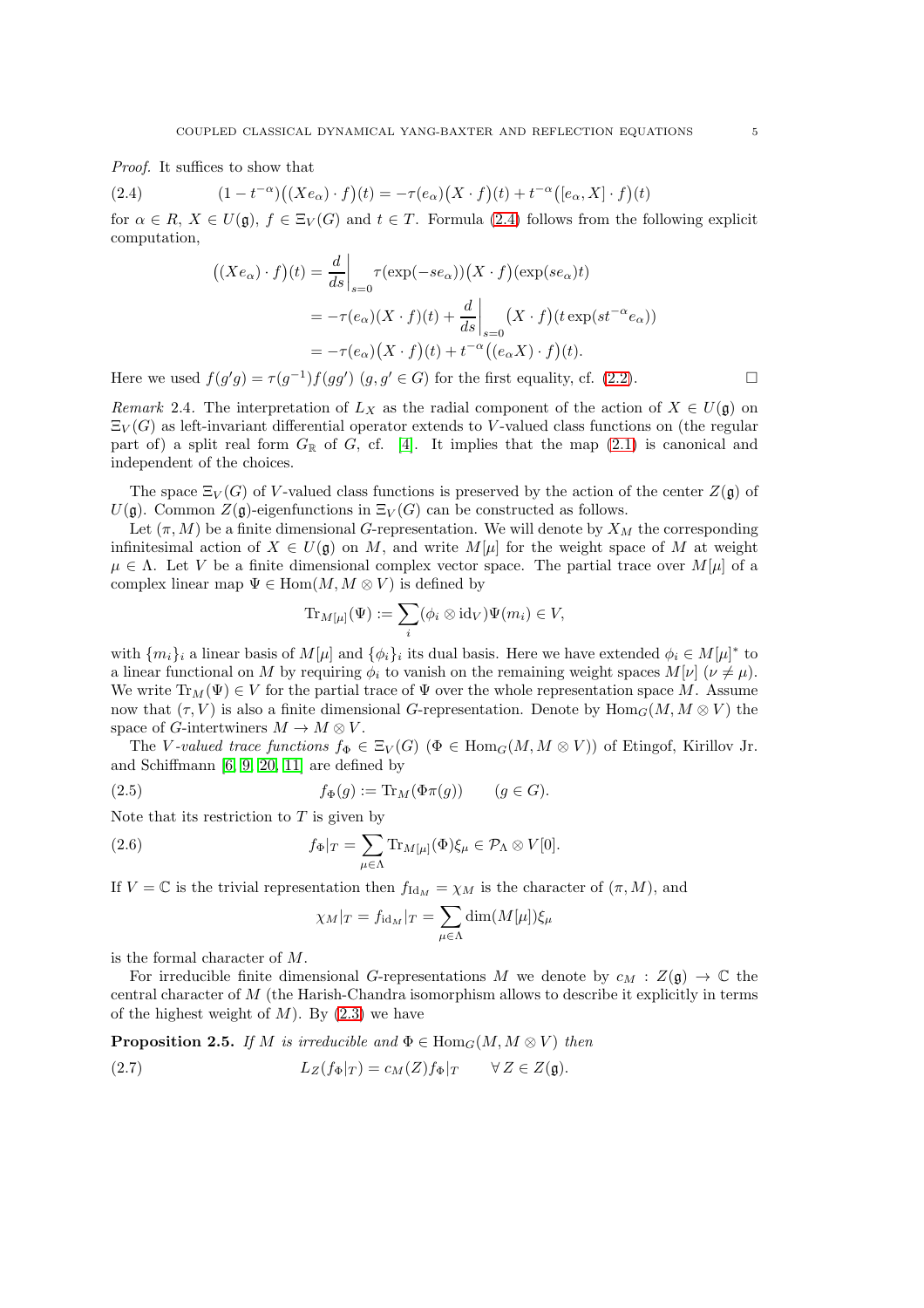The weight decomposition of  $U(\mathfrak{g})$ , viewed as G-representation with respect to the adjoint action, is

$$
U(\mathfrak{g})=\bigoplus_{\mu\in Q}U[\mu],\qquad U[\mu]:=\{X\in U(\mathfrak{g})\mid \mathrm{Ad}(t)X=t^{\mu}X\quad\forall\,t\in T\}.
$$

Denote by  $\mathcal{D}_{\mu} \subset \mathcal{D}$  the subspace of differential operators with coefficients in  $U_{\mathcal{Q}}[\mu] := \mathcal{Q} \otimes U[\mu].$ From the definition of  $L_X$  it immediately follows that  $L_X \in \mathcal{D}_{\mu}$  if  $X \in U[\mu]$ . In particular,  $L_X \in \mathcal{D}_0$  for  $X \in Z(\mathfrak{g})$ .

The Weyl group  $W := N_G(T)/T$  acts naturally on T,  $\mathcal{P}_\Lambda$ , Q, U[0] and  $\mathcal{D}_0$ . The fact that the intersection of a regular conjugacy class in G with T is a W-orbit in T implies that  $f_{\Phi}|_{T}$  and  $L_{Z}$ are W-invariant for  $\Phi \in \text{Hom}_G(M, M \otimes V)$  and  $Z \in Z(\mathfrak{g}) \subset U[0]$ .

Proposition [2.5](#page-4-1) and its extension to V-valued class functions on the regular part of  $G_{\mathbb{R}}$  (see Remark [2.4\)](#page-4-2) then implies that

<span id="page-5-2"></span>**Theorem 2.6.** The map  $X \mapsto L_X$  (see [\(2.1\)](#page-3-0)) restricts to an algebra embedding  $Z(\mathfrak{g}) \hookrightarrow \mathcal{D}_0^W$ .

A special role for applications in harmonic analysis, quantum integrable systems and asymptotic integrable quantum field theories is played by the radial component  $L_{\Omega} \in \mathcal{D}_{0}^{W}$  of the quadratic Casimir element

(2.8) 
$$
\Omega := \sum_{j=1}^{n} x_j^2 + \sum_{\alpha \in R} e_{-\alpha} e_{\alpha} \in Z(\mathfrak{g}).
$$

The differential operator  $L_{\Omega}$  can be computed by first expressing  $\Omega$  in "normally ordered form",

$$
\Omega=\sum_{j=1}^n x_j^2+2t_\rho+2\sum_{\alpha\in R^+}e_{-\alpha}e_\alpha
$$

with  $\rho := \frac{1}{2} \sum_{\alpha \in R^+} \alpha$  the half-sum of positive roots, and subsequently applying the rules from Lemma [2.1](#page-3-3) (cf. Example [2.2\)](#page-3-4). It results in

Corollary 2.7. We have

<span id="page-5-1"></span>(2.9) 
$$
L_{\Omega} = \Delta + \sum_{\alpha \in R^{+}} \left(\frac{1+\xi_{-\alpha}}{1-\xi_{-\alpha}}\right) \partial_{t_{\alpha}} - 2 \sum_{\alpha \in R^{+}} \frac{\xi_{-\alpha} e_{\alpha} e_{-\alpha}}{(1-\xi_{-\alpha})^{2}}
$$

with Laplacian  $\Delta := \sum_{j=1}^n \partial_{x_j}^2$ .

Remark 2.8. As a special case of Proposition [2.5](#page-4-1) one obtains the explicit second order differential equation

<span id="page-5-0"></span>
$$
(2.10)\t\t\t L_{\Omega}(\chi_M|_T) = c_M(\Omega)\chi_M|_T
$$

for  $\chi_M|_T$  if M is irreducible. In Freudenthal's [\[16\]](#page-34-12) algebraic proof of Weyl's [\[29,](#page-35-1) [30\]](#page-35-2) character formula for  $\chi_M|_T$ , the second order differential equation [\(2.10\)](#page-5-0) appeared after direct computations. Springer [\[27\]](#page-34-13) realised from Harish-Chandra's [\[17,](#page-34-14) [18\]](#page-34-15) analytic theory on distributional characters of real reductive groups, which appeared around the same time as Freudenthal's paper [\[16\]](#page-34-12), that [\(2.10\)](#page-5-0) is a consequence of the action of  $\Omega$  as a biinvariant differential operator on class functions. This insight allowed Springer [\[27\]](#page-34-13) to derive an analogue of Weyl's character formula for connected semisimple groups over algebraically closed fields of sufficiently large characteristic.

Remark 2.9. The radial component method of Harish-Chandra and Casselman-Miličić [\[4\]](#page-34-11) provides an explicit procedure to compute the radial component of the action of left-invariant differential operators on vector-valued spherical functions. The map  $X \mapsto L_X$  can be recovered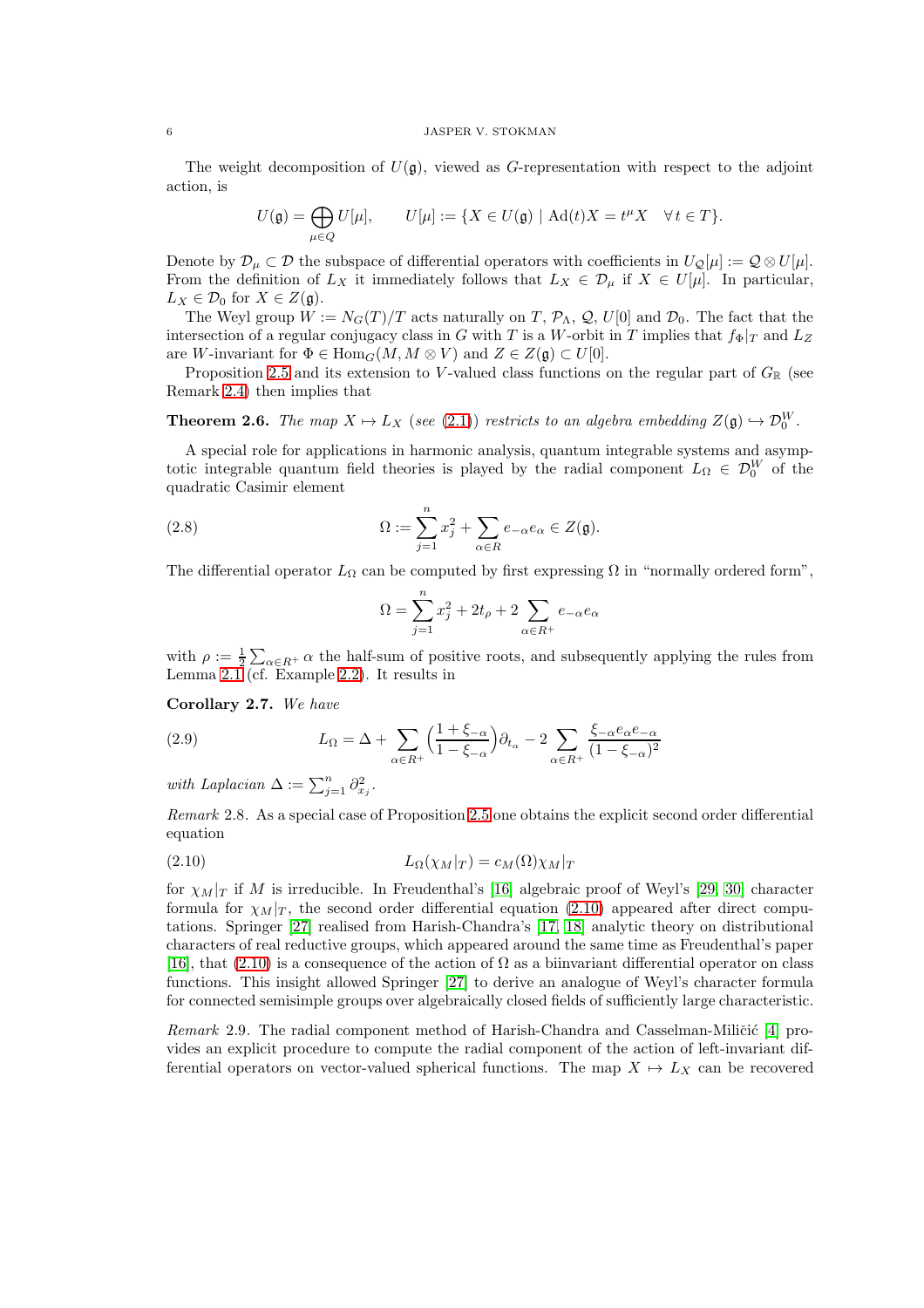by applying the radial component method to a particular space of vector-valued spherical functions associated to the symmetric pair  $(G \times G, \text{diag}(G))$ , with  $\text{diag}(G)$  the group G diagonally embedded into  $G \times G$ .

Concretely, the relevant space of vector-valued spherical functions consists of the smooth functions  $f: G \times G \rightarrow V$  satisfying

$$
f(g_1g, g_2g) = f(g_1, g_2) \& f(gg_1, gg_2) = \tau(g)f(g_1, g_2) \qquad \forall g, g_1, g_2 \in G.
$$

By the right-sided trivial G-equivariance, this space of spherical functions is isomorphic to the space  $\Xi_V(G)$  of generalised trace functions through the map  $f \mapsto f$ ,  $f(q) := f(q, 1)$  (1 the neutral element of  $G$ ).

The first order term of  $L_{\Omega}$  can be removed by gauging with the Weyl denominator

(2.11) 
$$
q := \xi_{\rho} \prod_{\alpha \in R^{+}} (1 - \xi_{-\alpha}).
$$

Concretely,

(2.12) 
$$
L_{\Omega} = q^{-1} \circ \left(\Delta - 2 \sum_{\alpha \in R^{+}} \frac{\xi_{-\alpha} e_{\alpha} e_{-\alpha}}{(1 - \xi_{-\alpha})^{2}}\right) \circ q + (\rho, \rho).
$$

The removal of the first order term of  $L_{\Omega}$  can also be achieved in the following manner. Let  $m: U_{\mathcal{Q}}(\mathfrak{g}) \otimes_{\mathcal{Q}} U_{\mathcal{Q}}(\mathfrak{g}) \to U_{\mathcal{Q}}(\mathfrak{g})$  be the  $\mathcal{Q}$ -bilinear extension of the multiplication map of  $U(\mathfrak{g})$ . Extend [\(2.1\)](#page-3-0) to a Q-linear map  $U_Q(\mathfrak{g}) \to \mathcal{D}$  by  $f \otimes X \mapsto fL_X$  for  $f \in \mathcal{Q}$  and  $X \in U(\mathfrak{g})$ .

<span id="page-6-0"></span>Proposition 2.10. We have

<span id="page-6-2"></span><span id="page-6-1"></span>
$$
L_{m(\mathbf{r})} = -\frac{1}{2}\Delta + \sum_{\alpha \in R^{+}} \frac{\xi_{-\alpha} e_{\alpha} e_{-\alpha}}{(1 - \xi_{-\alpha})^2}
$$

with

(2.13) 
$$
\mathbf{r} := -\frac{1}{2} \sum_{j=1}^{n} x_j \otimes x_j - \sum_{\alpha \in R} \frac{e_{-\alpha} \otimes e_{\alpha}}{1 - \xi_{-\alpha}} \in \mathcal{Q} \otimes \mathfrak{g}^{\otimes 2}.
$$

Proof. In view of [\(2.9\)](#page-5-1) it suffices to show that

$$
\Omega = 2(y - m(\mathbf{r}))
$$

$$
\quad\text{with}\quad
$$

(2.15) 
$$
y := \frac{1}{2} \sum_{\alpha \in R^+} \left( \frac{1 + \xi_{-\alpha}}{1 - \xi_{-\alpha}} \right) t_\alpha,
$$

i.e., it suffices to show the identity

(2.16) 
$$
\Omega = \sum_{j=1}^{n} x_j^2 + \sum_{\alpha \in R^+} \left( \frac{1 + \xi_{-\alpha}}{1 - \xi_{-\alpha}} \right) t_\alpha + 2 \sum_{\alpha \in R} \frac{e_{-\alpha} e_{\alpha}}{1 - \xi_{-\alpha}}
$$

in  $U_{\mathcal{Q}}(\mathfrak{g})$ . This is verified by a direct computation.

The action of  $L_{m(\mathbf{r})}$  on  $(C^{\infty}(T) \otimes V[0])^W$  will be denoted by  $L^V_{m(\mathbf{r})}$ . It is the Schrödinger operator of the quantum spin Calogero-Moser system. For classical Lie algebras g and special representations  $V$  this quantum system describes one-dimensional quantum spin particles, with  $V[0]$  the combined internal spin spaces. Higher order quantum integrals are obtained by gauged radial components  $L_Z^V$  of higher Casimir elements  $Z \in Z(\mathfrak{g})$ . This turns it into a quantum integrable system (see, e.g., [\[10,](#page-34-9) Chpt. 7]).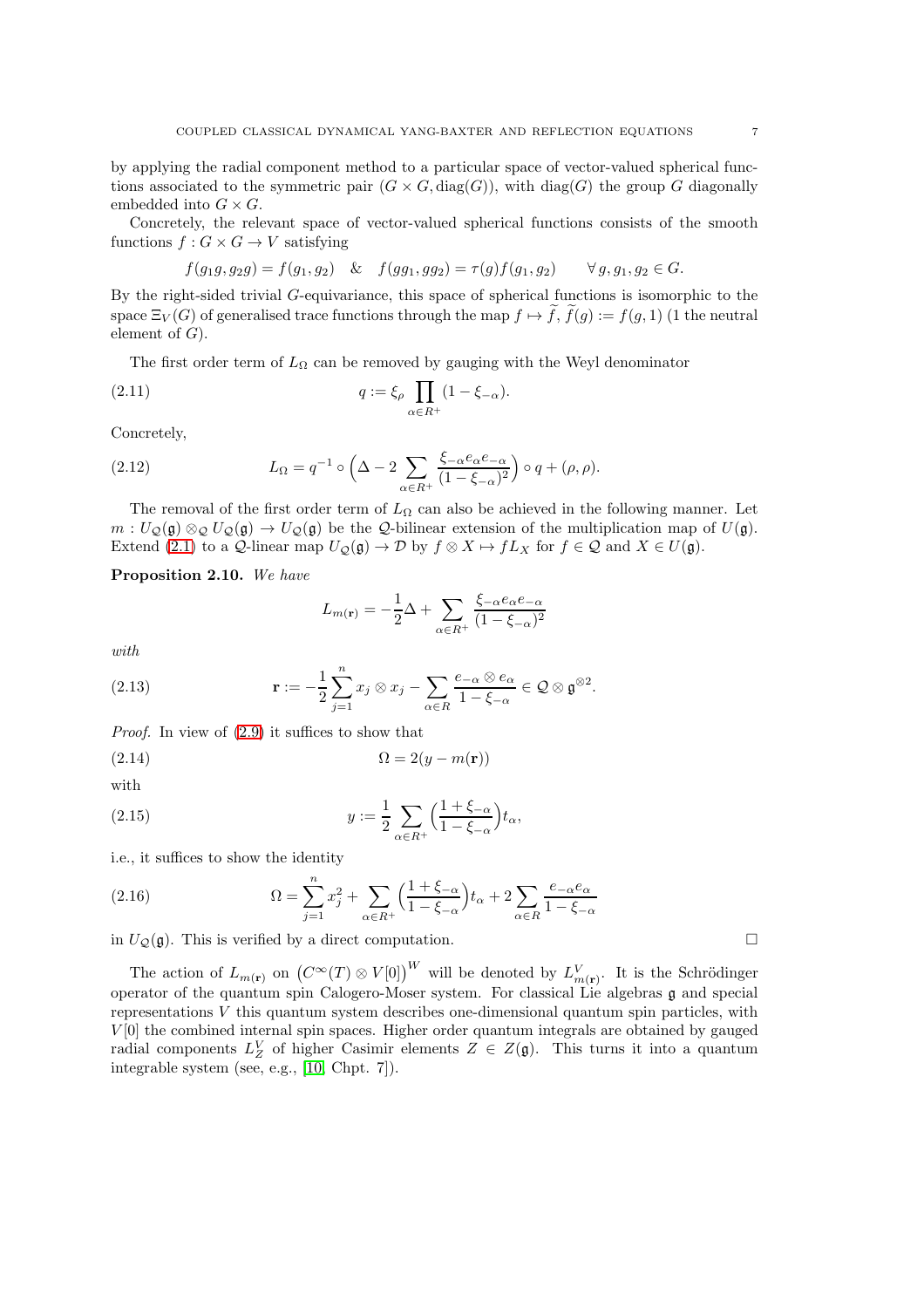<span id="page-7-6"></span>Remark 2.11. The map  $\mathfrak{h}^* \to \mathfrak{g} \otimes \mathfrak{g}$ , defined by

<span id="page-7-0"></span>(2.17) 
$$
\lambda \mapsto \mathbf{r}(\exp(t_{\lambda})) = -\frac{1}{2} \sum_{j=1}^{n} x_{j} \otimes x_{j} - \sum_{\alpha \in R} \frac{e_{-\alpha} \otimes e_{\alpha}}{1 - e^{-(\lambda, \alpha)}},
$$

is Felder's [\[14\]](#page-34-0) trigonometric solution of the classical dynamical Yang-Baxter equation. We abuse notation and simply write  $\mathbf{r}(\lambda)$  for  $\mathbf{r}(\exp(t_\lambda))$  in the remainder of the paper. Felder's r-matrix **r** is the classical limit of the dynamical universal  $R$ -matrix  $R$  of the quantised universal enveloping algebra  $U_q(\mathfrak{g})$  (see the proof of [\[10,](#page-34-9) Prop. 7.10]). The quantum dynamical Yang-Baxter equation satisfied by R reduces to the classical dynamical Yang-Baxter equation for  $\bf{r}$ .

Remark 2.12. In [\[10,](#page-34-9) §7.3] the Schrödinger operator  $L_{m(\mathbf{r})}$  and its higher order quantum Hamiltonians are obtained as limits of the quantum Hamiltonians of relativistic versions of the quantum spin Calogero-Moser systems. The Schrödinger operator of the relativistic quantum systems can be expressed as a partial trace of the quantum dynamical  $R$ -matrix, see [\[10,](#page-34-9) Thm. 6.9]. Proposition [2.10](#page-6-0) is a nonrelativistic analogue of this formula.

<span id="page-7-1"></span>The classical dynamical  $r$ -matrix  $\bf{r}$  satisfies the quasi-unitarity condition

(2.18) 
$$
\mathbf{r} + \mathbf{r}_{21} = -\omega, \qquad \omega := \sum_{j=1}^{n} x_j \otimes x_j + \sum_{\alpha \in R} e_{-\alpha} \otimes e_{\alpha},
$$

where  $\mathbf{r}_{21}$  is obtained from r by interchanging the two tensor components. The element  $\omega \in$  $(S^2\mathfrak{g})^G$  is called the mixed Casimir element, and satisfies  $m(\omega) = \Omega$ .

For the derivation of the asymptotic KZB equations we also need a twisted analogue of [\(2.18\)](#page-7-1). The twisting is with respect to the following formal analogue of the action  $t \mapsto \text{Ad}(t^{-1})$   $(t \in T)$ .

**Definition 2.13.** We write  $\eta \in \text{Aut}(U_{\mathcal{O}}(\mathfrak{g}))$  for the Q-linear automorphism satisfying

<span id="page-7-4"></span>
$$
\eta(x) := \xi_{-\mu} x \qquad (x \in U[\mu])
$$

for all  $\mu \in Q$ .

The twisted analogue of [\(2.18\)](#page-7-1) is

<span id="page-7-5"></span>Lemma 2.14. We have

(2.19) 
$$
\mathbf{r} + (\mathbf{r}^{\eta_2})_{21} = -\sum_{j=1}^n x_j \otimes x_j,
$$

where  $\mathbf{r}^{\eta_2} := (\mathrm{id} \otimes \eta)(\mathbf{r}).$ 

*Proof.* This follows by a direct computation.

We now turn to asymptotic analogues of KZB equations. Up to this moment we looked at  $f_{\Phi}|_T$  as the restriction to the Cartan subgroup T of an (elementary) spherical function on G. Instead we will now think of  $\Phi \in \text{Hom}_G(M, M \otimes V)$  as an asymptotic vertex operator, and view the operation

<span id="page-7-3"></span>
$$
(2.20) \t\t \Phi \mapsto f_{\Phi}|_T
$$

as imposing twisted cyclic boundary conditions.

Of special interest is the case that  $\Phi$  is the composition of N intertwiners. We then have  $V = V_1 \otimes \cdots \otimes V_N$  with  $(\tau_i, V_i)$   $(1 \leq i \leq N)$  finite dimensional G-representations, and

<span id="page-7-2"></span>
$$
(2.21) \qquad \Phi = (\Phi_1 \otimes \mathrm{id}_{V_2 \otimes \cdots \otimes V_N}) \cdots (\Phi_{N-1} \otimes \mathrm{id}_{V_N}) \Phi_N \in \mathrm{Hom}_G(M_N, M_0 \otimes V)
$$

with  $\Phi_i \in \text{Hom}_G(M_i, M_{i-1} \otimes V_i)$  and  $M := M_0 = M_N$ . Then Etingof and Schiffmann [\[11,](#page-34-3) Thm. 3.1] determined the following system of first order linear differential equations for  $f_{\Phi}|_{T}$ .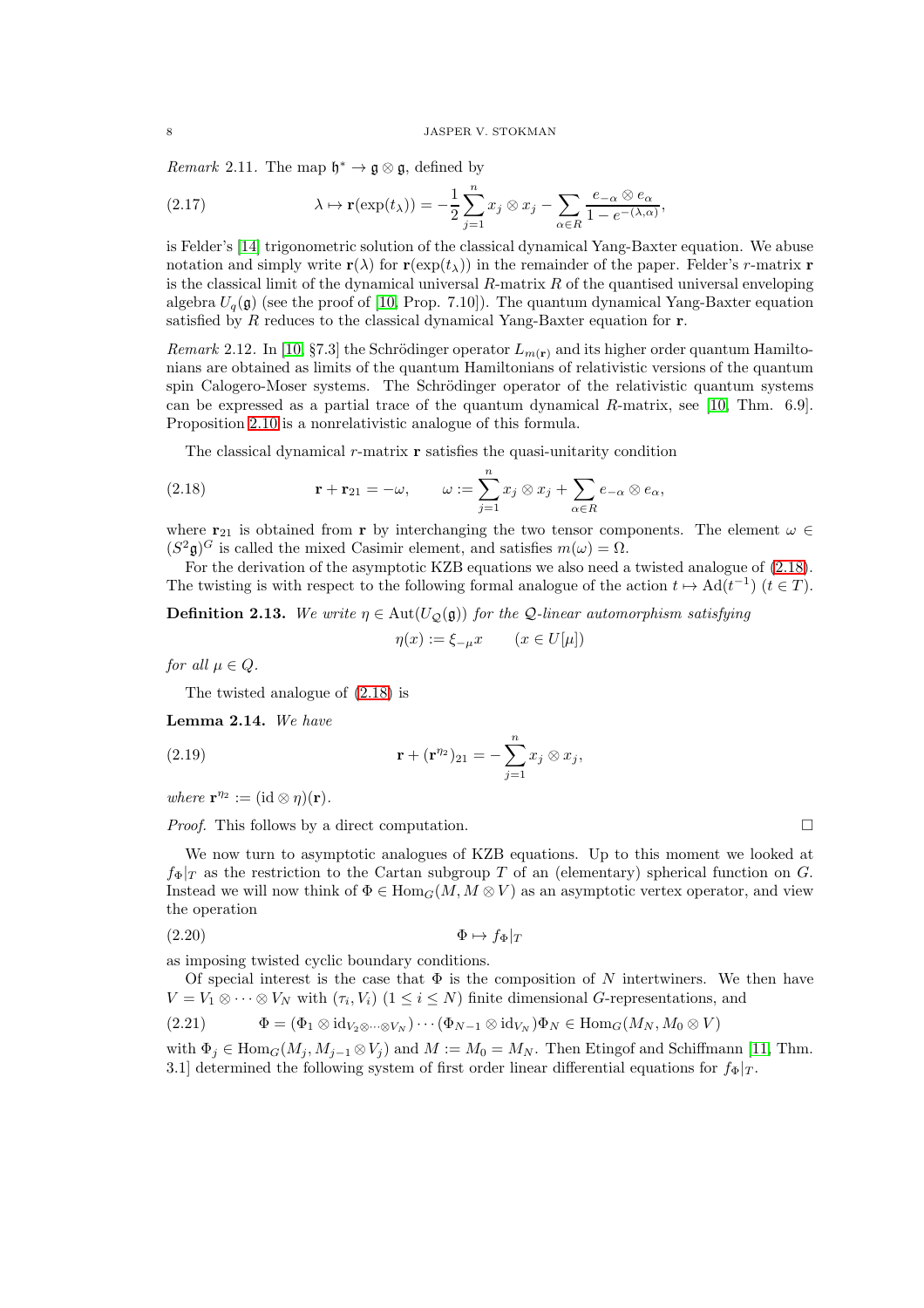<span id="page-8-0"></span>**Theorem 2.15** ([\[11\]](#page-34-3)). Suppose that the  $M_j$  ( $0 \leq j \leq N$ ) are finite dimensional irreducible G-representations and that  $M := M_0 = M_N$ . Let  $\Phi \in \text{Hom}_G(M, M \otimes V)$  be a G-intertwiner of the form  $(2.21)$ , then

<span id="page-8-2"></span>(2.22) 
$$
\left(\sum_{j=1}^{n} (x_j)_{V_i} \partial_{x_j} - \sum_{j=1}^{i-1} \mathbf{r}_{V_j V_i} + \sum_{j=i+1}^{N} \mathbf{r}_{V_i V_j} + y_{V_i}\right) f_{\Phi}|_T = \frac{1}{2} \left(c_{M_i}(\Omega) - c_{M_{i-1}}(\Omega)\right) f_{\Phi}|_T
$$

for  $i = 1, \ldots, N$ , with the sub-labels indicating on which tensor components of V the elements  $x_j$ , **r** and y are acting.

*Proof.* We give a proof that separates the "bulk" computations, only involving the product  $\Phi$  of N intertwiners  $\Phi_j$ , from the computations involving the "boundary condition" [\(2.20\)](#page-7-3).

The space  $\text{Hom}(M_i, M_{i-1} \otimes V_i)$  of C-linear maps  $M_i \to M_{i-1} \otimes V_i$  admits a right  $U(\mathfrak{g}) \otimes U(\mathfrak{g})$ action by

<span id="page-8-1"></span>
$$
\Psi\ast(a\otimes b):=S(a)_{V_i}\Psi b_{M_i},
$$

with S the anti-automorphism of g such that  $S|_{\mathfrak{g}} = -id_{\mathfrak{g}}$ . Extending scalars to  $\mathcal{Q}$ , the decom-position [\(2.14\)](#page-6-1) of  $\Omega$  and  $\Omega_{M_j} = c_{M_j}(\Omega) \mathrm{id}_{M_j}$  give

(2.23) 
$$
\left(\frac{1}{2}(c_{M_i}(\Omega) - c_{M_{i-1}}(\Omega)) - y_{V_i}\right)\Phi_i = -\mathbf{r}\Phi_i + \Phi_i * \mathbf{r}.
$$

Consider the composition [\(2.21\)](#page-7-2) with  $\Phi_i$  replaced by [\(2.23\)](#page-8-1), and push the first leg of r in r $\Phi_i$ (respectively the second leg of r in  $\Phi_i * r$ ) to the far left (respectively far right), we get the identity

<span id="page-8-3"></span>(2.24)  
\n
$$
(\frac{1}{2}(c_{M_i}(\Omega)-c_{M_{i-1}}(\Omega)) - y_{V_i})\Phi =
$$
\n
$$
= (-\sum_{j=1}^{i-1} \mathbf{r}_{V_j V_i} + \sum_{j=i+1}^{N} \mathbf{r}_{V_i V_j})\Phi + (\Phi *_{i} \mathbf{r} - \mathbf{r}_{M_0 V_i} \Phi),
$$

where we write  $\Psi *_{i} (a \otimes b) := S(a)_{V_{i}} \Psi b_{M_{N}}$  for  $\Psi \in \text{Hom}(M_{N}, M_{0} \otimes V)$  and  $a, b \in U(\mathfrak{g})$ . We now assume  $M := M_0 = M_N$  and consider the effect of the boundary condition [\(2.20\)](#page-7-3) on the term  $\Phi *_i \mathbf{r} - \mathbf{r}_{M_0 V_i} \Phi.$ 

For a complex linear map  $\Psi \in \text{Hom}(M, M \otimes V)$  the cyclicity of the trace implies

$$
\operatorname{Tr}_{M[\mu-\nu]}(\Psi X_M) = \operatorname{Tr}_{M[\mu]}(X_M \Psi) \qquad (X \in U[\nu]).
$$

As a consequence we have

$$
\sum_{\mu} \text{Tr}_{M[\mu]} (\Psi X_M) \xi_{\mu} = \sum_{\mu} \text{Tr}_{M[\mu]} (\eta(X)_M \Psi) \qquad \forall X \in U(\mathfrak{g}).
$$

This implies

<span id="page-8-4"></span>(2.25) 
$$
\sum_{\mu} \text{Tr}_{M[\mu]} (\Phi *_{i} \mathbf{r} - \mathbf{r}_{MV_{i}} \Phi) \xi_{\mu} = -\sum_{\mu} \text{Tr}_{M[\mu]} ((\mathbf{r}_{MV_{i}} + (\mathbf{r}^{\eta_{2}})_{V_{i}M}) \Phi) \xi_{\mu}
$$

$$
= \sum_{j=1}^{n} (x_{j})_{V_{i}} \partial_{x_{j}} (f_{\Phi}|_{T}),
$$

where the last equality follows from  $(2.19)$ . The differential equation  $(2.22)$  now follows by applying the boundary operation [\(2.20\)](#page-7-3) to [\(2.24\)](#page-8-3) and substituting [\(2.25\)](#page-8-4).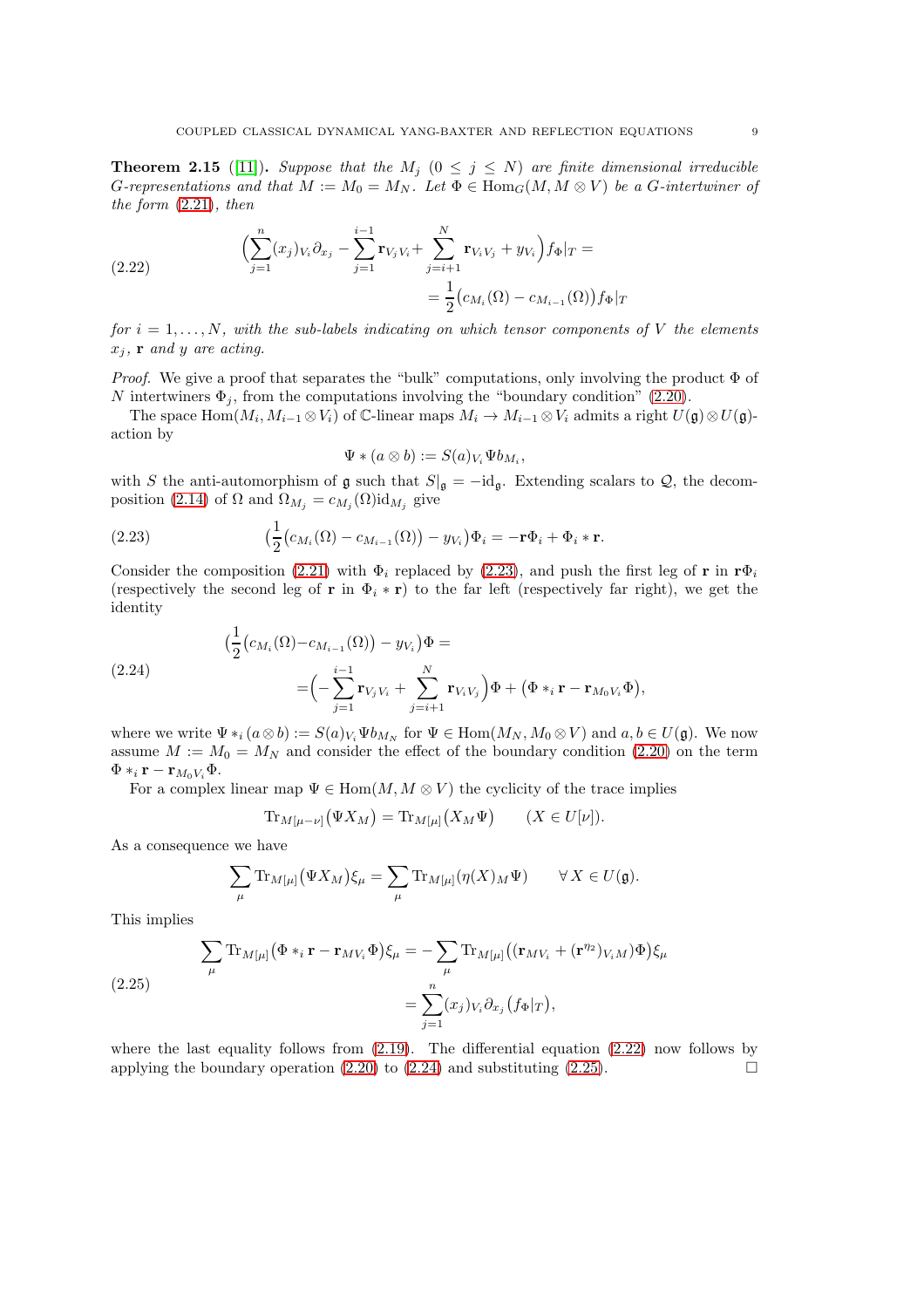We call  $(2.22)$  the asymptotic Knizhnik-Zamolodchikov-Bernard (KZB) equations (see Subsection [2.3](#page-13-0) for a justification of the terminology). The consistency of the asymptotic KZB equations follows either directly from the classical dynamical Yang-Baxter equation satisfied by r (see Section [3\)](#page-15-2), or from an argument similar to the one leading to Theorem [2.6.](#page-5-2)

<span id="page-9-0"></span>2.2. Spherical functions and boundary asymptotic KZB equations. In this subsection we will discuss some of the recent results in [\[28,](#page-35-0) §6]. We focus here on the emergence of folding and contraction and on the parallels with the theory of generalised trace functions, as discussed in the previous subsection.

Consider the decomposition

$$
\mathfrak{g}=\mathfrak{k}\oplus\mathfrak{p}
$$

of g in the (+1)-eigenspace  $\mathfrak k$  and (-1)-eigenspace p of the Chevalley involution  $\sigma$ . The fix-point Lie subalgebra  $\mathfrak k$  has linear basis  $\{e_{\alpha}-e_{-\alpha} \mid \alpha \in R^+\}$  and

$$
\mathfrak{p}=\mathfrak{h}\oplus\bigoplus_{\alpha\in R^+}\mathbb{C}(e_\alpha+e_{-\alpha}).
$$

Denote by  $K \subset G$  the analytic subgroup with Lie algebra  $\mathfrak{k}$ .

To derive a spherical/boundary analogue of the asymptotic KZB equations, we need to split off an appropriate symmetric factor from r to serve the altered boundary conditions.

The bulk computations in the proof of Theorem [2.15](#page-8-0) depend on a particular choice of splitting of the action of the quadratic Casimir, see [\(2.23\)](#page-8-1). The following lemma analyses the flexibility in the choice of splitting.

<span id="page-9-2"></span>**Lemma 2.16.** Let  $M, M', V$  be three finite dimensional g-modules and fix an intertwiner  $\Phi \in$  $\text{Hom}_{\mathfrak{a}}(M, M' \otimes V)$ . Let  $s, s' \in \mathfrak{g} \otimes \mathfrak{g}$  and set

(2.26) 
$$
s^+ = \frac{1}{2}(s'_{21} + s), \qquad s^- = \frac{1}{2}(s' - s).
$$

Then

(2.27) 
$$
\frac{1}{2} \Big( \Phi m(s) - (m(s) \otimes 1) \Phi \Big) = s^+ \Phi + \Phi * s^- + \Big( 1 \otimes \frac{m(s')}{2} \Big) \Phi.
$$

*Proof.* Start with the right hand side of  $(2.27)$  and remove the action on V using the intertwining property of  $\Phi$ . The right hand side of  $(2.27)$  then becomes

<span id="page-9-1"></span>
$$
\Phi m\left(\frac{s'}{2} - s^-\right) - \left(m\left(s^+ - \frac{s'_{21}}{2}\right) \otimes 1\right) \Phi + \Phi \triangleright \left(\frac{s'}{2} + \frac{s'_{21}}{2} - s^+ - s^-\right)
$$

with  $\triangleright$  the right  $U(\mathfrak{g}) \otimes U(\mathfrak{g})$ -action on  $\text{Hom}(M, M' \otimes V)$  defined by

$$
\Psi \triangleright (a \otimes b) := (S(a) \otimes 1)\Psi b.
$$

The proof now immediately follows.

Remark 2.17. (i) There is a natural version of the lemma with the ground field extended to  $Q$ , which will be used in the proof of Theorem [2.21.](#page-11-0)

(ii) Note that  $s^{\pm} = \frac{1}{2}(s' \pm s)$  if  $s' \in \mathcal{Q} \otimes S^2 \mathfrak{g}$ . The special case  $s' = 0$  was used in the proof of Theorem [2.15](#page-8-0) with  $s = r$ .

In the present boundary case we apply Lemma [2.16](#page-9-2) to  $s = r$  with a suitably chosen nonzero correction term s'. The left hand side of  $(2.27)$  then still admits an expression in terms of the action of the quadratic Casimir up to first order correction terms, cf. [\(2.14\)](#page-6-1).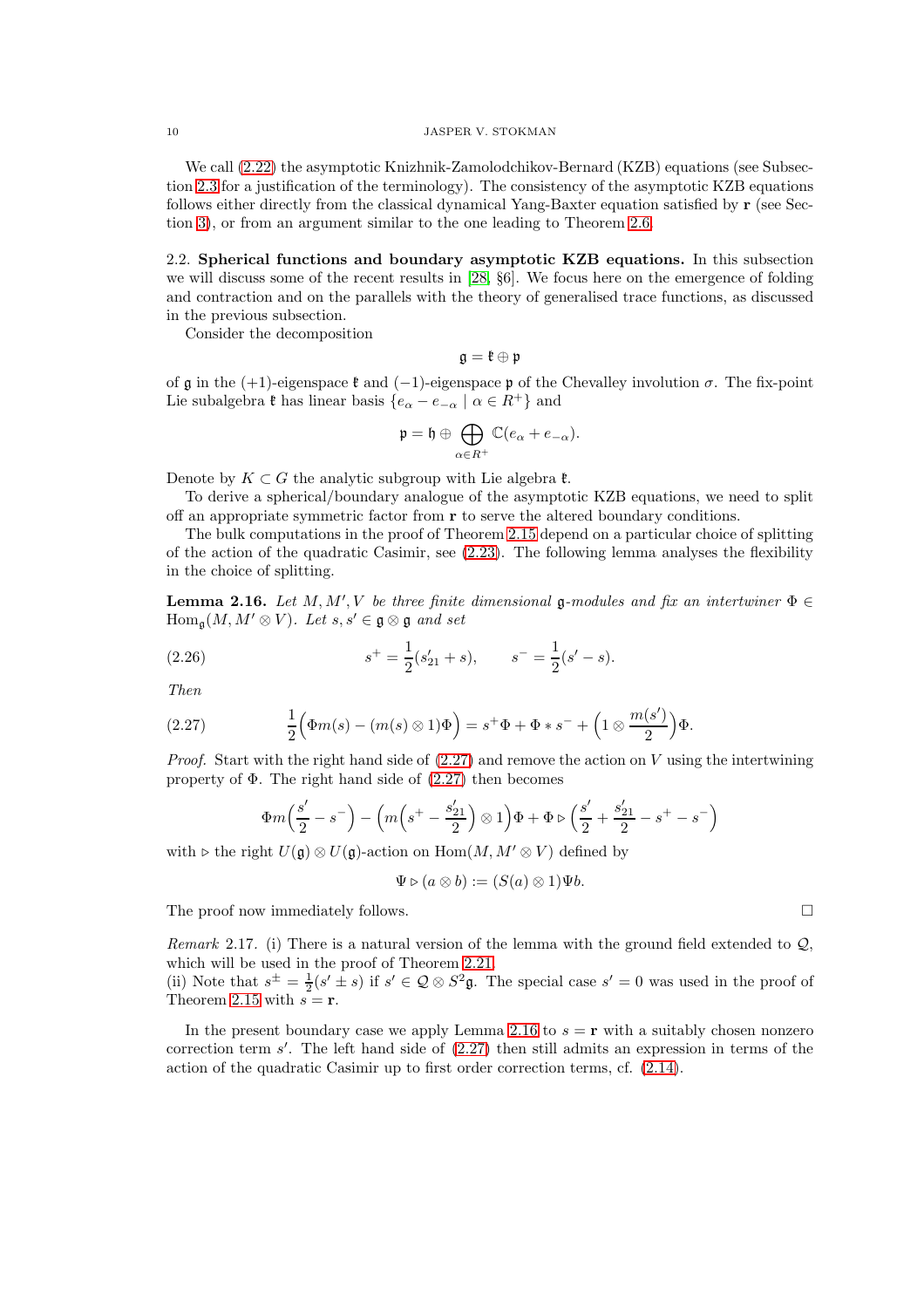To have boundary conditions that are compatible with the Chevalley involution  $\sigma$  we choose  $s' \in \mathcal{Q} \otimes \mathfrak{g}^{\otimes 2}$  in such a manner that  $s'_{21} + \mathbf{r}$  lies in  $\mathcal{Q} \otimes \mathfrak{k} \otimes \mathfrak{g}$ . A natural choice is

$$
(\mathbf{r}_{21})^{\sigma_2} = \frac{1}{2} \sum_{j=1}^n x_j \otimes x_j + \sum_{\alpha \in R} \frac{e_\alpha \otimes e_\alpha}{1 - \xi_{-\alpha}} \in \mathcal{Q} \otimes S^2 \mathfrak{g}.
$$

In this case we denote  $s^+$  and  $s^-$  by  $r^+$  and  $r^-$ . They are explicitly given by

(2.28)  

$$
\mathbf{r}^+ := \frac{1}{2} \left( \mathbf{r}^{\sigma_1} + \mathbf{r} \right) = \frac{1}{2} \sum_{\alpha \in R} \frac{(e_\alpha - e_{-\alpha}) \otimes e_\alpha}{1 - \xi_{-\alpha}},
$$

$$
\mathbf{r}^- := \frac{1}{2} \left( (\mathbf{r}_{21})^{\sigma_2} - \mathbf{r} \right) = \frac{1}{2} \sum_{j=1}^n x_j \otimes x_j + \frac{1}{2} \sum_{\alpha \in R} \frac{(e_\alpha + e_{-\alpha}) \otimes e_\alpha}{1 - \xi_{-\alpha}}
$$

Note that  $(\mathbf{r}_{21})^{\sigma_2} \in \mathcal{Q} \otimes S^2 \mathfrak{g}$ , so  $(\mathbf{r}_{21})^{\sigma_2} = \mathbf{r}^{\sigma_1}$  and  $\mathbf{r}^{\pm} = \frac{1}{2} (\mathbf{r}^{\sigma_1} \pm \mathbf{r}).$ 

Note that the restricted root system for the symmetric pair  $(G, K)$  is  $2R$ , since the underlying involution is the Chevalley involution  $\sigma$ . To compensate for the factor 2 we define for  $s \in \mathcal{Q} \otimes \mathfrak{g}^{\otimes 2}$ , viewed as rational function on T with values in  $\mathfrak{g}^{\otimes 2}$ , the element  $\widehat{s} \in \mathcal{Q} \otimes \mathfrak{g}^{\otimes 2}$  by

$$
\widehat{s}(t) := s(t^2) \qquad (t \in T).
$$

When removing boundary terms in the present context, the role of Lemma [2.14](#page-7-5) is replaced by the following

<span id="page-10-2"></span>Lemma 2.18. Set

(2.29) 
$$
z := \sum_{\alpha \in R^+} \frac{(e_\alpha - e_{-\alpha}) \otimes (e_\alpha + e_{-\alpha})}{\xi_\alpha - \xi_{-\alpha}} \in \mathcal{Q} \otimes \mathfrak{k} \otimes \mathfrak{p}.
$$

Then

<span id="page-10-0"></span>(2.30) 
$$
\widehat{\mathbf{r}} = \frac{1}{2} \left( -\sum_{j=1}^{n} x_j \otimes x_j + z^{\eta_2^{-1}} - (z_{21})^{\eta_2^{-1}} \right),
$$

and hence

(2.31) 
$$
\widehat{\mathbf{r}^+} = \frac{1}{2} z^{\eta_2^{-1}}, \qquad \widehat{\mathbf{r}^-} = \frac{1}{2} \Bigl( \sum_{j=1}^n x_j \otimes x_j + (z_{21})^{\eta_2^{-1}} \Bigr).
$$

*Proof.* This follows by a direct computation.  $\square$ 

Remark 2.19. It follows from [\(2.30\)](#page-10-0) that

<span id="page-10-3"></span>
$$
\widehat{\mathbf{r}} + \frac{1}{2} \sum_{j=1}^n x_j \otimes x_j \in \left( \mathfrak{k}_{\mathcal{Q}} \otimes_{\mathcal{Q}} \eta^{-1}(\mathfrak{p}_{\mathcal{Q}}) \right) \oplus \left( \mathfrak{p}_{\mathcal{Q}} \otimes_{\mathcal{Q}} \eta^{-1}(\mathfrak{k}_{\mathcal{Q}}) \right)
$$

with  $\mathfrak{k}_{\mathcal{Q}} := \mathcal{Q} \otimes \mathfrak{k}$  and  $\mathfrak{p}_{\mathcal{Q}} := \mathcal{Q} \otimes \mathfrak{p}$ . So it lies in the two anti-diagonal blocks when splitting the tensor product space  $\mathfrak{g}_{\mathcal{Q}} \otimes_{\mathcal{Q}} \eta^{-1}(\mathfrak{g}_{\mathcal{Q}})$  along  $\mathfrak{g}_{\mathcal{Q}} = \mathfrak{k}_{\mathcal{Q}} \oplus \mathfrak{p}_{\mathcal{Q}}$ . The transition  $\hat{\mathbf{r}} \to \mathbf{r}^+$  thus amounts to removing the  $(\mathfrak{p}_{\mathcal{Q}} \otimes_{\mathcal{Q}} \eta^{-1}(\mathfrak{k}_{\mathcal$ 

<span id="page-10-1"></span>Remark 2.20. Lemma [2.1,](#page-3-3) [\(2.3\)](#page-3-2) and Proposition [2.10](#page-6-0) have natural analogues in the present setup. The Q-linear map [\(2.1\)](#page-3-0) is now replaced by a Q-linear map  $U_Q(\mathfrak{g}) \to \mathcal{D}'$ ,  $X \mapsto D_X$  with  $\mathcal{D}'$  the algebra of differential operators on T with coefficients in  $U_{\mathcal{O}}(\mathfrak{k} \oplus \mathfrak{k})$ , and  $D_X$  ( $X \in U(\mathfrak{g})$ ) the radial component of the action of X as left-invariant differential operator on spherical functions

.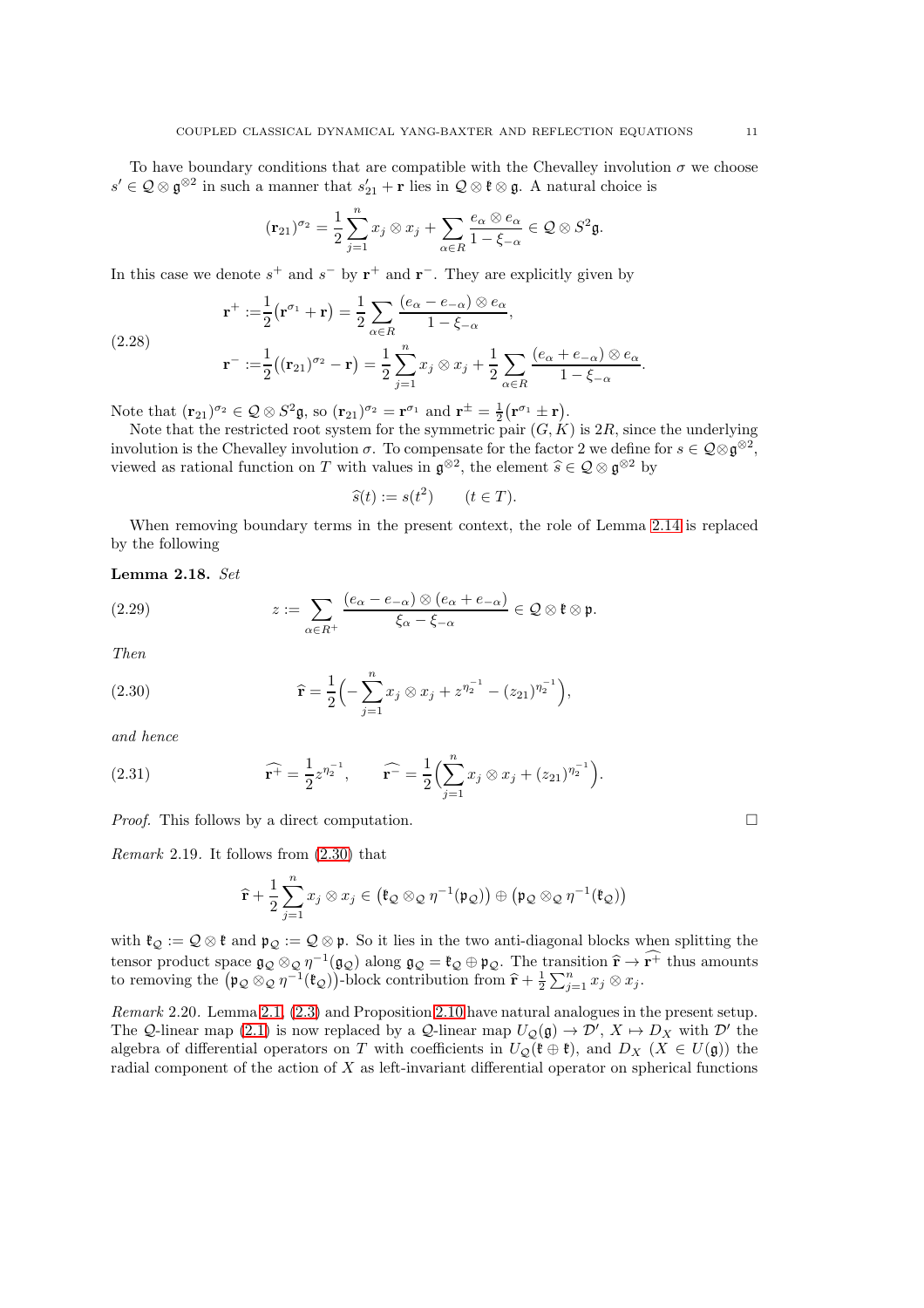on the split real semisimple Lie group  $G_{\mathbb{R}}$  (see [\[4\]](#page-34-11) and [\[22,](#page-34-5) Thm. 3.4]). Then the analogue of Proposition [2.10](#page-6-0) in the present context is

$$
D_{m(\widehat{\mathbf{r}})} = -\frac{1}{2}\Delta - \sum_{\alpha \in R^{+}} \frac{1}{(\xi_{\alpha} - \xi_{-\alpha})^{2}} \prod_{\epsilon \in \{\pm 1\}} \left( y_{\alpha} \otimes 1 + \xi_{\epsilon \alpha} (1 \otimes y_{\alpha}) \right)
$$

with  $y_\alpha := e_\alpha - e_{-\alpha} \in \mathfrak{k}$ , cf. [\[28\]](#page-35-0). See [28] for a further analysis of the associated quantum spin Calogero-Moser system.

We are now prepared to consider the analogue of Theorem [2.15](#page-8-0) for special classes of spherical functions on  $G$ . We keep the notations and the setup of the previous subsection. In particular we have the composition  $\Phi \in \text{Hom}_G(M_N, M_0 \otimes V)$  of N intertwiners  $\Phi_j \in \text{Hom}_G(M_j, M_{j-1} \otimes V_j)$ , see [\(2.21\)](#page-7-2). Suppose that  $m_N \in M_N^K$  is a nonzero K-fixed vector, and  $\phi_0 \in M_0^{*, K}$  a nonzero K-fixed co-vector in  $M_0^*$ .

The *N*-point spherical function  $f_{\Phi}^{\phi_0, m_N}: G \to V$  is defined by

<span id="page-11-1"></span>
$$
f^{\phi_0,m_N}_{\Phi}(g):=\big(\phi_0\otimes\operatorname{id}_V\big)\Phi(\pi_N(g)m_N),
$$

cf. [\[28,](#page-35-0) §6]. It is the natural analogue of the V-valued trace function  $f_{\Phi}$  (see [\(2.5\)](#page-4-3)) for the symmetric pair  $(G, K)$ , satisfying trivial transformation behaviour with respect to the right-regular K-action while the left-regular K-action transforms according to V. In [\[21\]](#page-34-16) Oblomkov related special cases of 1-point spherical functions on complex Grassmannians to  $BC_n$ -type Heckman-Opdam polynomials.

The restriction  $f_{\Phi}^{\phi_0, m_N}|_T$  of  $f_{\Phi}^{\phi_0, m_N}$  to T amounts to applying the boundary operation

(2.32) 
$$
\Phi \mapsto f_{\Phi}^{\phi_0, m_N}|_T = \sum_{\mu} (\phi_0 \otimes \mathrm{id}_V) \Phi(m_N[\mu]) \xi_{\mu}
$$

to  $\Phi$ , where  $m_N = \sum_{\mu} m_N[\mu]$  is the decomposition of  $m_N$  in weight components  $m_N[\mu] \in M_N[\mu]$ .

We can now formulate the asymptotic boundary KZB equations (it is a special case of [\[28,](#page-35-0) Prop. 6.13]).

<span id="page-11-0"></span>**Theorem 2.21.** Suppose that  $M_j$  ( $0 \leq j \leq N$ ) are finite dimensional irreducible G-representations. Let  $\Phi$  be a N-point G-intertwiner (see [\(2.21\)](#page-7-2)), then

<span id="page-11-3"></span>
$$
(2.33) \qquad \left(\frac{1}{2}\sum_{j=1}^{n}(x_j)_{V_i}\partial_{x_j} - \sum_{j=1}^{i-1}(\widehat{\mathbf{r}^+})_{V_iV_j} - \frac{1}{2}m(\widehat{\mathbf{r}}^{\sigma_1})_{V_i} - \sum_{j=i+1}^{N}(\widehat{\mathbf{r}^-})_{V_iV_j} + \frac{1}{2}\widehat{y}_{V_i}\right)f_{\Phi}^{\phi_0,m_N}|_T = \newline = \frac{1}{4}\big(c_{M_i}(\Omega) - c_{M_{i-1}}(\Omega)\big)f_{\Phi}^{\phi_0,m_N}|_T
$$

for  $i = 1, \ldots, N$ .

Proof. In [\[28,](#page-35-0) §6] two proofs are given. The first proof is based on the radial component map for  $(G, K)$ , mentioned in Remark [2.20.](#page-10-1) The second proof follows the proof of Theorem [2.15](#page-8-0) in the bulk and then uses the K-fixed vectors  $\phi_0$  and  $m_N$  to reflect the boundary terms and merge them back together (see the proof of [\[28,](#page-35-0) Prop. 6.13]). We give here a third proof which is based on Lemma [2.16](#page-9-2) and Lemma [2.18.](#page-10-2)

Take  $s = \hat{\mathbf{r}}$  in Lemma [2.16.](#page-9-2) For  $s' \in \mathcal{Q} \otimes \mathfrak{g}^{\otimes 2}$  set  $s^+ := \frac{1}{2}(s'_2 + \hat{\mathbf{r}})$  and  $s^- := \frac{1}{2}(s' - \hat{\mathbf{r}})$  to obtain the operator KZB-type equation [\(2.27\)](#page-9-1). As in the first part of the proof of Theorem [2.15](#page-8-0) we then get

<span id="page-11-2"></span>
$$
\begin{aligned} \left( \frac{1}{4} \left( c_{M_{i-1}}(\Omega) - c_{M_i}(\Omega) \right) + \frac{1}{2} \hat{y}_{V_i} \right) \Phi &= \\ &= \left( \sum_{j=1}^{i-1} s_{V_j V_i}^+ + \frac{1}{2} m(s')_{V_i} + \sum_{j=i+1}^N s_{V_i V_j}^- \right) \Phi + \left( s_{M_0 V_i}^+ \Phi + \Phi *_{i} s^- \right). \end{aligned}
$$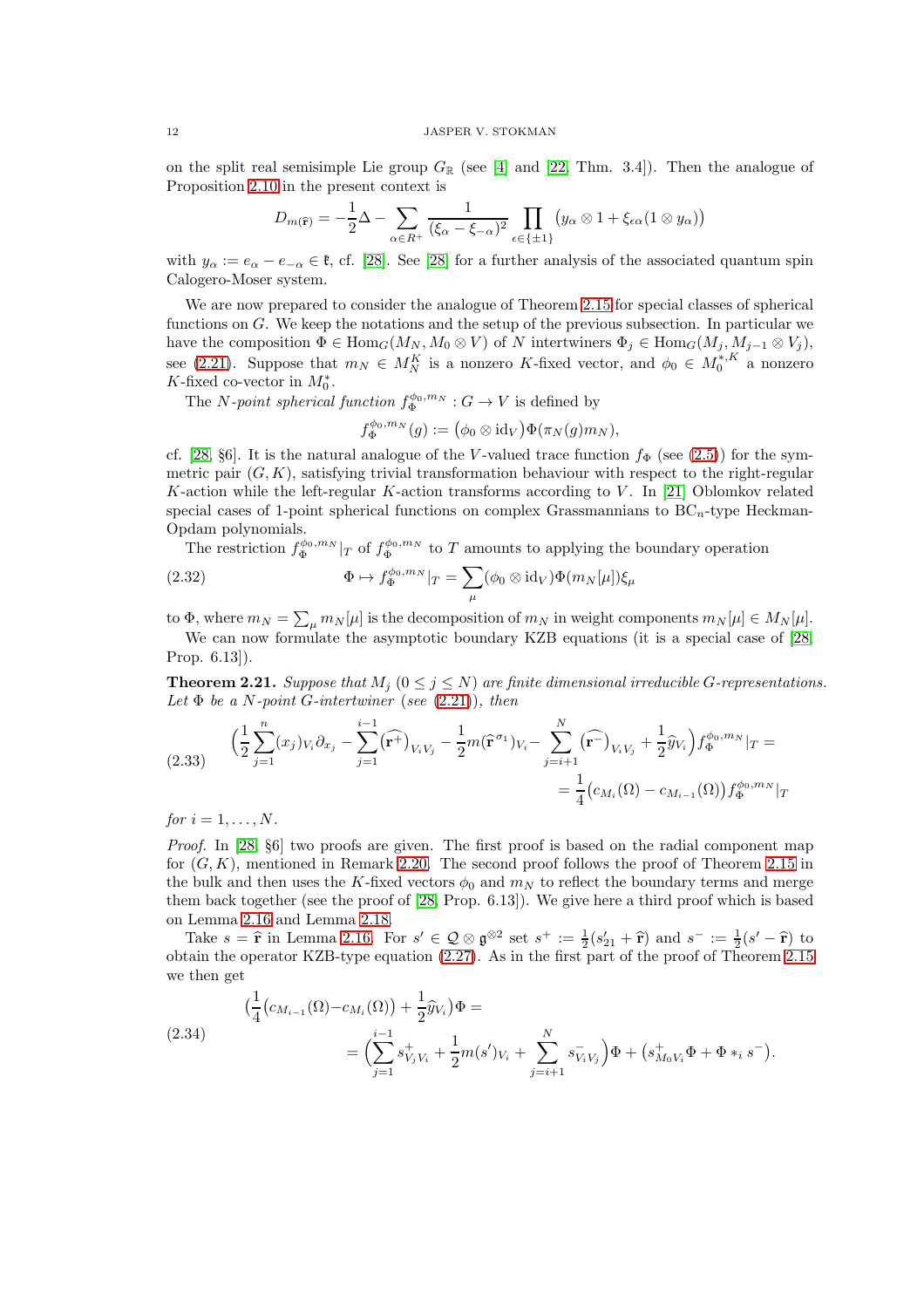Now take  $s' := (\hat{r}_{21})^{\sigma_2} = \hat{r}^{\sigma_1} \in \mathcal{Q} \otimes S^2 \mathfrak{g}$ , so that  $s^{\pm} = \hat{r}^{\pm}$ , and impose the boundary condition [\(2.32\)](#page-11-1). Since  $\widehat{r^+} \in \mathcal{Q} \otimes \mathfrak{k} \otimes \mathfrak{g}$  and  $\phi_0$  is K-fixed the first of the two boundary terms vanishes,

(2.35) 
$$
\sum_{\mu} (\phi_0 \otimes \mathrm{id}_V) ((\widehat{\mathbf{r}^+})_{M_0 V_i} \Phi m_N[\mu]) \xi_{\mu} = 0.
$$

For the second boundary term, note first that

<span id="page-12-0"></span>
$$
\sum_{\mu} X(m_N[\mu]) \xi_{\mu} = \sum_{\mu} (\eta(X)m_N)[\mu] \xi_{\mu} \qquad (X \in U(\mathfrak{g}))
$$

in  $\mathcal{Q} \otimes M_N$ . Writing  $\widehat{\mathbf{r}^-} = \sum_{\ell} a_{\ell} \otimes b_{\ell}$ , it follows that

$$
\sum_{\mu} (\phi_0 \otimes \mathrm{id}_V) \big( (\Phi *_{i} \widehat{\mathbf{r}^{-}}) m_N[\mu] \big) \xi_{\mu} = - \sum_{\ell, \mu} (a_{\ell})_{V_i} (\phi_0 \otimes \mathrm{id}_V) \Phi \big( (\eta(b_i) m_N)[\mu] \big) \xi_{\mu}.
$$

By  $(2.31)$  we have

$$
\sum_{\ell} a_{\ell} \otimes \eta(b_{\ell}) = (\widehat{\mathbf{r}^{-}})^{n_2} = \frac{1}{2} \Biggl( \sum_{j=1}^{n} x_j \otimes x_j + z_{21} \Biggr)
$$

and  $z_{21} \in \mathcal{Q} \otimes \mathfrak{p} \otimes \mathfrak{k}$ , so the fact that  $m_N$  is K-fixed gives

<span id="page-12-1"></span>(2.36) 
$$
\sum_{\mu} (\phi_0 \otimes \mathrm{id}_V) \big( (\Phi *_{i} \widehat{\mathbf{r}^{-}}) m_N[\mu] \big) \xi_{\mu} = -\frac{1}{2} \sum_{j=1}^{n} (x_j)_{V_i} \partial_{x_j} \big( f_{\Phi}^{\phi_0, m_N} |_{T} \big).
$$

Now apply  $(2.32)$  to  $(2.34)$  and substitute  $(2.35)$  and  $(2.36)$ .

Remark 2.22. The proof of Theorem [2.21](#page-11-0) seems to suggest that another choice of s' might lead to an alternative system of first order differential equations. But the local factors  $s^+ := \frac{1}{2}(s'_{21} + \hat{r})$ and  $s^- := \frac{1}{2}(s'-\hat{r})$  only solve the same vanishing boundary conditions [\(2.35\)](#page-12-0) and [\(2.36\)](#page-12-1) as  $r^+$ and  $\mathbf{r}^-$  if  $s' = \hat{\mathbf{r}}^{\sigma_1} + s''$  with

$$
s'' \in \bigl(\mathfrak{g}_{\mathcal{Q}} \otimes_{\mathcal{Q}} \mathfrak{k}_{\mathcal{Q}}\bigr) \cap \bigl(\mathfrak{g}_{\mathcal{Q}} \otimes_{\mathcal{Q}} \eta^{-1}(\mathfrak{k}_{\mathcal{Q}})\bigr).
$$

The latter space is {0} due to the infinitesimal Cartan decomposition

$$
\mathfrak{g}_{\mathcal{Q}} = \eta^{-1}(\mathfrak{k}_{\mathcal{Q}}) \oplus \mathfrak{h}_{\mathcal{Q}} \oplus \mathfrak{k}_{\mathcal{Q}}.
$$

The infinitesimal Cartan decomposition plays an important role in computing the radial components of G-invariant differential operators, see [\[4,](#page-34-11) [28,](#page-35-0) [22\]](#page-34-5).

In [\[28\]](#page-35-0) sufficiently many solutions of the asymptotic boundary KZB equations [\(2.33\)](#page-11-3) were constructed to conclude consistency. The consistency translates in four explicit equations for its local factors  $(\mathbf{r}^+, \mathbf{r}^-, m(\mathbf{r}^{\sigma_1})/2)$ , viewed as functions on  $\mathfrak{h}^*$  (cf. Remark [2.11\)](#page-7-6). Three equations only involve  $(\mathbf{r}^+, \mathbf{r}^-)$  and are coupled versions of the classical dynamical Yang-Baxter equations. The fourth equation is a classical dynamical reflection type equation for  $m(\mathbf{r}^{\sigma_1})/2$  relative to  $(r^+, r^-)$  (see [\[28,](#page-35-0) §6] for details).

One of the goals of this paper is to obtain these four coupled classical dynamical Yang-Baxter and reflection equations by direct algebraic manipulations from the classical dynamical Yang-Baxter equation satisfied by r, and to reveal the basic underlying algebraic principles.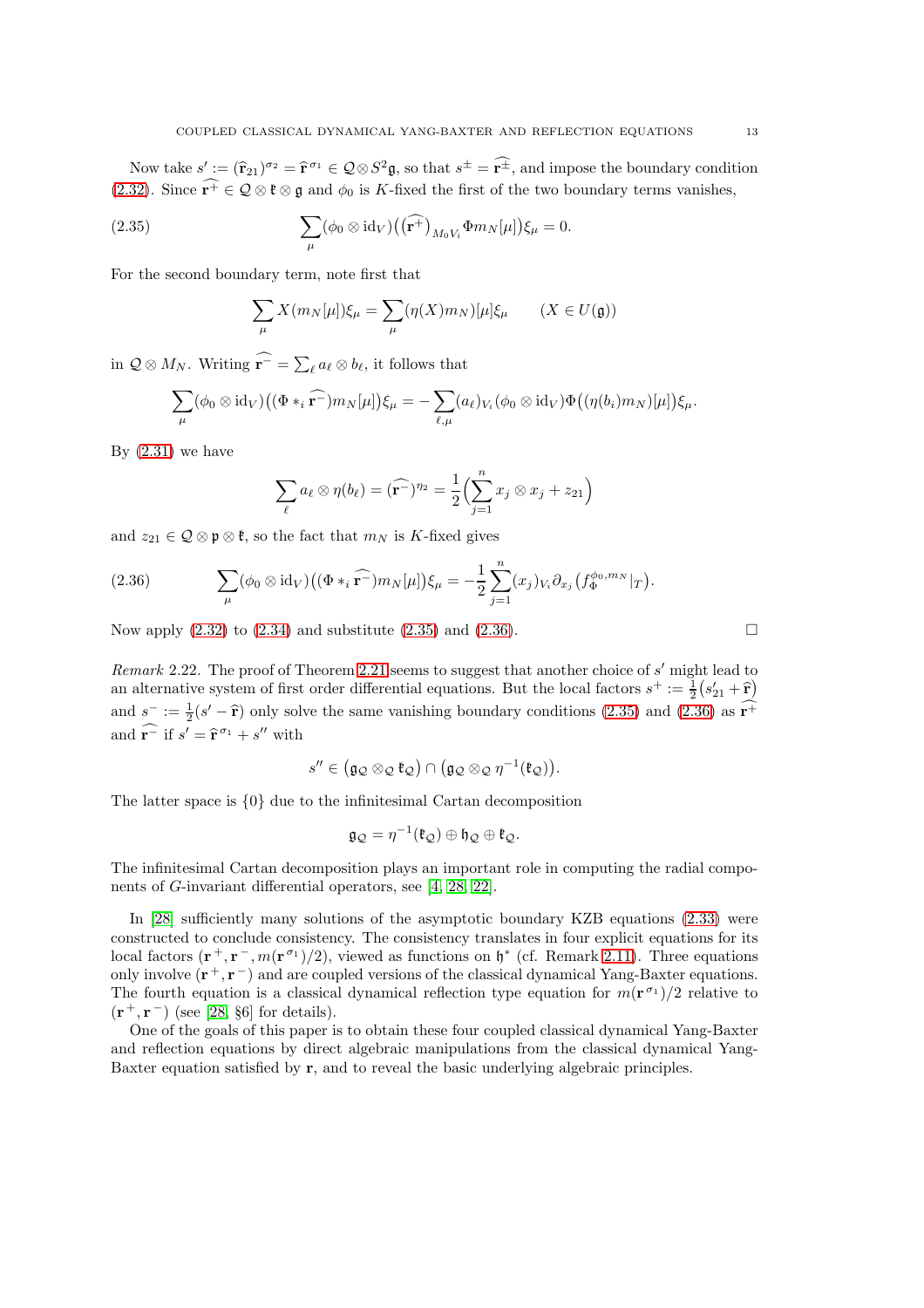<span id="page-13-0"></span>2.3. Limits of KZB equations. Denote by  $U(\widetilde{\mathfrak{g}})$  the universal enveloping algebra of the affine Lie algebra  $\tilde{\mathfrak{g}}$ . Let  $\tilde{C}$  be the quadratic Casimir element of  $U(\tilde{\mathfrak{g}})$ . The asymptotic (boundary) KZB equations fit in the following degeneration scheme:

<span id="page-13-1"></span>

The box at the top level of the degeneration scheme contains the KZB equations and their boundary versions. The KZB equations form a consistent system of first order differential equations that describe how the different local insertions of  $\tilde{C}$  within N-point correlation functions for Bernard's [\[3,](#page-34-17) [15\]](#page-34-1) extension of the Wess-Zumino-Witten (WZW) conformal field theory to the elliptic curve are related. The N-point correlation functions can be expressed as restrictions of generalised trace functions on the affine Lie group (see, e.g., [\[7,](#page-34-2) [11,](#page-34-3) [8\]](#page-34-18)). When conformally invariant boundary conditions are imposed, the N-point correlation functions are restrictions of affine spherical functions on the affine Lie group instead, and the consistency equations are called boundary KZB equations. The boundary case will be discussed in detail in a forthcoming paper by N. Reshetikhin and the author.

The (boundary) KZB operators are commuting first order differential operators acting on functions  $f: \mathfrak{h}^* \times (\mathbb{C}^{\times})^N \to V := V_1 \otimes \cdots \otimes V_N$  of the form

(2.38) 
$$
(c+h^{\vee})z_i\frac{\partial}{\partial z_i} + \sum_{j=1}^n (x_j)_{V_i}\partial_{\lambda_j} + A_i^{(N)}(\cdot|\tau), \qquad 1 \le i \le N.
$$

Here  $\{\lambda_j\}_{j=1}^n$  is the linear basis of  $\mathfrak{h}^*$  dual to  $\{x_j\}_{j=1}^n$ ,  $\partial_{\lambda_j}$  is the directional derivative in direction  $\lambda_j \in \mathfrak{h}^*, h^{\vee}$  is the dual Coxeter number,  $c \in \mathbb{C}$  the level,  $\tau$  lies in the upper half plane (fixing an elliptic curve  $\mathbb{C}^{\times}/p^{\mathbb{Z}}$  with  $p := e^{2\pi i \tau}$ ,  $z = (z_1, \ldots, z_N) \in (\mathbb{C}^{\times})^N$  are the spectral parameters,  $\partial/\partial z_i$  the associated partial derivatives, and  $A_i^{(N)}(\cdot|\tau): \mathfrak{h}^* \times (\mathbb{C}^{\times})^N \to \text{End}(V)$  is constructed in terms of Felder's [\[14\]](#page-34-0) classical elliptic dynamical r-matrix  $\mathbf{r}_{ell}: \mathfrak{h}^* \to \mathfrak{g} \otimes \mathfrak{g}$  with spectral parameter (we write  $\mathbf{r}_{ell}$  explicitly down in the following paragraph). The explicit expressions for  $A_i^{(N)}$  $i^{(IV)}(\cdot|\tau)$  in case of the KZB equations are given in [\[14\]](#page-34-0). For the boundary KZB equations the building blocks of  $A_i^{(N)}(\cdot|\tau)$  are folded and contracted versions of  $\mathbf{r}_{\text{ell}}$ , with the folding and contraction relative to the Chevalley involution of the affine Lie algebra. This will be discussed in a forthcoming paper by N. Reshetikhin and the author. The spectral parameters arise representation theoretically from the realisation of the spin space V as a N-fold tensor product  $V_1(z_1) \otimes \cdots \otimes V_N(z_N)$  of evaluation representations of the affine Lie algebra. Note that under the identification  $\mathfrak{h} \simeq \mathfrak{h}^*$ via the Killing form,  $\partial_{\lambda_j}$  corresponds to  $\partial_{x_j}$ .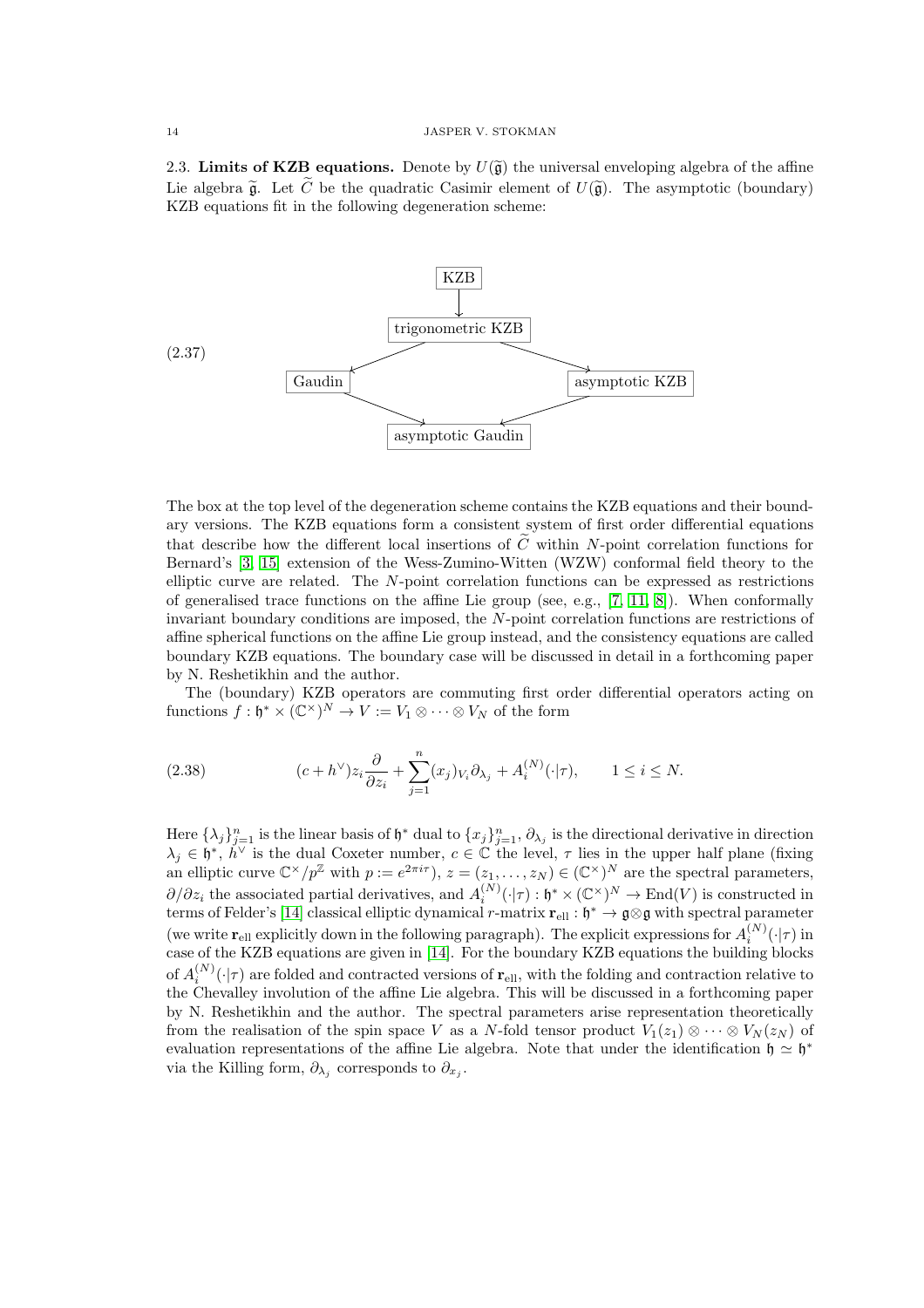The elliptic classical dynamical r-matrix  $\mathbf{r}_{ell}(z; \cdot | \tau) : \mathfrak{h}^* \to \mathfrak{g}^{\otimes 2}$  with spectral parameter  $z \in \mathbb{C}^{\times}$ is explicitly given by

$$
\mathbf{r}_{\textrm{ell}}(e^{2\pi i t};\lambda|\tau):=\frac{\rho(t|\tau)}{2\pi i}\sum_{j=1}^nx_j\otimes x_j+\frac{1}{2\pi i}\sum_{\alpha\in R}\sigma\Big(\frac{(\alpha,\lambda)}{2\pi i},t|\tau\Big)e_{-\alpha}\otimes e_{\alpha}
$$

with

$$
\rho(t|\tau) := \frac{\theta'_1(t|\tau)}{\theta_1(t|\tau)}, \qquad \sigma(w,t|\tau) := \frac{\theta_1(w-t|\tau)\theta'_1(0|\tau)}{\theta_1(w|\tau)\theta_1(t|\tau)},
$$

see [\[14\]](#page-34-0). Here  $\theta_1(t|\tau)$  is Jacobi's theta function,

$$
\theta_1(t|\tau) := i e^{\pi i \tau/4} e^{-\pi i t} \prod_{k=0}^{\infty} (1 - p^k)(1 - p^k e^{2\pi i t})(1 - p^{k+1} e^{-2\pi i t})
$$

and  $\theta_1'(t|\tau) := \frac{d}{dt}\theta_1(t|\tau)$ . See [\[14,](#page-34-0) §2] for the classical dynamical Yang-Baxter equation satisfied by  $\mathbf{r}_{\text{ell}}$ .

The limit from trigonometric (boundary) KZB operators to trigonometric (boundary) KZB operators is  $\Im(\tau) \to \infty$ . The role of  $\mathbf{r}_{ell}(z; \lambda | \tau)$  is then taken over by the trigonometric classical dynamical r-matrix

$$
\mathbf{r}_{\text{trig}}(z;\lambda) := \lim_{\Im(\tau) \to \infty} \mathbf{r}_{\text{ell}}(z;\lambda|\tau) = \frac{1}{2} \left(\frac{z+1}{z-1}\right) \sum_{j=1}^{n} x_j \otimes x_j + \sum_{\alpha \in R} \frac{(z - e^{(\alpha,\lambda)})}{(z-1)(1 - e^{(\alpha,\lambda)})} e_{-\alpha} \otimes e_{\alpha}
$$

with spectral parameter, cf. [\[13,](#page-34-19) §4.3].

The limit from trigonometric (boundary) KZB operators to (boundary) Gaudin Hamiltonians is as follows. Write  $\mathfrak{h}_{\mathbb{R}}^*$  for the real subspace of  $\mathfrak{h}^*$  generated by R. It is a real form of  $\mathfrak{h}^*$ . In the asymptotic region of  $\mathfrak{h}^*$  where the real part of  $\lambda$  tends to infinity in the Weyl chamber opposite to the fundamental Weyl chamber relative to  $R^+$  (i.e.,  $\Re((\alpha,\lambda)) \to -\infty$  for  $\alpha \in R^+$ ), the r-matrix  $\mathbf{r}_{\text{trig}}(z; \cdot)$  reduces to the Belavin-Drinfeld [\[1,](#page-34-20) [2\]](#page-34-21) classical trigonometric r-matrix

$$
\mathbf{r}_{\mathrm{BD}}(z) := \frac{z\Omega_- + \Omega_+}{z - 1}
$$

with spectral parameter, where  $\Omega_{\pm} := \frac{1}{2} \sum_{j=1}^{n} x_j \otimes x_j + \sum_{\alpha \in R^{\pm}} e_{\alpha} \otimes e_{-\alpha}$  are the half-Casimirs. In this asymptotic region the trigonometric (boundary) KZB operators reduce to a family of commuting Gaudin type Hamiltonians  $B_i^{(N)}$  $j_j^{(N)}(z)$   $(1 \leq j \leq N)$  on V, which are of type  $C_N$  in the boundary case. Gaudin Hamiltonians of this form appeared before in, e.g., [\[25,](#page-34-22) [26\]](#page-34-23).

The limit from trigonometric KZB operators to asymptotic KZB operators is  $|z_i/z_{i+1}| \to 0$ (and, in addition,  $|z_N| \to 0$  in the boundary case). The underlying limit of r-matrices is

$$
\lim_{|z|\to 0} \mathbf{r}_{\text{trig}}(z;\lambda) = \mathbf{r}(\lambda)
$$

with  $\mathbf r$  Felder's [\[14\]](#page-34-0) classical dynamical  $r$ -matrix [\(2.17\)](#page-7-0).

Finally, asymptotic Gaudin Hamiltonians are obtained from Gaudin Hamiltonians by the limit  $|z_i/z_{i+1}| \to 0$  and  $|z_N| \to 0$ , and from the asymptotic KZB operators when the real part of  $\lambda \in \mathfrak{h}^*$ tends to infinity in the Weyl chamber opposite to the positive Weyl chamber. The corresponding limits of r-matrices are

(2.39) 
$$
\lim_{\lambda \to -\infty} \mathbf{r}(\lambda) = -\Omega_{+} = \lim_{|z| \to 0} \mathbf{r}_{\text{BD}}(z),
$$

where  $\lambda \to -\infty$  stands for  $\Re(\lambda) \in \mathfrak{h}_{\mathbb{R}}^*$  tending to infinity in the Weyl chamber opposite to the positive Weyl chamber. See Section [7](#page-32-0) for a direct approach to asymptotic Gaudin type Hamiltonians of type  $C_N$ .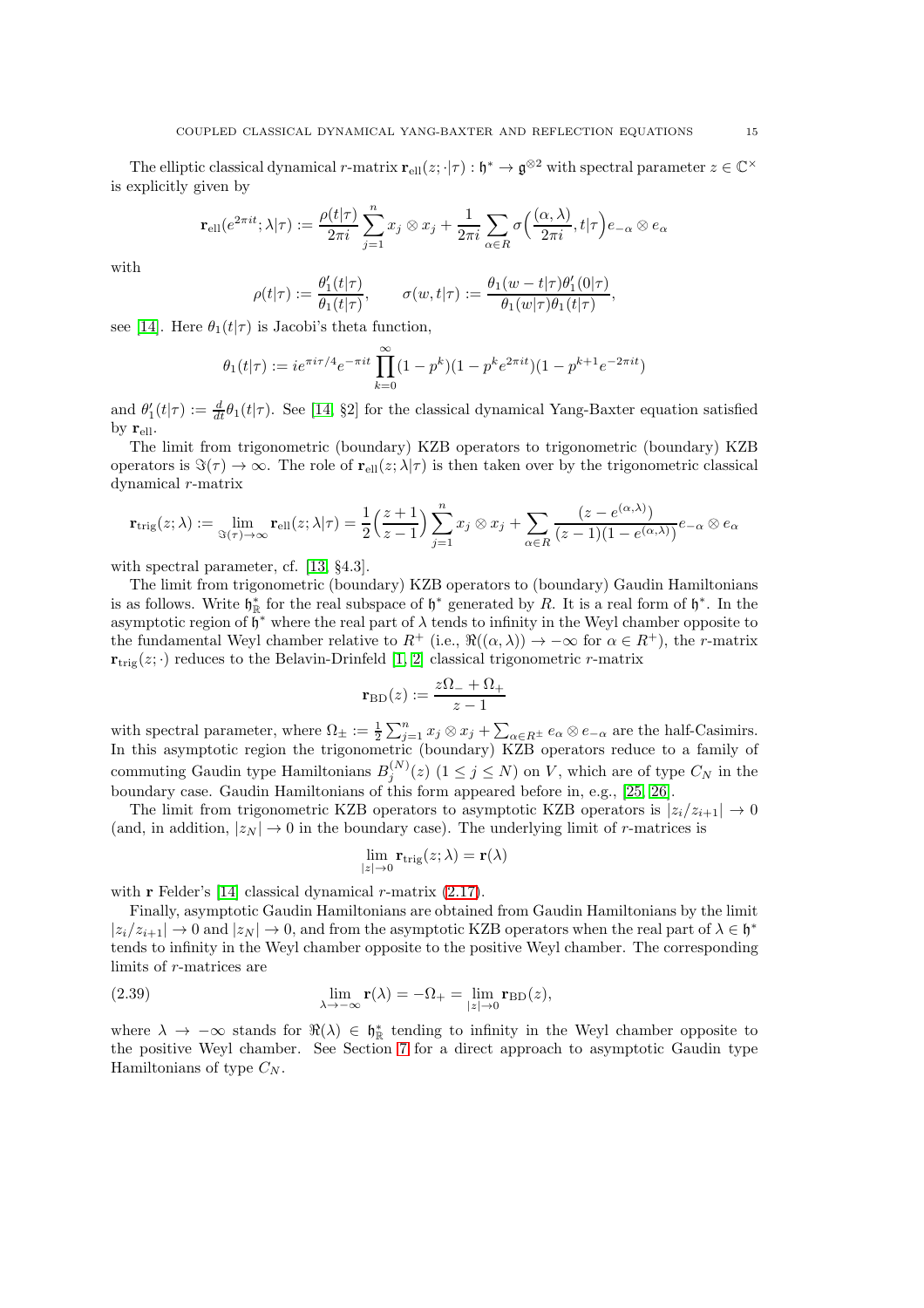## 3. Commuting first order differential operators

<span id="page-15-2"></span>Let  $A_{\ell}, U, A_{r}$  be three unital complex associative algebras. Let  $\mathfrak{a} \subseteq U$  be a finite dimensional linear subspace. Let  $M$  be the field of meromorphic functions on  $\mathfrak{a}^*$ . We call elements in the algebraic tensor product  $\mathcal{M} \otimes U$  meromorphic U-valued functions on  $\mathfrak{a}^*$ , and denote them as maps  $\mathfrak{a}^* \to U$ . Functions are assumed to be meromorphic unless stated explicitly otherwise.

Let  $N \in \mathbb{Z}_{>0}$ . If  $\{i_1,\ldots,i_k\} \subseteq \{1,\ldots,N\}$  and  $z \in U^{\otimes k}$  then we write  $z_{i_1i_2\cdots i_k} \in U^{\otimes N}$ for the element obtained from z by placing the j-th tensor component of z in the  $i_j$ -th tensor component and placing ones everywhere else  $(N$  is implicit from context). For instance, if  $z = \sum_i a_i \otimes b_i \in U^{\otimes 2}$  then  $z_{31} = \sum_i b_i \otimes 1 \otimes a_i$ . We use the same convention when placing elements from  $A_\ell \otimes U^{\otimes k} \otimes A_r$  in  $A_\ell \otimes U^{\otimes N} \otimes A_r$ , omitting sublabels for the  $A_\ell$  and  $A_r$ -components unless confusion may arise (which may happen, for instance, when  $A_{\ell} = A_r$  or  $A_{\ell} = U = A_r$ ).

Denote by  $\mathbb{D}_N$  the algebra of differential operators on  $\mathfrak{a}^*$  with coefficients in the ring of  $A_{\ell} \otimes U^{\otimes N} \otimes A_r$ -valued meromorphic functions on  $\mathfrak{a}^*$ . We write  $\partial_{\lambda} \in \mathbb{D}_N$  for the directional derivative in direction  $\lambda \in \mathfrak{a}^*$ . The gradient type first order differential terms occurring in the differential operators we define below, are defined as follows.

Definition 3.1. We define

(3.1) 
$$
E_i := \sum_{j=1}^d (x_j)_i \partial_{\lambda_j} \in \mathbb{D}_N \qquad (1 \le i \le N),
$$

where  $\{x_j\}_{j=1}^d$  is a linear basis of  $\mathfrak a$  and  $\{\lambda_k\}_{k=1}^d$  is the corresponding dual basis of  $\mathfrak a^*$ .

We used here the conventions of the previous paragraph, so

$$
(x_j)_i = 1_{A_\ell} \otimes 1_U^{\otimes (i-1)} \otimes x_j \otimes 1_U^{\otimes (N-i)} \otimes 1_{A_r}.
$$

Note that  $E_i$  is independent of the choice of basis  $\{x_j\}_{j=1}^d$  of  $\mathfrak{a}$ .

We consider now a special class of first order differential operators in  $\mathbb{D}_N$  whose constant terms are sums of local tensor product contributions  $r^{\pm} : \mathfrak{a}^* \to U^{\otimes 2}$  and  $\kappa : \mathfrak{a}^* \to A_{\ell} \otimes U \otimes A_r$ :

<span id="page-15-3"></span>**Definition 3.2.** For meromorphic functions  $r^{\pm}$  :  $\mathfrak{a}^* \to U^{\otimes 2}$  and  $\kappa : \mathfrak{a}^* \to A_{\ell} \otimes U \otimes A_r$  define the first-order differential operator  $\mathcal{D}_i^{(N)} \in \mathbb{D}_N$   $(1 \le i \le N)$  by

$$
\mathcal{D}_i^{(N)} := E_i - \sum_{s=1}^{i-1} r_{si}^+ - \kappa_i - \sum_{s=i+1}^{N} r_{is}^-
$$

(we suppress the dependence on  $r^{\pm}$  and  $\kappa$  in the notation for  $\mathcal{D}_i^{(N)}$ ).

The commutators  $[\mathcal{D}_i^{(N)}, \mathcal{D}_j^{(N)}]$  in  $\mathbb{D}_N$  can be expressed in terms of meromorphic functions  $\text{CYB}[t](r^+, r^-): \mathfrak{a}^* \to U^{\otimes 3} \ (1 \leq t \leq 3)$  and  $\text{CR}(r^+, r^-; \kappa): \mathfrak{a}^* \to A_{\ell} \otimes U^{\otimes 2} \otimes A_r$ , defined by

$$
CYB[1](r^+, r^-) := [r_{12}^+, r_{13}^+] + [r_{12}^+, r_{23}^+] - [r_{13}^+, r_{23}^-] + E_3(r_{12}^+) - E_2(r_{13}^+),
$$

<span id="page-15-0"></span>(3.2) 
$$
\text{CYB}[2](r^+, r^-) := [r_{12}^-, r_{13}^+] + [r_{12}^-, r_{23}^+] + [r_{13}^-, r_{23}^+] + E_3(r_{12}^-) - E_1(r_{23}^+),
$$

$$
\text{CYB}[3](r^+, r^-) := -[r_{12}^+, r_{13}^-] + [r_{12}^-, r_{23}^-] + [r_{13}^-, r_{23}^-] + E_2(r_{13}^-) - E_1(r_{23}^-)
$$

and

<span id="page-15-1"></span>(3.3) 
$$
CR(r^+, r^-; \kappa) := [\kappa_1 + r^-, \kappa_2 + r^+] + E_2(r^- + \kappa_1) - E_1(r^+ + \kappa_2).
$$

We suppress  $r^{\pm}$ ,  $\kappa$  from the notations if no confusion can arise.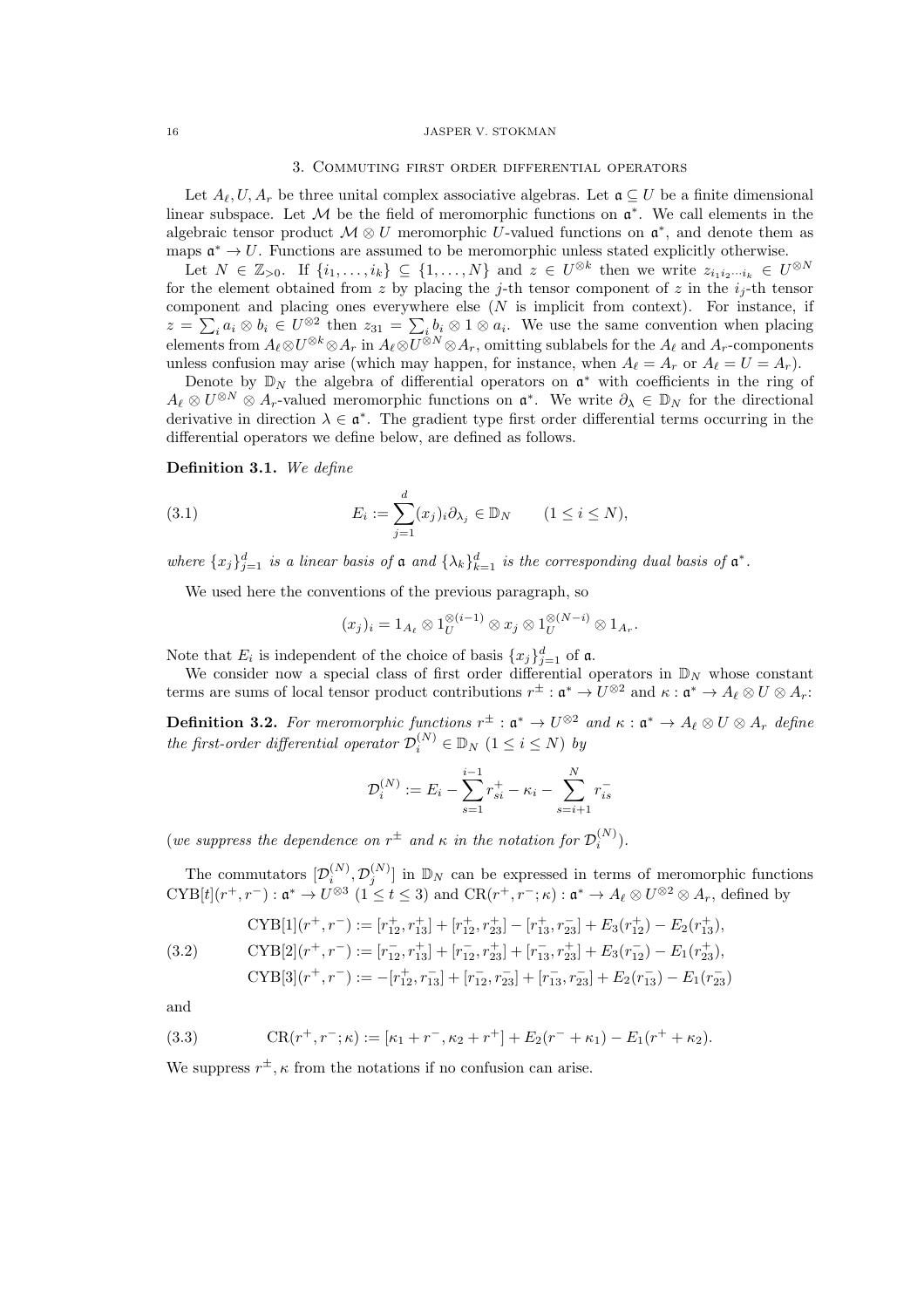<span id="page-16-0"></span>**Proposition 3.3.** Let  $N \geq 2$  and  $1 \leq i < j \leq N$ . We have

$$
[\mathcal{D}_{i}^{(N)}, \mathcal{D}_{j}^{(N)}] = \sum_{k=1}^{d} \Big( [(x_k)_j, r_{ij}^-] - [(x_k)_i, r_{ij}^+] \Big) \partial_{\lambda_k} + \text{CR}_{ij} + \sum_{s=1}^{i-1} \text{CYB}[1]_{sij} + \sum_{s=i+1}^{j-1} \text{CYB}[2]_{isj} + \sum_{s=j+1}^{N} \text{CYB}[3]_{ijs}
$$

in  $\mathbb{D}_N$ .

*Proof.* This follows by a direct computation (compare with the proof of [\[22,](#page-34-5) Thm. 6.12]).  $\square$ 

As an immediate consequence, we have

Corollary 3.4. The following statements are equivalent:

- (1)  $[\mathcal{D}_i^{(N)}, \mathcal{D}_j^{(N)}] = 0$  in  $\mathbb{D}_N$  for all  $N \geq 2$  and all  $1 \leq i, j \leq N$ .
- (2)  $r^{\pm}$  and  $\kappa$  satisfy

$$
[x \otimes 1, r^+] = [1 \otimes x, r^-] \qquad \forall x \in \mathfrak{a}
$$

 $(a$ -compatibility),

 $\text{CYB}[t](r^+, r^-) = 0, \qquad 1 \le t \le 3$ 

(the coupled classical dynamical Yang-Baxter equations) and

$$
CR(r^+, r^-; \kappa) = 0
$$

(the classical dynamical reflection equation for  $\kappa$  relative to  $(r^+, r^-)$ ).

The classical dynamical reflection equation relative to  $(r^+, r^-)$  is a classical dynamical analog of the compatibility condition for factorised scattering of quantum particles on a half-line bouncing off the wall, known as the reflection equation [\[5\]](#page-34-24). We call a pair  $(r^+, r^-)$  satisfying  $\text{CYB}[t](r^+, r^-) = 0$   $(1 \le t \le 3)$  a *classical dynamical r-matrix pair*, and we call  $\kappa$  satisfying  $CR(r^+, r^-; \kappa) = 0$  a classical dynamical k-matrix relative to  $(r^+, r^-)$ .

We now look at the special case when  $r^- = -r^+$ , in which case the usual classical dynamical Yang-Baxter equation and classical dynamical reflection equation naturally appear. For a meromorphic function  $r: \mathfrak{a}^* \to U^{\otimes 2}$  define  $\text{YB}(r): \mathfrak{a}^* \to U^{\otimes 3}$  by

(3.4) 
$$
YB(r) := [r_{12}, r_{13}] + [r_{12}, r_{23}] + [r_{13}, r_{23}] + E_1(r_{23}) - E_2(r_{13}) + E_3(r_{12}).
$$

If in addition  $\kappa : \mathfrak{a}^* \to A_{\ell} \otimes U \otimes A_r$  is a meromorphic function, then define the function  $R(r; \kappa) : \mathfrak{a}^* \to A_{\ell} \otimes U^{\otimes 2} \otimes A_r$  by

$$
R(r; \kappa) := [\kappa_1, \kappa_2 + r] + [\kappa_1 - r, \kappa_2] + E_2(\kappa_1) - E_1(\kappa_2).
$$

<span id="page-16-1"></span>**Lemma 3.5.** For  $r : \mathfrak{a}^* \to U^{\otimes 2}$  and  $\kappa : \mathfrak{a}^* \to A_{\ell} \otimes U \otimes A_r$  we have

$$
YB(r) = CYB[1](r, -r) + E_1(r_{23}) = -CYB[2](r, -r) - E_2(r_{13}) = CYB[3](r, -r) + E_3(r_{12})
$$
as meromorphic functions  $\mathfrak{a}^* \to U^{\otimes 3}$ , and

$$
R(r; \kappa) = CR(r, -r; \kappa) + E_1(r) + E_2(r)
$$

as meromorphic functions  $\mathfrak{a}^* \to A_{\ell} \otimes U^{\otimes 2} \otimes A_r$ .

*Proof.* This follows by a direct computation.  $\square$ 

Define first order differential operators  $L_i^{(N)} \in \mathbb{D}_N$   $(1 \le i \le N)$  by

$$
L_i^{(N)} := E_i - \sum_{s=1}^{i-1} r_{si} - \kappa_i + \sum_{s=i+1}^{N} r_{is}.
$$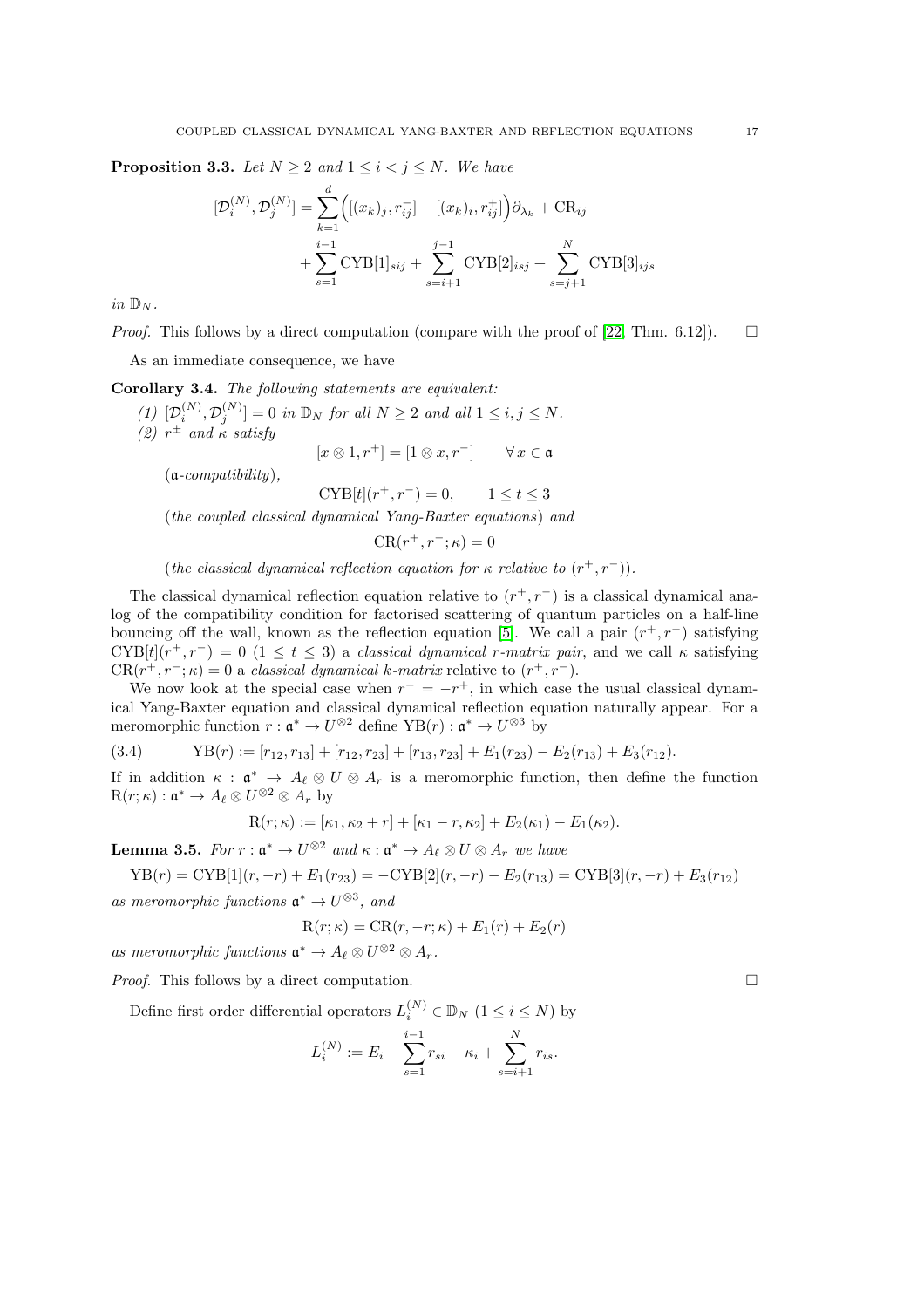<span id="page-17-1"></span>Corollary 3.6. The following statements are equivalent.

(1) For all  $N \geq 2$  and  $1 \leq i, j \leq N$ ,

$$
[L_i^{(N)}, L_j^{(N)}] = -\sum_{s=1}^N E_s(r_{ij})
$$

in  $\mathbb{D}_N$ .

(2) r and  $\kappa$  satisfy

$$
[x \otimes 1 + 1 \otimes x, r] = 0 \qquad \forall x \in \mathfrak{a}
$$

(a-invariance),

$$
YB(r) = 0
$$

(classical dynamical Yang-Baxter equation) and

$$
\mathrm{R}(r;\kappa)=0
$$

(classical dynamical reflection equation relative to  $r$ ).

*Proof.* Note that  $L_i^{(N)}$  is  $\mathcal{D}_i^{(N)}$  with  $(r^+, r^-)$  specialised to  $(r, -r)$ . Hence Proposition [3.3](#page-16-0) gives

<span id="page-17-0"></span>(3.5)  
\n
$$
[L_i^{(N)}, L_j^{(N)}] + \sum_{s=1}^N E_s(r_{ij}) = -\sum_{k=1}^d [(x_k)_i + (x_k)_j, r_{ij}] \partial_{\lambda_k} + \underline{CR}_{ij} + \sum_{s=i+1}^{i-1} \underline{CYB}[1]_{sij} + \sum_{s=i+1}^{j-1} \underline{CYB}[2]_{isj} + \sum_{s=j+1}^N \underline{CYB}[3]_{ijs}
$$

in  $\mathbb{D}_N$  with

$$
\underline{\text{CR}} := \text{CR}(r, -r; \kappa) + E_1(r) + E_2(r),
$$
  

$$
\underline{\text{CYB}}[t] := \text{CYB}[t](r, -r) + E_t(r_{pq})
$$

for  $1 \le t \le 3$ , where  $1 \le p < q \le 3$  is such that  $\{p,q,t\} = \{1,2,3\}$ . By Lemma [3.5,](#page-16-1) formula [\(3.5\)](#page-17-0) thus reduces to

$$
[L_i^{(N)}, L_j^{(N)}] + \sum_{s=1}^N E_s(r_{ij}) = -\sum_{k=1}^d [(x_k)_i + (x_k)_j, r_{ij}] \partial_{\lambda_k} + R(r; \kappa)_{ij} + \sum_{s=1}^{i-1} YB(r)_{sij} - \sum_{s=i+1}^{j-1} YB(r)_{isj} + \sum_{s=j+1}^N YB(r)_{ijs}
$$

in  $\mathbb{D}_N$ . The result now follows immediately.

A meromorphic solution  $r : \mathfrak{a}^* \to U$  of the classical dynamical Yang-Baxter equation is called a classical dynamical r-matrix. For  $(U, \mathfrak{a}) = (U(\mathfrak{g}), \mathfrak{h})$  as in Section [2,](#page-2-0)  $\mathbf{r} : \mathfrak{h}^* \to \mathfrak{g} \otimes \mathfrak{g}$  given by  $(2.17)$  is an example of an  $\mathfrak h$ -invariant classical dynamical r-matrix. A meromorphic solution  $\kappa: \mathfrak{a}^* \to A_{\ell} \otimes U \otimes A_r$  of the classical dynamical reflection equation  $R(r;\kappa) = 0$  is called a *classical* dynamical k-matrix relative to r.

Remark 3.7. (1) Corollary [3.6](#page-17-1) for the trivial classical dynamical k-matrix  $\kappa \equiv 0$  reduces to [\[28,](#page-35-0) Prop. 6.27] (which was formulated there for specific choices of  $A_{\ell}, A_{r}, U$  and  $\mathfrak{a}$ ).

(2) For  $(U, \mathfrak{a}, A_{\ell}, A_r, r, \kappa) = (U(\mathfrak{g}), \mathfrak{h}, \mathbb{C}, \mathbb{C}, \mathbf{r}, y)$  with  $y : \mathfrak{h}^* \to \mathfrak{g}$  obtained from [\(2.15\)](#page-6-2) through the canonical isomorphism  $\mathfrak{h} \simeq \mathfrak{h}^*$ ,

(3.6) 
$$
y(\lambda) = \frac{1}{2} \sum_{\alpha \in R^+} \left( \frac{1 + e^{-(\alpha, \lambda)}}{1 - e^{-(\alpha, \lambda)}} \right) t_\alpha,
$$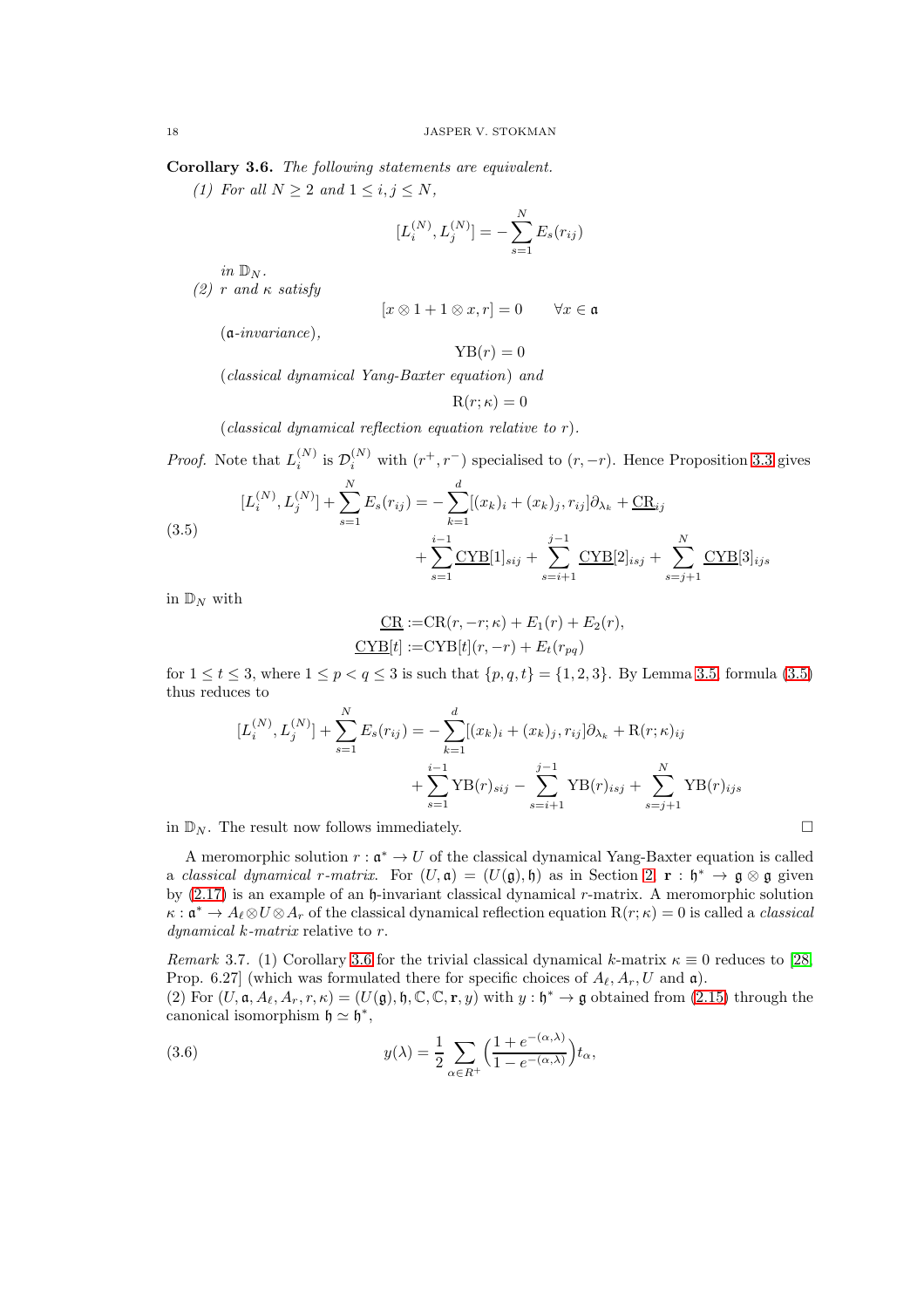the asymptotic KZB equations [\(2.22\)](#page-8-2) state that generalised trace functions provide common eigenfunctions of the commuting operators  $L_i^{(N)}$   $(1 \le i \le N)$ . Note that indeed y is a classical dynamical  $k$ -matrix relative to  $\bf{r}$  since  $\bf{r}$  is  $\bf{h}$ -invariant and

(3.7) 
$$
E_1(y_2) = \sum_{\alpha \in R^+} \frac{t_\alpha \otimes t_\alpha}{(1 - e^{\alpha})(1 - e^{-\alpha})} = E_2(y_1)
$$

<span id="page-18-0"></span>with  $e^{\alpha} : \mathfrak{h}^* \to \mathbb{C}$  the exponential map  $\lambda \mapsto e^{(\alpha,\lambda)}$ .

<span id="page-18-4"></span>4. SOME PROPERTIES OF 
$$
CYB[t](r^+, r^-)
$$
 and  $CR(r^+, r^-; \kappa)$ 

Let  $r^{\pm}$ :  $\mathfrak{a}^* \to U^{\otimes 2}$  be two meromorphic  $U^{\otimes 2}$ -valued functions. Consider

(4.1) 
$$
\text{CYB}(r^+, r^-) := [r_{12}^-, r_{13}^-] - [r_{12}^+, r_{23}^-] + [r_{13}^+, r_{23}^+],
$$

viewed as  $U^{\otimes 3}$ -valued meromorphic function on  $\mathfrak{a}^*$ .

Lemma 4.1. We have

<span id="page-18-1"></span>(4.2) 
$$
YB(r^+ - r^-) = CYB[1](r^+, r^-) - CYB[2](r^+, r^-) + CYB[3](r^+, r^-) + CYB(r^+, r^-).
$$
 *Proof.* Write  $r := r^+ - r^-$ . The differential contribution to the right hand side of (4.2) is

$$
-\big(E_2(r_{13}^+) - E_3(r_{12}^+)\big) + \big(E_1(r_{23}^+) - E_3(r_{12}^-)\big) - \big(E_1(r_{23}^-) - E_2(r_{13}^-)\big)
$$

It simplifies to

$$
E_1(r_{23}) - E_2(r_{13}) + E_3(r_{12}),
$$

which is the differential contribution to  $YB(r)$ . Hence it remains to show that

$$
YB_0(r) = CYB_0[1](r^+, r^-) - CYB_0[2](r^+, r^-) + CYB_0[3](r^+, r^-) + CYB(r^+, r^-)
$$

with

<span id="page-18-2"></span>(4.3)  
\n
$$
YB_{0}(r) := [r_{12}, r_{13}] + [r_{12}, r_{23}] + [r_{13}, r_{23}],
$$
\n
$$
CYB_{0}[1](r^{+}, r^{-}) := [r_{12}^{+}, r_{13}^{+}] + [r_{12}^{+}, r_{23}^{+}] - [r_{13}^{+}, r_{23}^{-}],
$$
\n
$$
CYB_{0}[2](r^{+}, r^{-}) := [r_{12}^{-}, r_{13}^{+}] + [r_{12}^{-}, r_{23}^{+}] + [r_{13}^{-}, r_{23}^{+}],
$$
\n
$$
CYB_{0}[3](r^{+}, r^{-}) := - [r_{12}^{+}, r_{13}^{-}] + [r_{12}^{-}, r_{23}^{-}] + [r_{13}^{-}, r_{23}^{-}]
$$

the non-dynamical terms of YB(r) and CYB[t]( $r^+, r^-$ ) ( $1 \le t \le 3$ ). This follows by a direct  $check.$ 

<span id="page-18-3"></span>**Corollary 4.2.** Let  $(r^+, r^-)$  be a classical dynamical r-matrix pair. If  $(r^+, r^-)$  satisfies the additional equation  $\text{CYB}(r^+, r^-) = 0$  then  $\text{YB}(r^+ - r^-) = 0$ .

The function  $CYB(r^+, r^-)$  will naturally reappear in Section [5](#page-19-0) when constructing classical dynamical r-matrix pairs by folding classical dynamical r-matrices along an involution.

A classical dynamical k-matrix relative to a classical dynamical r-matrix pair  $(r^+, r^-)$  is said to be a *core classical dynamical k-matrix* if the boundary algebras  $A_{\ell}$  and  $A_{r}$  are trivial,  $A_{\ell} = \mathbb{C} = A_r$ . We now present a method to promote core classical classical dynamical k-matrices to classical dynamical k-matrices involving nontrivial boundary algebras  $A_{\ell}$  and  $A_{r}$ .

For  $r^{\pm} : \mathfrak{a}^* \to U^{\otimes 2}$  and  $\kappa : \mathfrak{a}^* \to A_{\ell} \otimes U \otimes A_r$  define  $\operatorname{resCR}(r^+, r^-; \kappa) : \mathfrak{a}^* \to A_{\ell} \otimes U^{\otimes 2} \otimes A_r$ by

(4.4) 
$$
\text{resCR}(r^+, r^-; \kappa) := [\kappa_1, r^+] + [\kappa_1, \kappa_2] + [r^-, \kappa_2] + E_2(\kappa_1) - E_1(\kappa_2).
$$

In the following lemma we describe two elementary properties of resCR.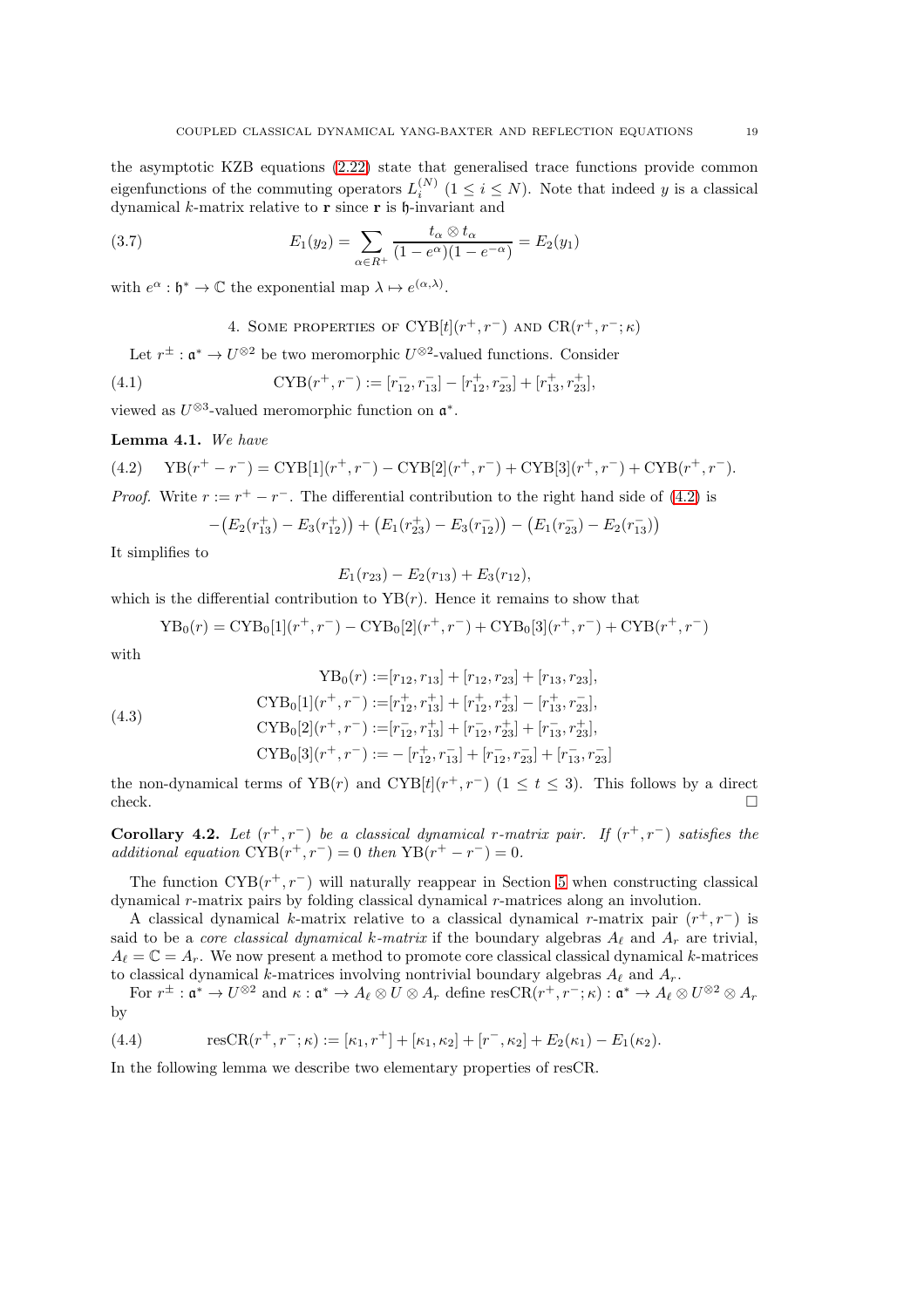<span id="page-19-2"></span>**Lemma 4.3.** (1) If  $\kappa_{\ell} : \mathfrak{a}^* \to A_{\ell} \otimes U$  and  $\kappa_r : \mathfrak{a}^* \to U \otimes A_r$  then

<span id="page-19-3"></span>(4.5)  $resCR(r^+, r^-; \kappa_\ell \otimes 1_{A_r} + 1_{A_\ell} \otimes \kappa_r) = resCR(r^+, r^-; \kappa_\ell \otimes 1_{A_r}) + resCR(r^+, r^-; 1_{A_\ell} \otimes \kappa_r).$ 

(2) For meromorphic  $r^{\pm} : \mathfrak{a}^* \to U^{\otimes 2}$ ,  $\kappa^{\text{core}} : \mathfrak{a}^* \to U$  and  $\kappa : \mathfrak{a}^* \to A_{\ell} \otimes U \otimes A_r$  we have

 $CR(r^+, r^-; \kappa^{\text{core}} + \kappa) = CR(r^+, r^-; \kappa^{\text{core}}) + \text{res}CR(r^+, r^-; \kappa)$ 

as functions  $\mathfrak{a}^* \to A_{\ell} \otimes U^{\otimes 2} \otimes A_r$ . Here  $\kappa^{\text{core}}$  is viewed as  $A_{\ell} \otimes U \otimes A_r$ -valued function and  $CR(r^+, r^-; \kappa^{\text{core}})$  as  $A_{\ell} \otimes U^{\otimes 2} \otimes A_{r}$ -valued function in the natural manner.

*Proof.* (1) This follows from the fact that  $[(\kappa_{\ell})_1, (\kappa_r)_2] = 0 = [(\kappa_{\ell})_2, (\kappa_r)_1]$  in  $A_{\ell} \otimes U^{\otimes 2} \otimes A_r$ . (2) This is a direct check, using that  $[\kappa_1, \kappa_2^{\text{core}}] = 0 = [\kappa_1^{\text{core}}, \kappa_2]$  in  $A_\ell \otimes U^{\otimes 2} \otimes A_r$ .

The following result relates resCR to CYB. In this case  $A_{\ell}$  and  $A_r$  are both equal to U.

<span id="page-19-1"></span>**Lemma 4.4.** For meromorphic  $r^{\pm}$  :  $\mathfrak{a}^* \to U^{\otimes 2}$  we have

$$
\begin{aligned}\n\text{resCR}(r^+, r^-, r_{01}^+) &= \text{CYB}[1](r^+, r^-)_{012}, & \text{resCR}(r^+, r^-, r_{0'1}^+) &= \text{CYB}[1](r^+, r^-)_{0'12}, \\
\text{resCR}(r^+, r^-, r_{10}^-) &= \text{CYB}[3](r^+, r^-)_{120}, & \text{resCR}(r^+, r^-, r_{10'}^-) &= \text{CYB}[3](r^+, r^-)_{120'}\n\end{aligned}
$$

as functions  $\mathfrak{a}^* \to U \otimes U^{\otimes 2} \otimes U$ . Here the four tensor components of  $U \otimes U^{\otimes 2} \otimes U$  are labelled by  $0, 1, 2, 0'$ , and  $r_{01}^+, r_{01}^-, r_{10}^-, r_{10'}^-$  are viewed as functions  $\mathfrak{a}^* \to U \otimes U^{\otimes 2} \otimes U$  in the natural way.

*Proof.* This follows immediately from the definitions of resCR and CYB[t].  $\square$ 

With the same notational conventions as in Lemma [4.4,](#page-19-1) we have the following consequence.

<span id="page-19-4"></span>**Corollary 4.5.** Let  $r^{\pm}$  :  $\mathfrak{a}^* \to U^{\otimes 2}$  and  $\kappa^{\text{core}}$  :  $\mathfrak{a}^* \to U$  such that  $CR(r^+, r^-; \kappa^{\text{core}}) = 0$ . (1) If  $\text{CYB}[1](r^+, r^-) = 0$  then

$$
CR(r^+, r^-; \kappa) = 0
$$

in  $U \otimes U^{\otimes 2} \otimes U$  for  $\kappa = \kappa^{\text{core}} + r_{01}^+, \ \kappa^{\text{core}} + r_{0'1}^+$  and  $\kappa^{\text{core}} + r_{01}^+ + r_{0'1}^+$ .

(2) If  $\text{CYB}[3](r^+, r^-) = 0$  then

$$
CR(r^+, r^-; \kappa) = 0
$$

in  $U \otimes U^{\otimes 2} \otimes U$  for  $\kappa = \kappa^{\text{core}} + r_{10}^-$ ,  $\kappa^{\text{core}} + r_{10'}^-$  and  $\kappa^{\text{core}} + r_{10}^- + r_{10'}^-$ . (3) If  $\text{CYB}[1](r^+, r^-) = 0 = \text{CYB}[3](r^+, r^-)$  then  $CR(r^+, r^-; \kappa) = 0$ 

$$
\text{in } U \otimes U^{\otimes 2} \otimes U \text{ for } \kappa = \kappa^{\text{core}} + r_{01}^+ + r_{10'}^- \text{ and } \kappa^{\text{core}} + r_{10}^- + r_{0'1}^+.
$$

<span id="page-19-0"></span>*Proof.* This follows from Lemma [4.3,](#page-19-2) Lemma [4.4](#page-19-1) and [\(4.5\)](#page-19-3).  $\Box$ 

## 5. Folding along an involution

We now construct classical dynamical  $r$ -matrix pairs and associated classical dynamical  $k$ matrices from a given solution  $r$  of the classical dynamical Yang-Baxter equation. We use for this folding and contraction along an involution. It is likely that this folding and contraction procedure extend in a natural way to classical dynamical r-matrices with spectral parameter, but we do not pursue this here.

Fix an involutive unital algebra automorphism  $\theta \in Aut(U)$  (if  $U = U(\mathfrak{g})$ ) is the universal enveloping algebra of a Lie algebra g then one typically takes the extension to  $U(\mathfrak{g})$  of an involutive automorphism of  $\mathfrak{g}$ ). Write

$$
U=U^+\oplus U^-
$$

for the decomposition of U in (+1)-and (-1)-eigenspaces of  $\theta$ . Then  $U^+$  is a unital subalgebra, U<sup>-</sup> is an U<sup>+</sup>-bimodule and U<sup>-</sup> · U<sup>-</sup>  $\subseteq U^+$ . We assume in this section that  $\mathfrak{a} \subseteq U^-$ .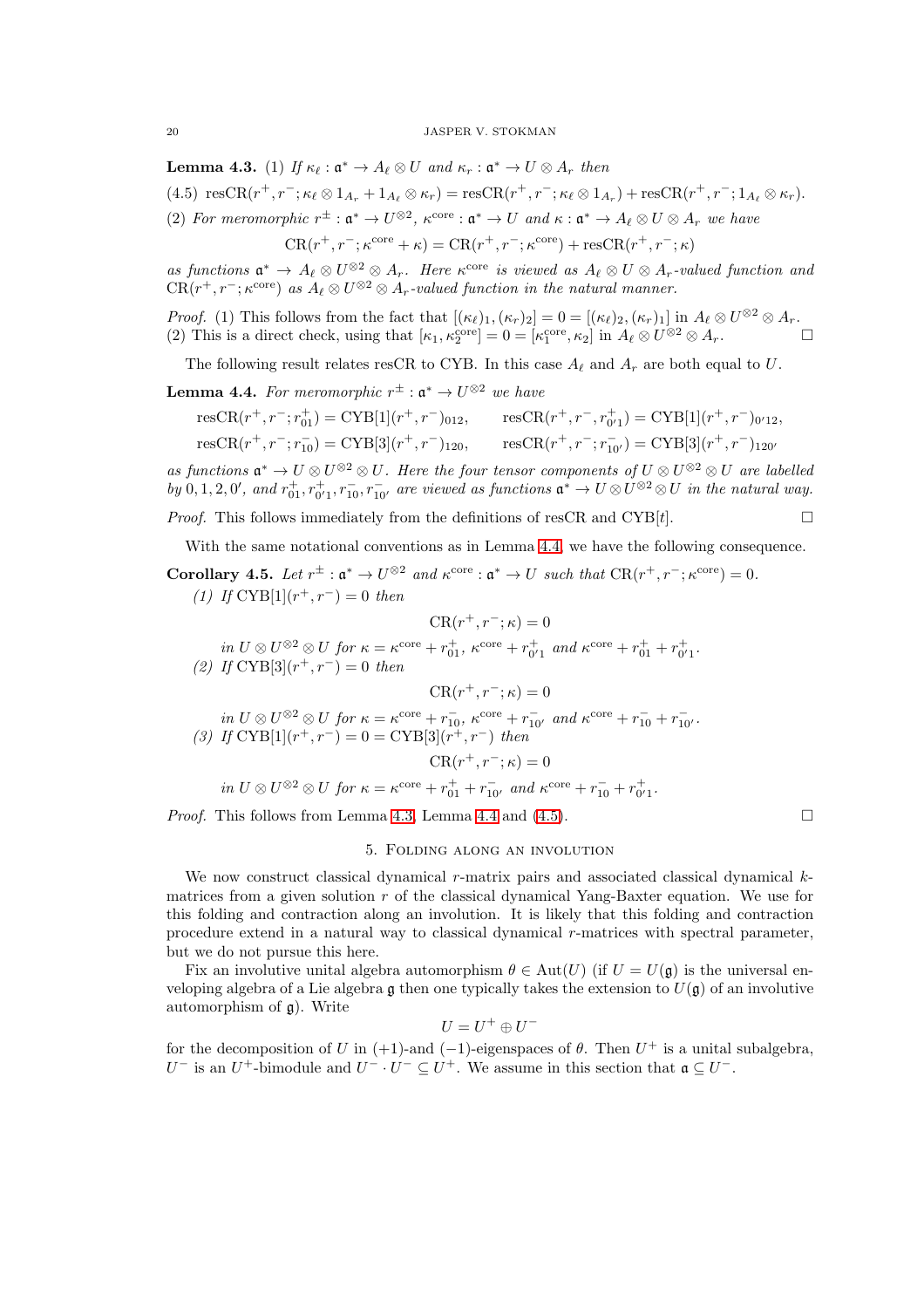For a meromorphic function  $r: \mathfrak{a}^* \to U^{\otimes 2}$  we write

(5.1) 
$$
\widetilde{r} := (\theta \otimes id)r.
$$

**Definition 5.1.** We call r  $\theta$ -twisted symmetric if  $\tilde{r}$  is symmetric, i.e., if  $\tilde{r}_{21} = \tilde{r}$ . We say that  $r$  is a-invariant if  $r$  takes values in the subspace

$$
(U \otimes U)^{\mathfrak{a}} := \{ s \in U \otimes U \mid [x \otimes 1 + 1 \otimes x, s] = 0 \quad \forall x \in \mathfrak{a} \}.
$$

<span id="page-20-3"></span>Remark 5.2. (1) Note that  $(\theta \otimes \theta)r = r_{21}$  if r is  $\theta$ -twisted symmetric.

(2) Let  $L(U)$  be the algebra U viewed as Lie algebra, with Lie bracket the commutator bracket. Let  $\tilde{\mathfrak{a}}$  be the Lie subalgebra of  $L(U)$  generated by  $\mathfrak{a}$ . Then  $(U \otimes U)^{\mathfrak{a}} = (U \otimes U)^{\tilde{\mathfrak{a}}}$ , and  $(U \otimes U)^{\tilde{\mathfrak{a}}}$  is the subspace of elements in  $U \otimes U$  that are invariant for the diagonal adjoint  $\tilde{a}$ -action on  $U \otimes U$ . (3) Note that for  $(U, \mathfrak{a}, \theta) = (U(\mathfrak{g}), \mathfrak{h}, \sigma)$  as in Section [2,](#page-2-0) the h-invariant classical dynamical r-matrix r, given by [\(2.17\)](#page-7-0), is  $\sigma$ -twisted symmetric. Furthermore, h is contained in the (-1)eigenspace of  $\sigma$ .

We now consider meromorphic functions  $r^{\pm}$ :  $\mathfrak{a}^* \to U^{\otimes 2}$  that are of the form

(5.2) 
$$
r^{\pm} := \frac{1}{2}(\widetilde{r} \pm r)
$$

for some meromorphic  $r : \mathfrak{a}^* \to U^{\otimes 2}$ . Note that  $r^{\pm}$  takes values in  $U^{\pm} \otimes U$ . Furthermore, CYB[1]( $r^+, r^-$ ) takes values in  $U^+ \otimes U \otimes U$ , while CYB[2]( $r^+, r^-$ ) and CYB( $r^+, r^-$ ) take values in  $U^- \otimes U \otimes U$  since  $\mathfrak{a} \subseteq U^-$ .

Write  $\theta_i \in \text{Aut}(U^{\otimes 3})$  for the action of  $\theta$  on the *i*-th tensor component of  $U^{\otimes 3}$   $(1 \leq i \leq 3)$ .

<span id="page-20-2"></span>**Proposition 5.3.** Suppose that  $\mathfrak{a} \subseteq U^-$ . Assume that  $r : \mathfrak{a}^* \to U^{\otimes 2}$  is  $\theta$ -twisted symmetric. Then  $r^{\pm} := \frac{1}{2}(\widetilde{r} \pm r) : \mathfrak{a}^* \to U^{\pm} \otimes U$  satisfies

$$
CYB[1](r^+,r^-) = \frac{1}{4} \Big( YB(r) + \theta_1 (YB(r)) + \theta_2 (YB(r)_{213}) - \theta_3 (YB(r)_{312}) \Big),
$$
  
\n
$$
CYB[2](r^+,r^-) = \frac{1}{4} \Big( -YB(r) + \theta_1 (YB(r)) + \theta_2 (YB(r)_{213}) + \theta_3 (YB(r)_{312}) \Big),
$$
  
\n
$$
CYB[3](r^+,r^-) = \frac{1}{4} \Big( YB(r) - \theta_1 (YB(r)) + \theta_2 (YB(r)_{213}) + \theta_3 (YB(r)_{312}) \Big),
$$

as well as

(5.3) 
$$
CYB(r^+, r^-) = \frac{1}{4} (YB(r) + \theta_1 (YB(r)) - \theta_2 (YB(r)_{213}) + \theta_3 (YB(r)_{312}))
$$

Proof. We give the proof of the first equation

<span id="page-20-0"></span>(5.4) 
$$
CYB[1](r^+, r^-) = \frac{1}{4} \Big( YB(r) + \theta_1 (YB(r)) + \theta_2 (YB(r)_{213}) - \theta_3 (YB(r)_{312}) \Big),
$$

the others are proved by a similar computation. Let us first establish that the differential contributions on both sides of [\(5.4\)](#page-20-0) match. Since  $\mathfrak{a} \subseteq U_-$  and  $\widetilde{r}_{21} = \widetilde{r}$ , the differential contribution to the right hand side of [\(5.4\)](#page-20-0) is

$$
\frac{1}{4}\big(E_1(r_{23})-E_2(r_{13})+E_3(r_{12})\big)+\frac{1}{4}\big(-E_1(r_{23})-E_2(\tilde{r}_{13})+E_3(\tilde{r}_{12})\big)\\+\frac{1}{4}\big(-E_2(r_{13})-E_1(\tilde{r}_{23})+E_3(\tilde{r}_{12})\big)+\frac{1}{4}\big(E_3(r_{12})+E_1(\tilde{r}_{23})-E_2(\tilde{r}_{13})\big).
$$

Collecting terms and using that  $r^{\pm} = \frac{1}{2}(\tilde{r} \pm r)$  this expression reduces to  $E_3(r_{12}^+) - E_2(r_{13}^+),$ which is the differential contribution to  $\text{CYB}[1](r^+, r^-)$ .

<span id="page-20-1"></span>To complete the proof of [\(5.4\)](#page-20-0) it remains to show that

(5.5) 
$$
\text{CYB}_0[1](r^+, r^-) = \frac{1}{4} \Big( \text{YB}_0(r) + \theta_1 (\text{YB}_0(r)) + \theta_2 (\text{YB}_0(r)_{213}) - \theta_3 (\text{YB}_0(r)_{312}) \Big),
$$

.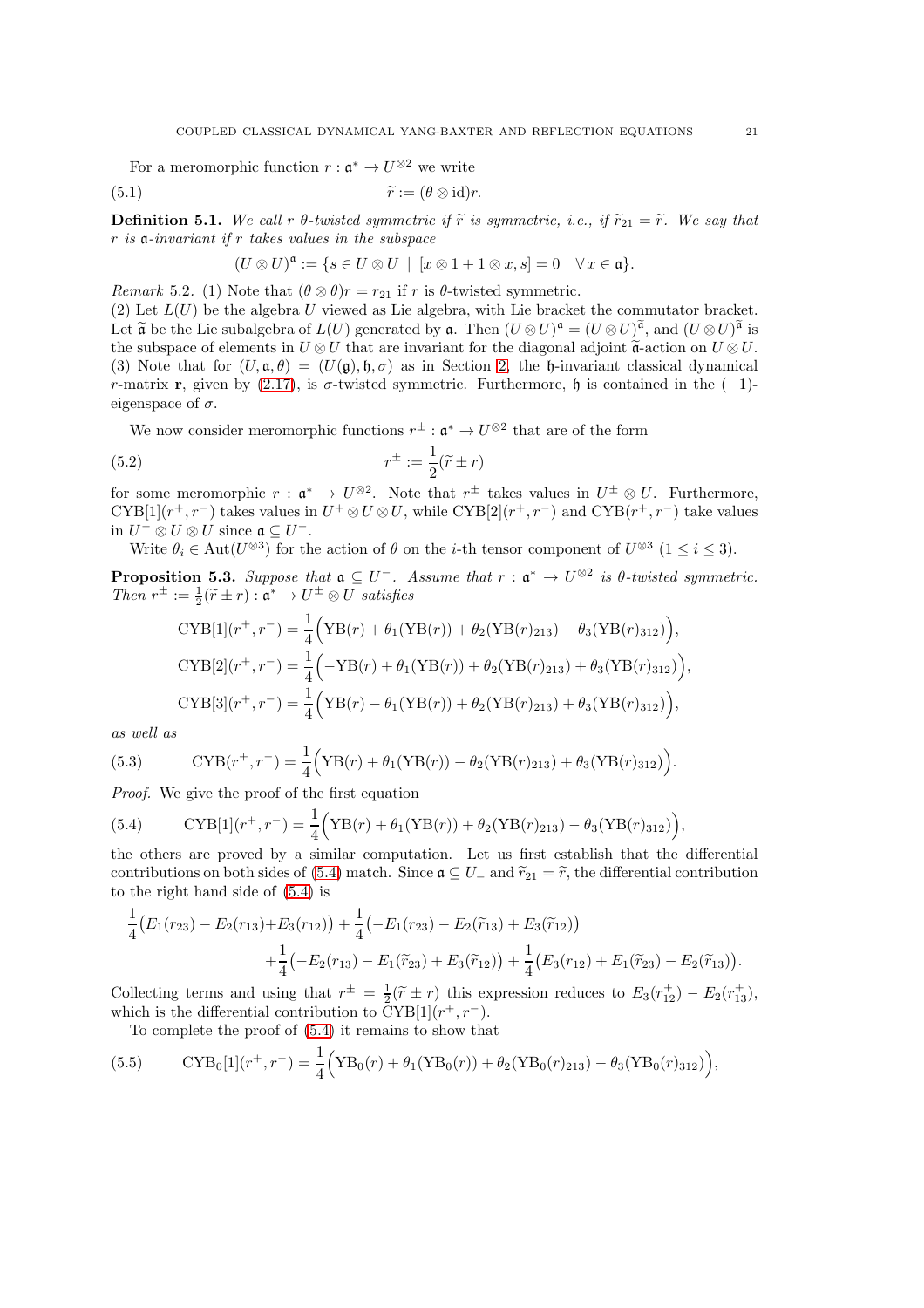where we use the notation [\(4.3\)](#page-18-2). Substituting  $r^{\pm} = \frac{1}{2}(\tilde{r} \pm r)$  into  $\text{CYB}_0[1](r^+, r^-)$  we get

$$
CYB0[1](r+,r-) = \frac{1}{4} ([r12,r13] + [r12,r13] + [r12,r13] + [r12,r13] + [r12,r23] + [r12,r23] + [r12,r23] + [r12,r23] + [r13,r23] + [r13,r23] - [r13,r23] - [r13,r23].
$$

In this expression we rewrite the commutators involving  $\tilde{r}$  in terms of commutators that only involve r, for which we sometimes need to use the  $\theta$ -twisted symmetry  $\tilde{r} = \tilde{r}_{21}$  of r. We get

$$
CYB_0[1](r^+, r^-) = \frac{1}{4} \Big( [r_{12}, r_{13}] + \theta_2([r_{21}, r_{13}]) + \theta_3([r_{12}, r_{31}]) + \theta_1([r_{12}, r_{13}])
$$
  
+  $[r_{12}, r_{23}] + \theta_1([r_{12}, r_{23}]) + \theta_3([r_{12}, r_{32}]) + \theta_2([r_{21}, r_{23}])$   
+  $[r_{13}, r_{23}] + \theta_1([r_{13}, r_{23}]) - \theta_2([r_{13}, r_{23}]) - \theta_3([r_{31}, r_{32}]) \Big)$   
=  $\frac{1}{4} \Big( YB_0(r) + \theta_1(YB_0(r)) + \theta_2(YB_0(r)_{213}) - \theta_3(YB_0(r)_{312}) \Big),$ 

where the last equality follows by a direct computation. This completes the proof of  $(5.5)$ , and hence of  $(5.4)$ .

<span id="page-21-2"></span>**Theorem 5.4.** Suppose that  $\mathfrak{a} \subseteq U^-$ . Assume that  $r : \mathfrak{a} \to U^{\otimes 2}$  is  $\theta$ -twisted symmetric, and set  $r^{\pm} := \frac{1}{2}(\widetilde{r} \pm r) : \mathfrak{a}^* \to U^{\pm} \otimes U$ . The following statements are equivalent.

- $(1)$  r is a classical dynamical r-matrix.
- (2)  $(r^+, r^-)$  is a classical dynamical r-matrix pair satisfying the additional non-dynamical equation  $\text{CYB}(r^+, r^-) = 0.$

*Proof.* (1)⇒(2) is immediate from Proposition [5.3.](#page-20-2) The implication (2)⇒(1) is a special case of  $\Box$   $\Box$ 

We next construct an accompanying core classical dynamical k-matrix by a  $\theta$ -twisted contraction procedure. Denote by  $m: U \otimes U \to U$  the multiplication map of U.

<span id="page-21-3"></span>**Proposition 5.5.** Suppose that  $a \subseteq U^-$ . Let  $r : a^* \to U \otimes U$  be  $\theta$ -twisted symmetric and  $\mathfrak{a}\text{-}invariant, and write r^{\pm} := \frac{1}{2}(\widetilde{r} \pm r) : \mathfrak{a}^* \to U^{\pm} \otimes U.$  Then

<span id="page-21-0"></span>(5.6) 
$$
[x \otimes 1, r^+] - [1 \otimes x, r^-] = 0 \qquad \forall x \in \mathfrak{a}
$$

and

<span id="page-21-1"></span>(5.7) 
$$
\operatorname{CR}\left(r^{+}, r^{-}; \frac{m(\widetilde{r})}{2}\right) = \frac{1}{2}(m \otimes m)\Big(\operatorname{CYB}[1](r^{+}, r^{-})_{123} + \operatorname{CYB}[2](r^{+}, r^{-})_{123} + \operatorname{CYB}[3](r^{+}, r^{-})_{234}\Big).
$$

*Proof.* Formula [\(5.6\)](#page-21-0) follows from the  $\mathfrak{a}$ -invariance of r and the fact that  $\mathfrak{a} \subseteq U^-$ .

Write  $\kappa^{\text{core}} := m(\tilde{r})/2$ . We first check that the differential contributions to the left and right hand side of [\(5.7\)](#page-21-1) match. The differential contribution to

$$
\frac{1}{2} \Big( \text{CYB}[1](r^+, r^-)_{123} + \text{CYB}[2](r^+, r^-)_{123} + \text{CYB}[2](r^+, r^-)_{234} + \text{CYB}[3](r^+, r^-)_{234} \Big)
$$

is

$$
\frac{1}{2}\big(E_3(r_{12}^+) - E_2(r_{13}^+)\big) + \frac{1}{2}\big(E_3(r_{12}^-) - E_1(r_{23}^+)\big) + \frac{1}{2}\big(E_4(r_{23}^-) - E_2(r_{34}^+)\big) + \frac{1}{2}\big(E_3(r_{24}^-) - E_2(r_{34}^-)\big).
$$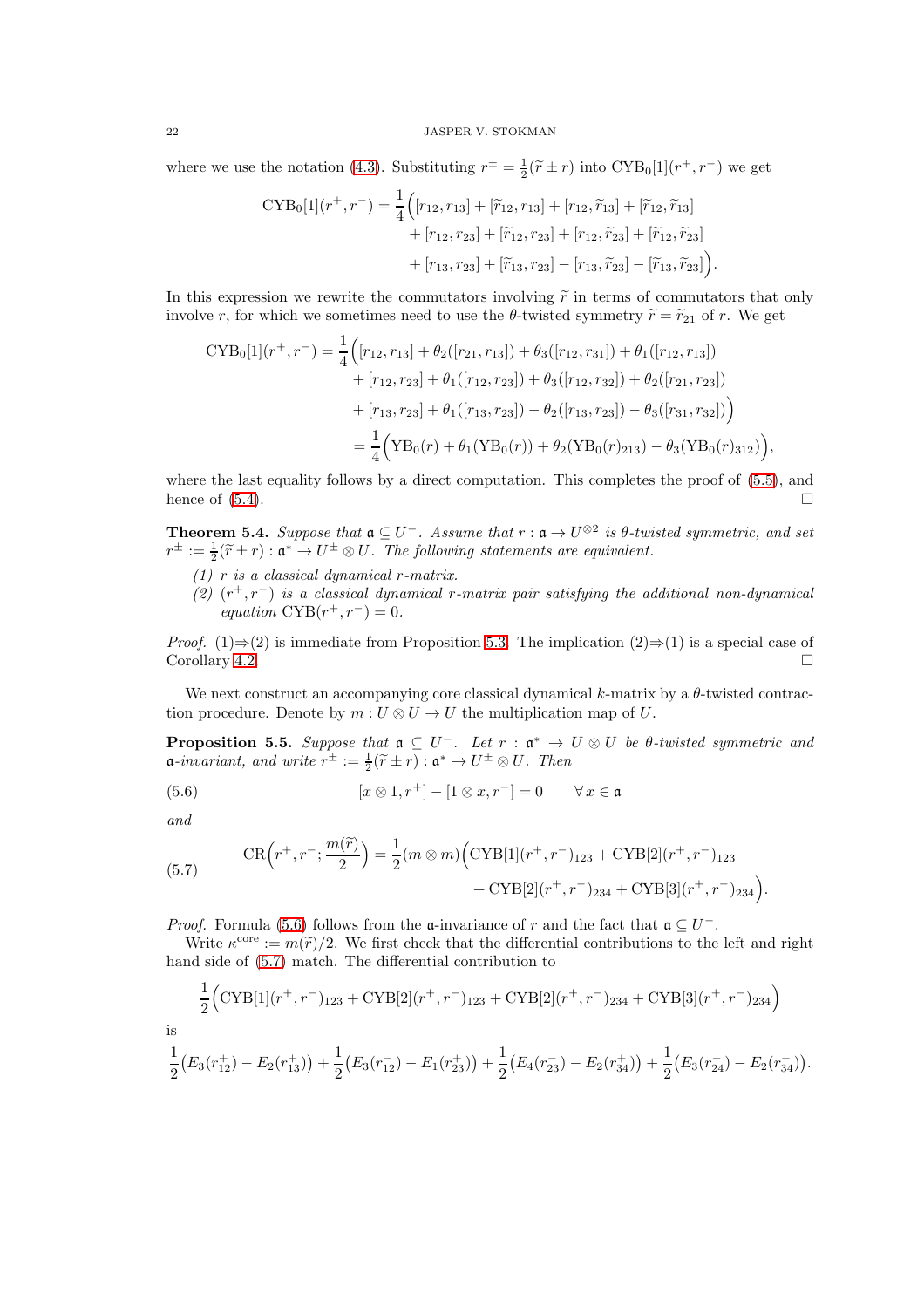Reordering the terms and using that  $\widetilde{r} = r^+ + r^-$  it can be written as

$$
\frac{1}{2}\big(E_3(\widetilde{r}_{12})-E_2(\widetilde{r}_{34})\big)+\frac{1}{2}\sum_{k=1}^d\Big(\partial_{\lambda_k}(r_{23}^-)(x_k)_4+(x_k)_3\partial_{\lambda_k}(r_{24}^-)-\partial_{\lambda_k}(r_{13}^+)(x_k)_2-(x_k)_1\partial_{\lambda_k}(r_{23}^+)\Big).
$$

Applying  $m \otimes m$  we obtain the expression

$$
E_2(\kappa_1^{\text{core}}) - E_1(\kappa_2^{\text{core}}) + \frac{1}{2} \sum_{k=1}^d \Big( \partial_{\lambda_k}(r^-)(x_k)_2 + (x_k)_2 \partial_{\lambda_k}(r^-) - \partial_{\lambda_k}(r^+)(x_k)_1 - (x_k)_1 \partial_{\lambda_k}(r^+) \Big).
$$

By [\(5.6\)](#page-21-0) this reduces to  $E_2(\kappa_1^{\text{core}}) - E_1(\kappa_2^{\text{core}}) + E_2(r^-) - E_1(r^+),$  which is the differential contribution to the left hand side of [\(5.7\)](#page-21-1). Hence it remains to show that

<span id="page-22-0"></span>
$$
(5.8) \ [\kappa_1^{\text{core}} + r^-, \kappa_2^{\text{core}} + r^+] = \frac{1}{2} (m \otimes m) (\text{CYB}_0[1]_{123} + \text{CYB}_0[2]_{123} + \text{CYB}_0[2]_{234} + \text{CYB}_0[3]_{234})
$$
  
with 
$$
\text{CYB}_0[t] = \text{CYB}_0[t](r^+, r^-)
$$
 defined by (4.3).

Since  $\kappa^{\text{core}} = \frac{1}{2}m(r^+ + r^-)$  the left hand side of [\(5.8\)](#page-22-0) is

<span id="page-22-1"></span>(5.9) 
$$
[\kappa_1^{\text{core}} + r^-, \kappa_2^{\text{core}} + r^+] = \frac{1}{2} [m(r^+ + r^-)_1, r^+] + \frac{1}{2} [r^-, m(r^+ + r^-)_2] + [r^-, r^+].
$$

Now for  $s, s' \in U^{\otimes 2}$  one verifies by direct computations that

$$
[m(s)_1, s'] = (m \otimes id_U) ([s_{12}, s'_{13} + s'_{23}]),
$$
  
\n
$$
[m(s)_2, s'] = (id_U \otimes m) ([s_{23}, s'_{12} + s'_{13}]),
$$
  
\n
$$
[s, s'] = (m \otimes m) ([s_{23}, s'_{24}] + [s_{23}, s'_{13}])
$$

in  $U^{\otimes 2}$ . Substituting into [\(5.9\)](#page-22-1) we get

$$
[\kappa_1^{\text{core}} + r^-, \kappa_2^{\text{core}} + r^+] = \frac{1}{2} (m \otimes m) \Big( [r_{12}^+ + r_{12}^-, r_{13}^+ + r_{23}^+] - [r_{34}^+ + r_{34}^-, r_{23}^- + r_{24}^-] + 2[r_{23}^-, r_{24}^+] + 2[r_{23}^-, r_{13}^+] \Big).
$$
  
Rewriting the commutators in the right hand side in terms of CYB<sub>0</sub>[t] (see (4.3)), one gets

 $[\kappa_1^{\text{core}} + r^-, \kappa_2^{\text{core}} + r^+] = \frac{1}{2} (m \otimes m) (\text{CYB}_0[1]_{123} + \text{CYB}_0[2]_{123} + \text{CYB}_0[2]_{234} + \text{CYB}_0[3]_{234})$  $+\frac{1}{2}$  $\frac{1}{2}(m \otimes m)([r_{23}^+, r_{24}^-] + [r_{23}^-, r_{24}^+] - [r_{13}^+, r_{23}^-] - [r_{13}^-, r_{23}^+]).$ 

So to prove [\(5.8\)](#page-22-0) it suffices to show that

<span id="page-22-2"></span>(5.10) 
$$
(m \otimes m) ([r_{23}^+, r_{24}^-] + [r_{23}^-, r_{24}^+] - [r_{13}^+, r_{23}^-] - [r_{13}^-, r_{23}^+]) = 0.
$$

Substitute  $r^{\pm} = \frac{1}{2}(\tilde{r} \pm r)$  in the left hand side of [\(5.10\)](#page-22-2) and apply the multiplication map if one of its tensor legs does not contain a component of a commutator. Then

$$
(m \otimes m) ([r_{23}^+, r_{24}^-] + [r_{23}^-, r_{24}^+] - [r_{13}^+, r_{23}^-] - [r_{13}^-, r_{23}^+]) =
$$
  
=  $\frac{1}{2} ((m \otimes id_U)[r_{13}, r_{23}] - (id_U \otimes m)[r_{12}, r_{13}]) - \frac{1}{2} ((m \otimes id_U)[\tilde{r}_{13}, \tilde{r}_{23}] - (id_U \otimes m)[\tilde{r}_{12}, \tilde{r}_{13}])$ 

(the commutators involving r and  $\tilde{r}$  cancel out). The right hand side of this expression vanishes since for  $s \in U^{\otimes 2}$ ,

$$
(m \otimes id_{U})[s_{13}, s_{23}] - (id_{U} \otimes m)[s_{12}, s_{13}] = 0
$$

in  $U^{\otimes 2}$ . This completes the proof of the proposition.

<span id="page-22-3"></span>**Theorem 5.6.** Suppose that  $a \subseteq U^-$ . Let  $r : a^* \to U^{\otimes 2}$  be a  $\theta$ -twisted symmetric, a-invariant classical dynamical r-matrix. Write  $(r^+, r^-)$  for the associated classical dynamical r-matrix pair, where  $r^{\pm} := \frac{1}{2}(\widetilde{r} \pm r)$  (see Theorem [5.4](#page-21-2)). Then  $\kappa^{\text{core}} := m(\widetilde{r})/2 : \mathfrak{a}^* \to U$  is a core classical dynamical k-matrix relative to  $(r^+, r^-)$ .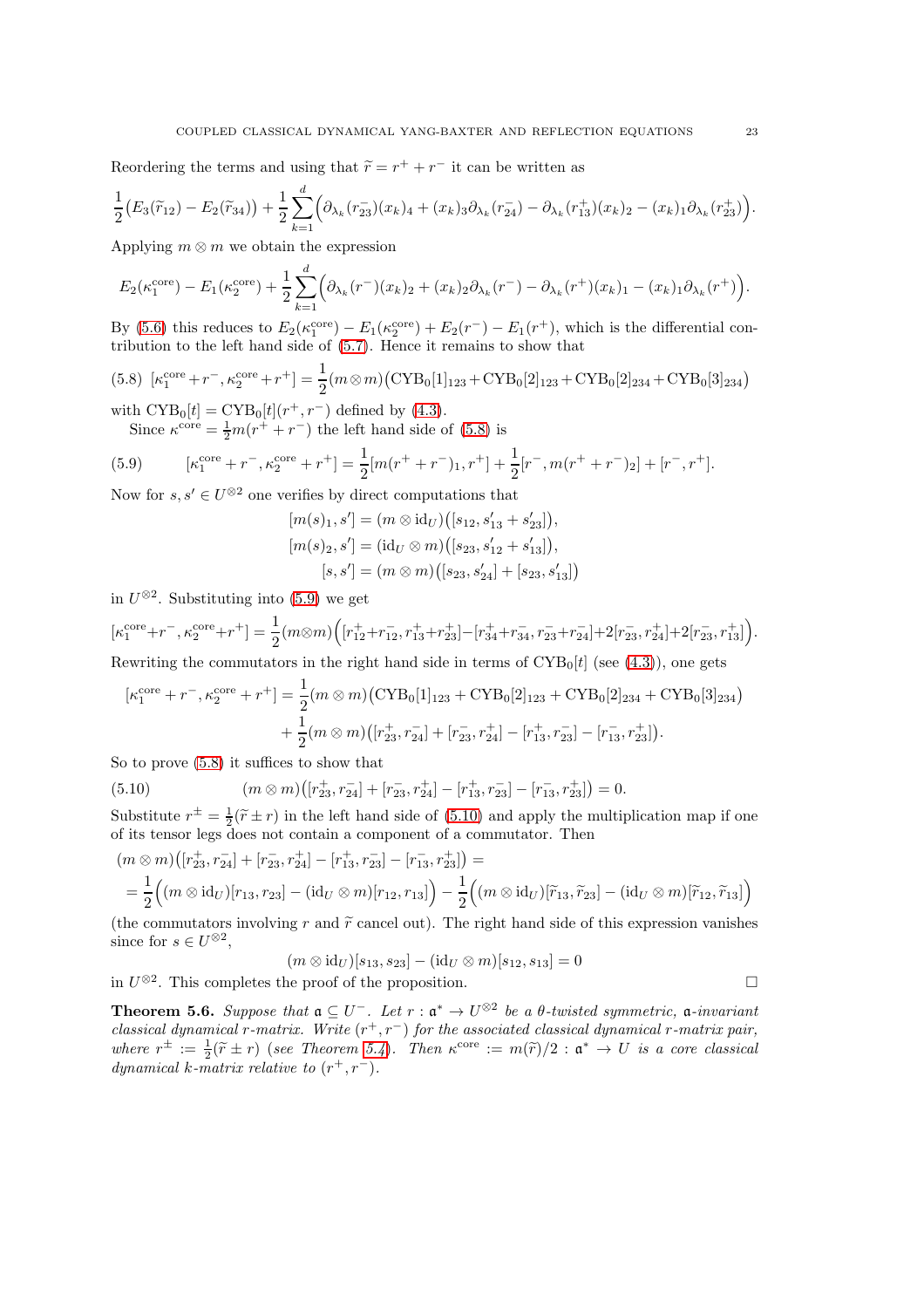Proof. We have to show that

$$
CR(r^+, r^-; \kappa^{\text{core}}) = 0.
$$

This follows immediately from Proposition [5.5](#page-21-3) and Theorem [5.4.](#page-21-2)

<span id="page-23-0"></span>Remark 5.7. Let  $(U, \mathfrak{a}, \theta) = (U(\mathfrak{g}), \mathfrak{h}, \sigma)$ . By Remark [5.2\(](#page-20-3)3),  $\mathbf{r} : \mathfrak{h}^* \to \mathfrak{g} \otimes \mathfrak{g}$  (see [\(2.17\)](#page-7-0)) is an  $\mathfrak{h}$ invariant,  $\sigma$ -twisted symmetric classical dynamical r-matrix. By Theorem [5.6](#page-22-3) the triple  $(\mathbf{r}^+, \mathbf{r}^-)$ is a coupled classical dynamical r-matrix pair and  $m(\tilde{r})/2$  is a core classical dynamical k-matrix relative to  $(\mathbf{r}^+, \mathbf{r}^-)$ . We have for  $s \in \mathbb{C}$ ,

$$
CR\left(\mathbf{r}^+,\mathbf{r}^-;\frac{m(\widetilde{\mathbf{r}})}{2}+sy\right)=\text{resCR}(\mathbf{r}^+,\mathbf{r}^+;sy)=0
$$

by Lemma [4.3,](#page-19-2) [\(5.6\)](#page-21-0) and [\(3.7\)](#page-18-4), so  $\frac{m(\tilde{\mathbf{r}})}{2} + sy$  is a classical dynamical k-matrix relative to  $(\mathbf{r}^+, \mathbf{r}^-)$ for all  $s \in \mathbb{C}$ . The boundary KZB equations [\(2.33\)](#page-11-3) then state that N-point spherical functions produce common eigenfunctions of the commuting operators  $\mathcal{D}_i^{(N)}$  associated to the triple  $(\mathbf{r}^+, \mathbf{r}^-, (m(\tilde{\mathbf{r}}) - y)/2).$ 

In the following corollary we construct classical dynamical k-matrices taking values in the algebra  $U^+ \otimes U \otimes U^+$ . We label the tensor components in  $U^+ \otimes U \otimes U^+$  by 0, 1 and 0'.

<span id="page-23-1"></span>Corollary 5.8. Suppose that  $\mathfrak{a} \subseteq U^-$ . Let  $r : \mathfrak{a}^* \to U^{\otimes 2}$  be a  $\theta$ -twisted symmetric and  $\mathfrak{a}$ invariant classical dynamical r-matrix. Write  $r^{\pm} := \frac{1}{2}(\tilde{r} \pm r) : \mathfrak{a}^* \to U^{\pm} \otimes U$  and  $\kappa^{\text{core}} :=$  $m(\widetilde{r})/2 : \mathfrak{a}^* \to U$  for the associated classical dynamical r-matrix pair and core classical dynamical k-matrix, respectively.

Then  $\kappa : \mathfrak{a}^* \to U^+ \otimes U \otimes U^+$ , with  $\kappa$  one of the following three meromorphic functions

 $\kappa_1^{\text{core}} + r_{01}^+, \ \kappa_1^{\text{core}} + r_{0'1}^+, \ \kappa_1^{\text{core}} + r_{01}^+ + r_{0'1}^+,$ 

is a classical dynamical k-matrix relative to  $(r^+, r^-)$ .

*Proof.* We have to show that  $CR(r^+, r^-; \kappa) = 0$  for  $\kappa$  either one of the three meromorphic functions listed in the corollary. This follows from Theorem [5.6](#page-22-3) and Corollary [4.5\(](#page-19-4)1).  $\Box$ 

Remark 5.9. For the example discussed in Remark [5.7,](#page-23-0) the extensions of the core classical dynamical k-matrix provided by Corollary [5.8](#page-23-1) correspond representation theoretically to adding spin boundary behaviour to the N-point spherical functions, see [\[28,](#page-35-0) §6]. For this particular example additional extensions of the associated core classical dynamical  $k$ -matrix can be made. see Proposition [6.16.](#page-31-0)

<span id="page-23-2"></span>Remark 5.10. Assume that  $r : \mathfrak{a}^* \to U^{\otimes 2}$  is a  $\theta$ -twisted symmetric and  $\mathfrak{a}$ -invariant classical dynamical r-matrix. Write  $r^{\pm} := \frac{1}{2}(\widetilde{r} \pm r) : \mathfrak{a}^* \to U^{\pm} \otimes U$  and suppose that  $\kappa : \mathfrak{a}^* \to A_{\ell} \otimes U \otimes A_r$ is a classical dynamical k-matrix with relative to  $(r^+, r^-)$ . The resulting commuting first order differential operators  $\{\mathcal{D}_{i}^{(N)} \mid 1 \leq i \leq N\}$  (see Definition [3.2\)](#page-15-3) can then be expressed as

$$
\mathcal{D}_i^{(N)} = E_i - A_i^{(N)}
$$

with  $A_i^{(N)}$  $i_i^{(N)}: \mathfrak{a}^* \to A_{\ell} \otimes U^{\otimes N} \otimes A_r$  given by

(5.11) 
$$
A_i^{(N)} := \kappa_i + \frac{1}{2} \sum_{s=1}^{i-1} r_{si} - \frac{1}{2} \sum_{s=i+1}^{N} r_{is} + \frac{1}{2} \sum_{s \neq i} \widetilde{r}_{si}.
$$

If  $r$  is quasi-unitary with coupling constant  $t$ , i.e.,

$$
(5.12) \t\t\t r+r_{21}=t\varpi,
$$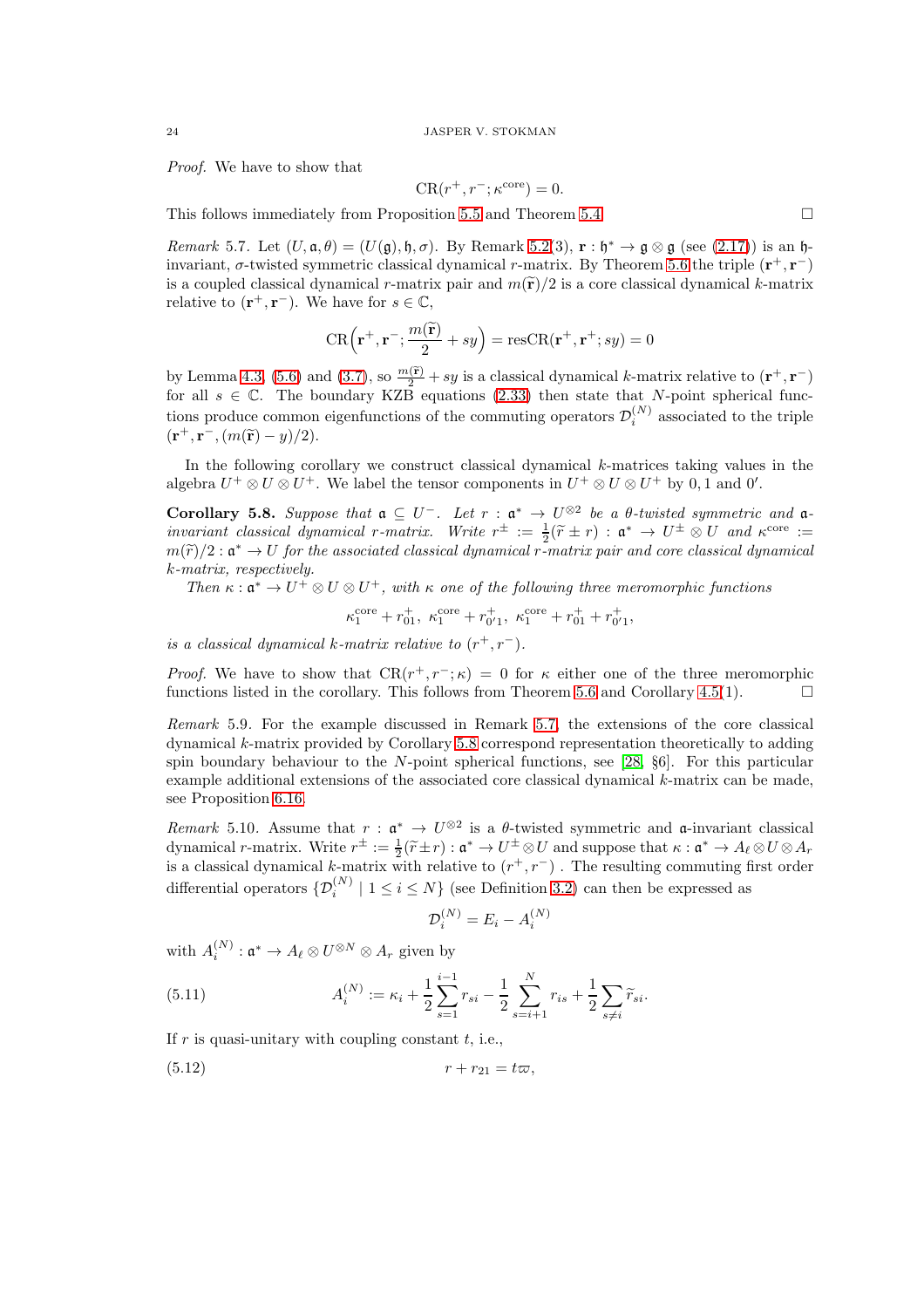then

$$
A_i^{(N)} = -\frac{t}{2} \sum_{s=i+1}^N \varpi_{is} + \left(\kappa_i + \frac{1}{2} \sum_{s \neq i} r_{si} + \frac{1}{2} \sum_{s \neq i} \widetilde{r}_{si}\right).
$$

This applies in particular to the asymptotic boundary KZB operators, when r is Felder's classical dynamical r-matrix  $(2.17)$ , which is quasi-unitary with coupling constant  $-1$  (see  $(2.18)$ ). Note that if  $r$  is skew-symmetric, then

$$
A_i^{(N)} = \kappa_i + \frac{1}{2}\sum_{s\neq i} r_{si} + \frac{1}{2}\sum_{s\neq i} \widetilde{r}_{si}.
$$

## 6. Examples

<span id="page-24-0"></span>6.1. Schiffmann's classical dynamical  $r$ -matrices. We freely use the notations from Section [2.](#page-2-0) We assume though g to be simple, and we will allow different normalisations for the root vectors  $e_{\alpha}$ .

Recall that  $\mathfrak{h} \subset \mathfrak{g}$  is a fixed Cartan subalgebra. The pair  $(\mathfrak{g}, \mathfrak{h})$  is the complexification of a pair  $(\mathfrak{g}_\mathbb{R}, \mathfrak{h}_\mathbb{R})$  with  $\mathfrak{g}_\mathbb{R}$  a split real simple Lie algebra and Cartan subalgebra  $\mathfrak{h}_\mathbb{R} = \text{span}_\mathbb{R} \{ t_\beta \mid \beta \in R \}$ . The restriction  $(\cdot, \cdot)|_{\mathfrak{h}_{\mathbb{R}} \times \mathfrak{h}_{\mathbb{R}}}$  is positive definite. We write  $\mathfrak{g}_{\mathbb{R}, \alpha} := \mathfrak{g}_{\mathbb{R}} \cap \mathfrak{g}_{\alpha}$  for  $\alpha \in R$ .

We call a complex subspace  $\mathfrak{a} \subseteq \mathfrak{h}$  of real type if it has a real form contained in  $\mathfrak{h}_{\mathbb{R}}$ . We write t for its orthogonal complement in h with respect to  $(\cdot, \cdot)$ . Note that if a is of real type, then t is also of real type and  $\mathfrak{h} = \mathfrak{a} \oplus \mathfrak{t}$ . For subspaces  $\mathfrak{a} \subseteq \mathfrak{h}$  of real type we embed  $\mathfrak{a}^* \hookrightarrow \mathfrak{h}^*$  by extending  $\lambda \in \mathfrak{a}^*$  to a linear functional on h by  $\lambda(x+y) := \lambda(x)$  for  $x \in \mathfrak{a}$  and  $y \in \mathfrak{t}$ .

Let  $\Delta$  be a basis of R. Write  $R^{\pm}$  for the corresponding set of positive and negative roots, and  $\mathfrak{b}^{\pm}$  for the associated positive and negative Borel sub-algebras of  $\mathfrak{g}$ . For a subset  $\Gamma \subseteq \Delta$  of simple roots write  $R_{\Gamma} := \mathbb{Z}\Gamma \cap R$ , which is a root subsystem with basis  $\Gamma$ . We write  $R_{\Gamma}^{\pm}$  for the corresponding positive and negative roots in  $R_{\Gamma}$ . Let  $\mathfrak{g}_{\Gamma} \subseteq \mathfrak{g}$  be the (semisimple) Lie subalgebra generated by  $\mathfrak{g}_{\alpha}$  ( $\alpha \in \Gamma$ ).

We now recall the classical dynamical r-matrices  $r : \mathfrak{a}^* \to \mathfrak{g} \otimes \mathfrak{g}$  for subspaces  $\mathfrak{a} \subseteq \mathfrak{h}$  of real type constructed in [\[24,](#page-34-4) [11\]](#page-34-3) (to make contact with the setup in the earlier sections, one views r as function  $r : \mathfrak{a}^* \to U(\mathfrak{g}) \otimes U(\mathfrak{g})$  using the canonical embedding of  $\mathfrak{g}$  into  $U(\mathfrak{g})$ ). We follow here [\[12,](#page-34-25) App. A], which is slightly more general than the setup in [\[24\]](#page-34-4).

Generalised Belavin-Drinfeld triples are triples  $(\Gamma_1, \Gamma_2, \tau)$  with  $\Gamma_1$  and  $\Gamma_2$  subsets of  $\Delta$  and  $\tau : \Gamma_1 \longrightarrow \Gamma_2$  a bijection satisfying  $(\tau(\alpha), \tau(\beta)) = (\alpha, \beta)$  for all  $\alpha, \beta \in \Gamma_1$ . Note that  $\tau$  uniquely extends to an isomorphism  $R_{\Gamma_1} \stackrel{\sim}{\longrightarrow} R_{\Gamma_2}$  of root systems (see, e.g., [\[19,](#page-34-10) Prop. 11.1]), which we again denote by  $\tau$ . Set

$$
R_{\Gamma_1,\tau} := \{ \beta \in R_{\Gamma_1} \mid \tau^i(\beta) \in R_{\Gamma_1} \,\,\forall \, i \in \mathbb{Z}_{\geq 0} \}.
$$

<span id="page-24-1"></span>**Definition 6.1.** Let  $a \subseteq b$  be a subspace of real type. A generalised Belavin-Drinfeld triple  $(\Gamma_1, \Gamma_2, \tau)$  is said to be **a**-admissible if

(1)  $\tau(\alpha)|_{\mathfrak{a}} = \alpha|_{\mathfrak{a}}$  for all  $\alpha \in R_{\Gamma_1}$ ,

(2)  $(\alpha + \tau(\alpha) + \cdots + \tau^{k-1}(\alpha))|_{\mathfrak{t}} = 0$  for  $\alpha \in R_{\Gamma_1, \tau}$  and  $k \in \mathbb{Z}_{>0}$  such that  $\tau^k(\alpha) = \alpha$ .

Remark 6.2. (1)  $\{(\Gamma, \Gamma, id) | \Gamma \subseteq \Delta\}$  is the set of generalised h-admissible Belavin-Drinfeld triples.

(2) A Belavin-Drinfeld triple is a generalised Belavin-Drinfeld triple  $(\Gamma_1, \Gamma_2, \tau)$  satisfying the nilpotency condition  $R_{\Gamma_1,\tau} = \emptyset$  (see [\[2\]](#page-34-21)). Note that the Belavin-Drinfeld triples are exactly the  ${0}$ -admissible generalised Belavin-Drinfeld triples (use here that  $\tau$  maps positive roots to positive roots in order to show that condition (2) in Definition [6.1](#page-24-1) implies  $R_{\Gamma_1,\tau} = \emptyset$  when  $a = \{0\}$ ).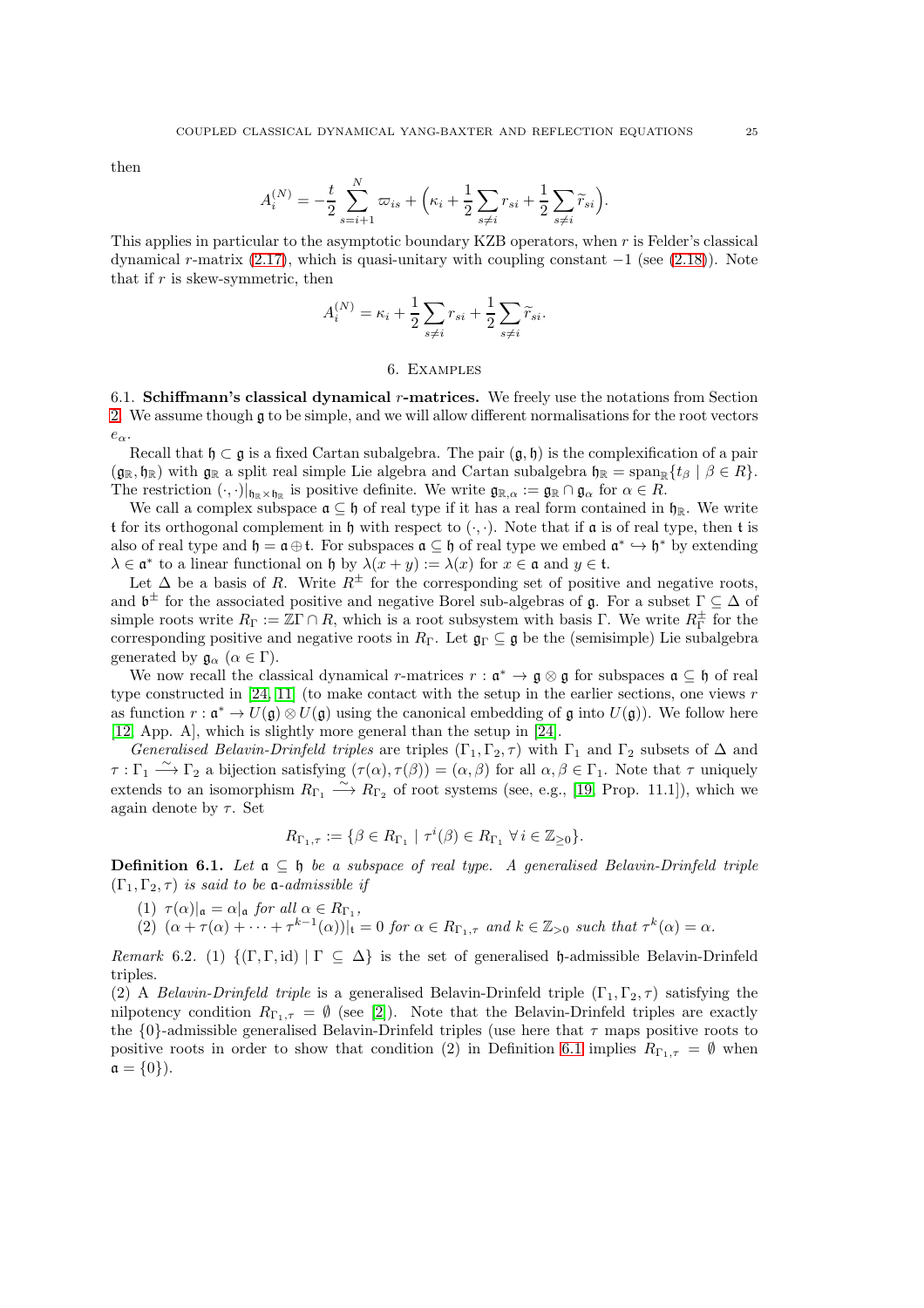Fix a subspace  $\mathfrak{a} \subseteq \mathfrak{h}$  of real type and an  $\mathfrak{a}$ -admissible generalised Belavin-Drinfeld triple  $(\Gamma_1, \Gamma_2, \tau)$ . For  $\alpha \in \Delta$  choose  $e_\alpha \in \mathfrak{g}_\alpha$  and  $e_{-\alpha} \in \mathfrak{g}_{-\alpha}$  such that  $[e_\alpha, e_{-\alpha}] = t_\alpha$ . The set  ${e_{\alpha}, e_{-\alpha}, t_{\alpha}}_{\alpha \in \Delta}$  generates the Lie algebra g. By the isomorphism theorem [\[19,](#page-34-10) Thm. 14.2] there exists a unique isomorphism  $\mathfrak{g}_{\Gamma_1} \stackrel{\sim}{\longrightarrow} \mathfrak{g}_{\Gamma_2}$  such that  $t_\alpha \mapsto t_{\tau(\alpha)}, e_{\pm \alpha} \mapsto e_{\pm \tau(\alpha)}$  for  $\alpha \in \Gamma_1$ . We denote the Lie algebra isomorphism by  $\tau$  again. Choose additional root vectors  $e_{\beta} \in \mathfrak{g}_{\beta}$  $(\beta \in R \setminus \{\pm \alpha \mid \alpha \in \Gamma_1\})$  such that  $[e_\beta, e_{-\beta}] = t_\beta$  for all  $\beta \in R$  and  $\tau(e_\gamma) = e_{\tau(\gamma)}$  for all  $\gamma \in R_{\Gamma_1}$  (this is possible using Chevalley bases of  $\mathfrak{g}$ , see, e.g., [\[23,](#page-34-26) §2.9]). We extend  $\tau$  to a linear endomorphism of  $\mathfrak g$  by setting  $\tau(t_\beta) = 0$  for  $\beta \in \Delta \setminus \Gamma_1$  and  $\tau(e_\beta) = 0$  for  $\beta \in R \setminus R_{\Gamma_1}$ .

<span id="page-25-0"></span>For  $\alpha \in R_{\Gamma_1}$  define  $\varphi_\alpha : \mathfrak{a}^* \to \mathfrak{g}$  by

(6.1) 
$$
\varphi_{\alpha}(\lambda) := \sum_{j>0} e^{-j(\alpha,\lambda)} \tau^{j}(e_{\alpha}) \qquad (\lambda \in \mathfrak{a}^{*}).
$$

This formula should be interpreted as follows. If  $\alpha \in R \setminus R_{\Gamma_1,\tau}$  then  $\tau^k(\alpha) \in R \setminus R_{\Gamma_1}$  for some  $k \in \mathbb{Z}_{>0}$ , and hence  $\tau^{j}(e_{\alpha})=0$  for  $j \geq k$ . In this case the sum [\(6.1\)](#page-25-0) terminates and defines an analytic g-valued function on  $\mathfrak{a}^*$ . If  $\alpha \in R_{\Gamma_1,\tau}$  then write  $k < \ell$  for the strictly positive integers with  $k + \ell$  as small as possible such that  $\tau^k(\alpha) = \tau^{\ell}(\alpha)$ . Then  $\varphi_{\alpha}(\lambda)$  should be read as

<span id="page-25-3"></span>(6.2) 
$$
\varphi_{\alpha}(\lambda) = \sum_{j=1}^{k-1} e^{-j(\alpha,\lambda)} e_{\tau^j(\alpha)} + \frac{1}{1 - e^{(k-\ell)(\alpha,\lambda)}} \sum_{j=k}^{\ell-1} e^{-j(\alpha,\lambda)} e_{\tau^j(\alpha)},
$$

which is a meromorphic  $\mathfrak{g}_{\Gamma_1}$ -valued function on  $\mathfrak{a}^*$ .

For a complex subspace  $\mathfrak{a} \subseteq \mathfrak{h}$  of real type write  $\varpi \in (S^2\mathfrak{g})^{\mathfrak{g}}, \ \varpi_{\mathfrak{h}} \in S^2\mathfrak{h}, \ \varpi_{\mathfrak{a}} \in S^2\mathfrak{a}$  and  $\overline{\omega}_t \in S^2$ t for the elements representing the nondegenerate symmetric bilinear forms  $K(\cdot, \cdot)$ ,  $(\cdot, \cdot)$ ,  $(\cdot,\cdot)|_{\mathfrak{a}\times\mathfrak{a}}$  and  $(\cdot,\cdot)|_{\mathfrak{t}\times\mathfrak{t}}$ , respectively. Note that

(6.3) 
$$
\varpi = \varpi_{\mathfrak{h}} + \sum_{\alpha \in R} e_{-\alpha} \otimes e_{\alpha}, \qquad \varpi_{\mathfrak{h}} = \varpi_{\mathfrak{a}} + \varpi_{\mathfrak{t}}.
$$

We need the following lemma, which is essentially [\[12,](#page-34-25) Thm. 10.1(i)].

<span id="page-25-4"></span>**Lemma 6.3.** Let  $a \subseteq b$  be a subspace of real type and  $(\Gamma_1, \Gamma_2, \tau)$  an  $a$ -admissible generalised Belavin-Drinfeld triple. Write  $S \subseteq \mathfrak{t} \otimes \mathfrak{t}$  for the set of elements  $r_{\mathfrak{t}} \in \mathfrak{t} \otimes \mathfrak{t}$  such that

(6.4) 
$$
((\alpha - \tau(\alpha)) \otimes 1)r_{t} = \frac{1}{2}((\alpha + \tau(\alpha)) \otimes 1)\varpi_{t} \qquad \forall \alpha \in \Gamma_{1}.
$$

Then

- <span id="page-25-1"></span>(1)  $S \subseteq \mathfrak{t} \otimes \mathfrak{t}$  is an affine subspace such that  $S \cap \wedge^2 \mathfrak{t} \neq \emptyset$ .
- (2)  $S \cap S^2 \mathfrak{t} \neq \emptyset \Leftrightarrow \Gamma_1 = \Gamma_2$  and  $\tau = \text{id}$ . In that case,  $S = \mathfrak{t} \otimes \mathfrak{t}$ .

*Proof.* For (1) see [\[12,](#page-34-25) Thm. 10.1(ii)]. The proof of [12, Thm. 10.1(ii)] shows that S can only contain a symmetric element if  $\tau(\alpha) = \alpha$  for all  $\alpha \in \Gamma_1$ , showing the if part of (2). For the converse, if  $(\Gamma_1, \Gamma_2, \tau) = (\Gamma, \Gamma, id)$  then  $\alpha|_t = 0$  for  $\alpha \in \Gamma$  due to a-admissibility, hence both sides of [\(6.4\)](#page-25-1) are zero for all  $r_t \in \mathfrak{t} \otimes \mathfrak{t}$ .  $\Box$ 

Write  $x \wedge y := x \otimes y - y \otimes x$  for  $x, y \in \mathfrak{g}$ . By [\[24,](#page-34-4) §5.1] and [\[12,](#page-34-25) Thm. 10.1(ii)] we have the following result.

**Theorem 6.4.** Let  $a \subseteq b$  be a subspace of real type,  $(\Gamma_1, \Gamma_2, \tau)$  an  $a$ -admissible generalised Belavin-Drinfeld triple and  $r_t \in S$ . The meromorphic function  $r^{Sch} : \mathfrak{a}^* \to \mathfrak{g}^{\otimes 2}$  defined by

<span id="page-25-2"></span>(6.5) 
$$
r^{\text{Sch}}(\lambda) := \frac{1}{2}\varpi + r_{\mathfrak{t}} + \sum_{\alpha \in R_{\Gamma_1}^+} \varphi_\alpha(\lambda) \wedge e_{-\alpha} + \frac{1}{2} \sum_{\alpha \in R^+} e_\alpha \wedge e_{-\alpha}
$$

is an a-invariant classical dynamical r-matrix.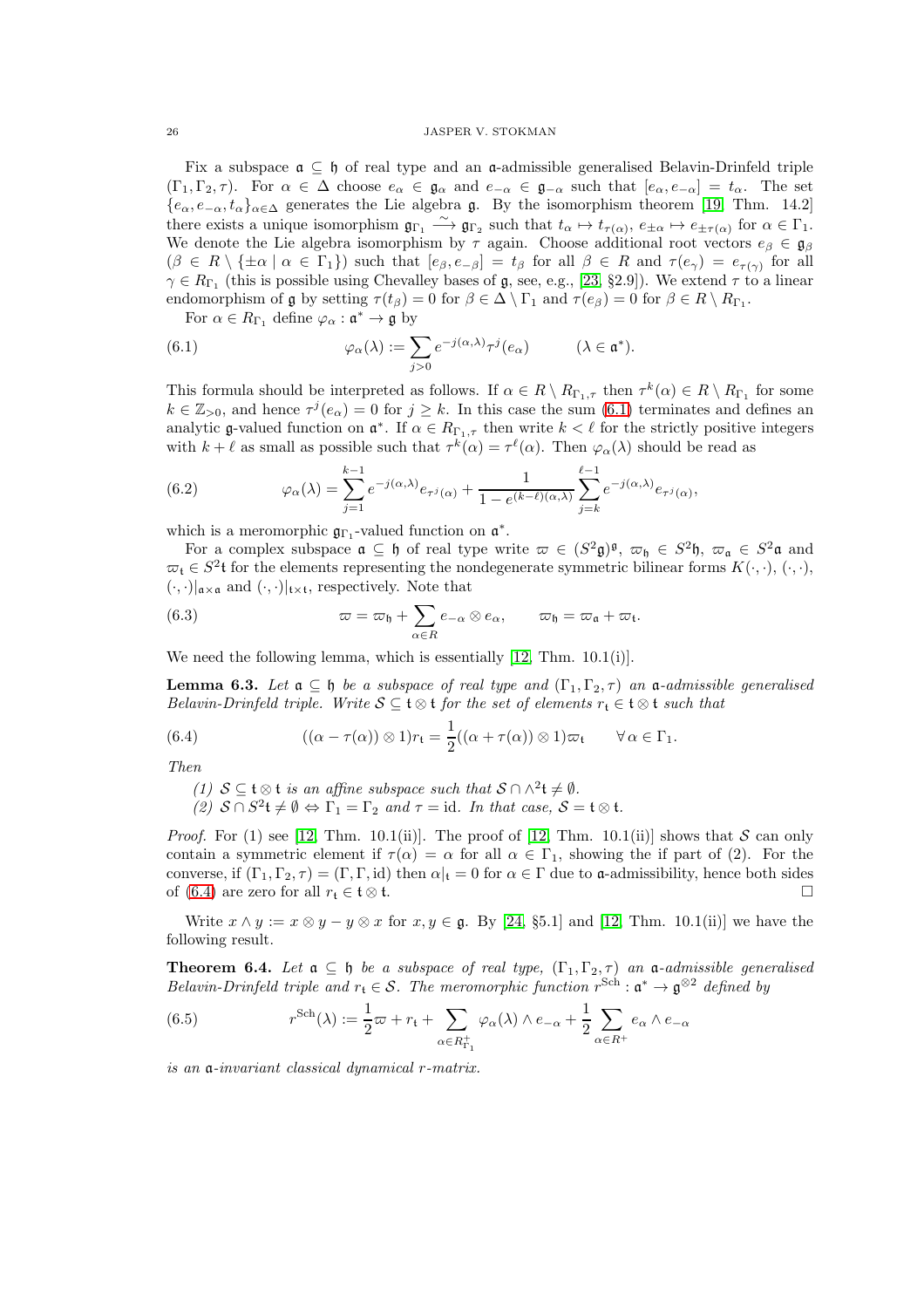Note that  $r^{\text{Sch}}$  does not depend on the particular choice of root vectors  $e_{\alpha} \in \mathfrak{g}_{\alpha}$  ( $\alpha \in R$ ) as long as  $[e_\alpha, e_{-\alpha}] = t_\alpha$  for all  $\alpha \in R$ . Furthermore, note that  $r^{\text{Sch}}$  is quasi-unitary with coupling constant one, i.e.,

$$
(6.6) \t\t\t r^{Sch} + r_{21}^{Sch} = \varpi,
$$

iff  $r_{\mathfrak{t}} \in \mathcal{S} \cap \wedge^2 {\mathfrak{t}}.$ 

Note that the **a**-invariance of  $r^{Sch}$  is due to the fact that  $\tau(\alpha)|_{\mathfrak{a}} = \alpha|_{\mathfrak{a}}$  for all  $\alpha \in R_{\Gamma_1}$ , see Definition [6.1\(](#page-24-1)1). Up to an appropriate notion of gauge equivalence, the r<sup>Sch</sup> with  $r_t \in S \cap \Lambda^2$ are all the  $\mathfrak{a}$ -invariant quasi-unitary classical dynamical r-matrices with values in  $\mathfrak{g}^{\otimes 2}$  having coupling constant 1, see [\[12,](#page-34-25) App. A].

<span id="page-26-1"></span>Remark 6.5. For the h-admissible generalised Belavin-Drinfeld triple  $(\Gamma_1, \Gamma_2, \tau) = (\Delta, \Delta, id)$  we have

$$
\varphi_{\alpha}(\lambda) = \frac{e_{\alpha}}{e^{(\alpha,\lambda)} - 1} \qquad \forall \alpha \in R
$$

and hence

$$
r^{\text{Sch}}(\lambda) = \frac{1}{2}\varpi_{\mathfrak{h}} + \sum_{\alpha \in R} \frac{e_{-\alpha} \otimes e_{\alpha}}{1 - e^{(\alpha, \lambda)}} = -\mathbf{r}(-\lambda)) \qquad (\lambda \in \mathfrak{h}^*),
$$

with  $\bf{r}$  Felder's trigonometric classical dynamical  $r$ -matrix (see  $(2.17)$ ).

6.2. Coupled classical dynamical r-and k-matrices associated to  $r^{Sch}$ . Let  $Aut(\mathfrak{g}, \mathfrak{h})$  be the group of automorphisms of g stabilising the Cartan subalgebra h. Denote by Aut<sup>+</sup>(g, h) the normal subgroup consisting of automorphisms  $\theta \in Aut(\mathfrak{g}, \mathfrak{h})$  satisfying  $\theta|_{\mathfrak{h}} = id_{\mathfrak{h}}$ . We denote the extension of an automorphism  $\theta \in Aut(\mathfrak{g})$  to an automorphism of  $U(\mathfrak{g})$  by  $\theta$  again. By the isomorphism theorem [\[19,](#page-34-10) Thm. 14.2] we have

<span id="page-26-0"></span>
$$
\mathfrak{h}/2\pi i P^{\vee} \simeq \text{Aut}^+(\mathfrak{g}, \mathfrak{h}), \qquad \overline{y} := y + 2\pi i P^{\vee} \mapsto \text{Ad}_y,
$$

with  $P^{\vee} \subset \mathfrak{h}$  the co-weight lattice and  $\text{Ad}_y \in \text{Aut}^+(\mathfrak{g},\mathfrak{h})$  for  $y \in \mathfrak{h}$  characterised be  $\text{Ad}_y|_{\mathfrak{g}_{\alpha}} =$  $e^{\alpha(y)}$ id<sub>gα</sub> for all  $\alpha \in R$ . The isomorphism theorem also gives the group isomorphism

(6.7) 
$$
\operatorname{Aut}(\mathfrak{g},\mathfrak{h})/\operatorname{Aut}^+(\mathfrak{g},\mathfrak{h}) \xrightarrow{\sim} \operatorname{Aut}(R), \qquad \theta \operatorname{Aut}^+(\mathfrak{g},\mathfrak{h}) \mapsto {}^t\theta^{-1}
$$

with  ${}^t\theta \in \text{Gl}(\mathfrak{h}^*)$  the transpose of  $\theta|_{\mathfrak{h}} \in \text{Gl}(\mathfrak{h})$ . Recall furthermore that

$$
Aut(R) \simeq \Xi \ltimes W
$$

with W the Weyl group of R and  $\Xi$  the group of Dynkin diagram automorphisms (extended to automorphisms of R in the natural way), see, e.g., [\[19,](#page-34-10)  $\S 12.2$ ].

Write Inv $(\mathfrak{g}, \mathfrak{h}) \subset \text{Aut}(\mathfrak{g}, \mathfrak{h})$  for the subset of involutive automorphisms of  $\mathfrak{g}$  stabilising  $\mathfrak{h}$ . Note that Inv $(\mathfrak{g}, \mathfrak{h})$  is invariant under conjugation by Aut $(\mathfrak{g}, \mathfrak{h})$ . For  $\theta \in \text{Inv}(\mathfrak{g}, \mathfrak{h})$  denote by  $\mathfrak{g}_{\theta}^{\pm} \subseteq \mathfrak{g}$ the  $(\pm 1)$ -eigenspaces of  $\theta$ . Then

$$
\mathfrak{g} = \mathfrak{g}^+_{\theta} \oplus \mathfrak{g}^-_{\theta}, \qquad \phi(\mathfrak{g}^{\pm}_{\theta}) = \mathfrak{g}^{\pm}_{\phi\theta\phi^{-1}} \quad (\phi \in \mathrm{Aut}(\mathfrak{g}, \mathfrak{h})).
$$

Writing  $\mathfrak{h}_{\theta}^{\pm} := \mathfrak{g}_{\theta}^{\pm} \cap \mathfrak{h}$ , we also have  $\mathfrak{h} = \mathfrak{h}_{\theta}^{\pm} \oplus \mathfrak{h}_{\theta}^{-}$  and  $\phi(\mathfrak{h}_{\theta}^{\pm}) = \mathfrak{h}_{\phi\theta\phi^{-1}}^{\pm}$ . A special class of involutions are the Chevalley involutions:

**Definition 6.6.** An involution  $\theta \in \text{Inv}(\mathfrak{g}, \mathfrak{h})$  is called a Chevalley involution of  $\mathfrak{g}$  relative to  $\mathfrak{h}$  if  $\mathfrak{h}_{\theta}^- = \mathfrak{h}$ . The set of Chevalley involutions relative to  $\mathfrak{h}$  will be denoted by Ch( $\mathfrak{g}, \mathfrak{h}$ ).

The following lemma is well known (it is an easy consequence of the isomorphism theorem [\[19,](#page-34-10) Thm. 14.2]).

<span id="page-26-2"></span>**Lemma 6.7.** Ch( $\mathfrak{g}, \mathfrak{h}$ ) is the Aut<sup>+</sup>( $\mathfrak{g}, \mathfrak{h}$ )-coset in Aut( $\mathfrak{g}, \mathfrak{h}$ ) corresponding to  $-1 \in \text{Aut}(R)$  under the isomorphism [\(6.7\)](#page-26-0). Furthermore,  $Ch(\mathfrak{g}, \mathfrak{h})$  is a single  $Aut^+(\mathfrak{g}, \mathfrak{h})$ -orbit for the conjugation action of Aut<sup>+</sup>( $\mathfrak{g}, \mathfrak{h}$ ) on Inv( $\mathfrak{g}, \mathfrak{h}$ ).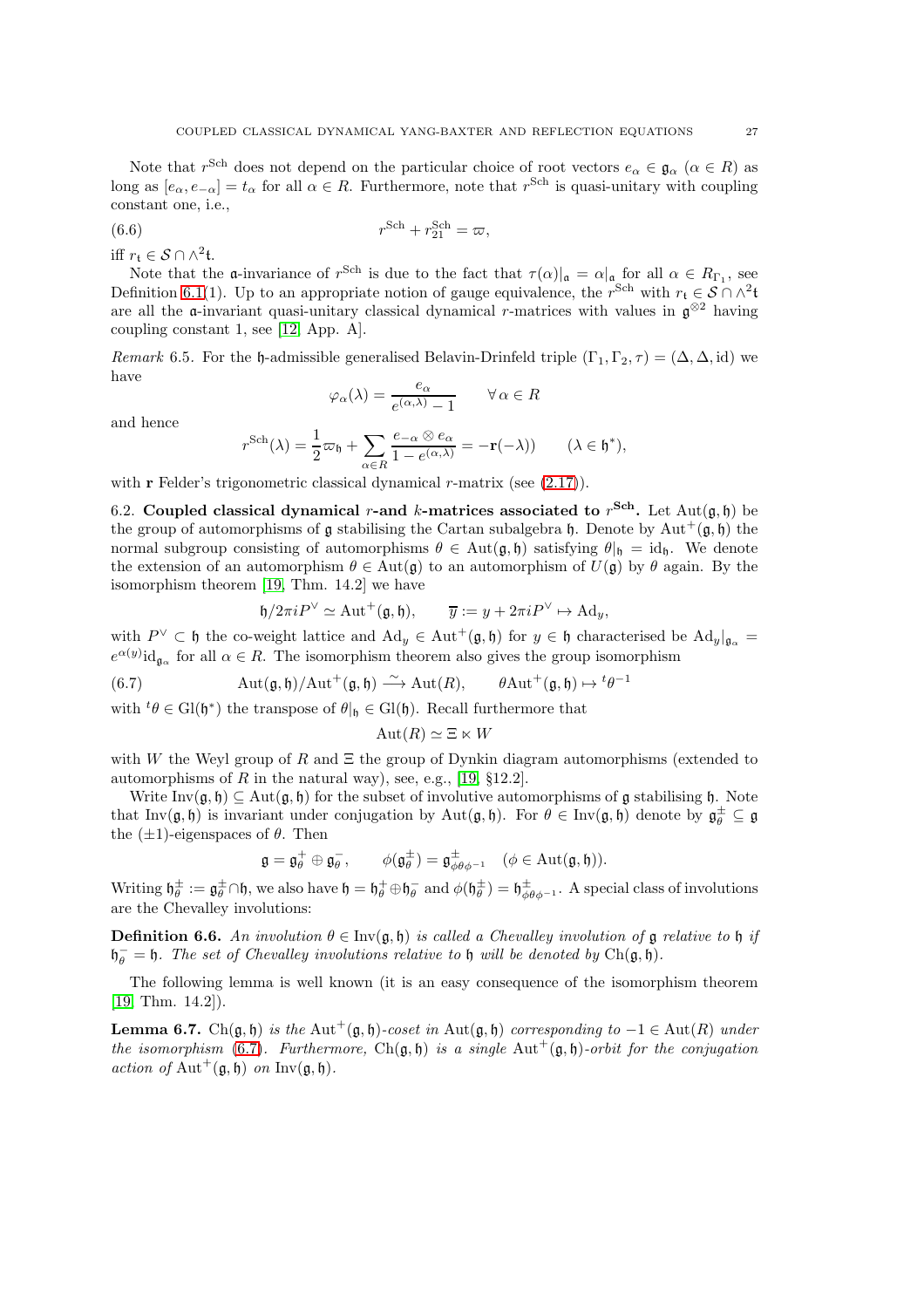We consider the following special class of classical dynamical r-matrix pairs and related classical dynamical k-matrices.

**Definition 6.8.** Let  $\theta \in Inv(\mathfrak{g}, \mathfrak{h})$ , and fix a subspace  $\mathfrak{a} \subseteq \mathfrak{h}_{\theta}^-$ .

We denote by  $\mathcal{M}(\theta, \mathfrak{a})$  the set of triples  $(r^+, r^-, \kappa)$  of meromorphic functions  $r^{\pm} : \mathfrak{a}^* \to \mathfrak{g}_{\theta}^{\pm} \otimes \mathfrak{g}$ and  $\kappa: \mathfrak{a}^* \to U(\mathfrak{g}_{\theta}^+) \otimes U(\mathfrak{g}) \otimes U(\mathfrak{g}_{\theta}^+)$  satisfying the following two conditions:

(1)  $(r^+, r^-)$  is a classical dynamical r-matrix pair satisfying the h-compatibility condition

 $[x \otimes 1, r^+] = [1 \otimes x, r^-] \quad \forall x \in \mathfrak{h}.$ 

(2)  $\kappa$  is a classical dynamical k-matrix relative to  $(r^+, r^-)$ .

We give here two natural classes of gauge transformations for triples  $(r^+, r^-, \kappa)$  in  $\mathcal{M}(\theta, \mathfrak{a})$  (a more thorough analysis of gauge transformations and the corresponding classification problems, as in [\[11,](#page-34-3) [24\]](#page-34-4) for the ordinary classical dynamical Yang-Baxter equations, will not be pursued further in this paper).

<span id="page-27-1"></span>**Lemma 6.9.** Fix  $\theta \in \text{Inv}(\mathfrak{g},\mathfrak{h})$  and a subspace  $\mathfrak{a} \subseteq \mathfrak{h}_{\theta}^-$ . For  $(r^+, r^-, \kappa) \in \mathcal{M}(\theta, \mathfrak{a})$  we have (1)  $({}^{\phi}r^+$ ,  ${}^{\phi}r^-$ ,  ${}^{\phi}\kappa$ )  $\in \mathcal{M}(\phi\theta\phi^{-1},\phi(\mathfrak{a}))$  for  $\phi \in \mathrm{Aut}(\mathfrak{g},\mathfrak{h})$ , where

$$
{}^{\phi}r^{\pm}:= (\phi \otimes \phi) \circ r^{\pm} \circ {}^t(\phi|_{\mathfrak{a}}), \qquad {}^{\phi}\kappa := (\phi \otimes \phi \otimes \phi) \circ \kappa \circ {}^t(\phi|_{\mathfrak{a}}),
$$

with  ${}^t{\phi}|_{\mathfrak{a}} : \phi(\mathfrak{a})^* \to \mathfrak{a}^*$  the transpose of the linear isomorphism  $\phi|_{\mathfrak{a}} : \mathfrak{a} \longrightarrow \phi(\mathfrak{a})$ . (2)  $(r_{\epsilon,\mu}^+, r_{\epsilon,\mu}^-, \kappa_{\epsilon,\mu}) \in \mathcal{M}(\theta, \mathfrak{a})$  for  $(\epsilon, \mu) \in {\pm 1} \times \mathfrak{a}^*,$  where

$$
r_{\epsilon,\mu}^{\pm}(\lambda) := \epsilon r^{\pm}(\epsilon \lambda + \mu), \qquad \kappa_{\epsilon,\mu}(\lambda) := \epsilon \kappa(\epsilon \lambda + \mu).
$$

Proof. (1) By a direct computation one verifies that

$$
(\phi \otimes \phi \otimes \phi) \circ \mathrm{CYB}[t](r^+, r^-) \circ {}^t(\phi|_{\mathfrak{a}}) = \mathrm{CYB}[t](\phi r^+, \phi r^-),
$$
  

$$
(\phi \otimes \phi \otimes \phi \otimes \phi) \circ \mathrm{CR}(r^+, r^-; \kappa) \circ {}^t(\phi|_{\mathfrak{a}}) = \mathrm{CR}(\phi r^+, \phi r^-; \phi \kappa)
$$

for  $1 \le t \le 3$ , from which the result immediately follows. (2) This follows similarly to  $(1)$ , now using that

(2) This follows similarly to 
$$
(1)
$$
, now using that

$$
\text{CYB}[t](r^+, r^-)(\epsilon \lambda + \mu) = \text{CYB}[t](r_{\epsilon,\mu}^+, r_{\epsilon,\mu}^-)(\lambda),
$$
  

$$
\text{CR}(r^+, r^-; \kappa)(\epsilon \lambda + \mu) = \text{CR}(r_{\epsilon,\mu}^+, r_{\epsilon,\mu}^-; \kappa_{\epsilon,\mu})(\lambda)
$$

for  $1 \le t \le 3$ .

We now construct explicit solutions  $(r^+, r^-, \kappa) \in \mathcal{M}(\theta, \mathfrak{a})$  by folding and contracting Schiff-mann's [\[24\]](#page-34-4) classical dynamical r-matrices  $r^{Sch}$ . As we have seen in Section [5,](#page-19-0) the key additional requirement for this to work is that  $r^{\text{Sch}}$  is  $\theta$ -twisted symmetric.

First note that  $\omega_{\mathfrak{h}}$  is  $\theta$ -twisted symmetric for any involution  $\theta \in Inv(\mathfrak{g}, \mathfrak{h})$ . Indeed, the Killing form  $K(\cdot, \cdot)$  is  $\theta$ -invariant, hence  $\mathfrak{h} = \mathfrak{h}_{\theta}^+ \oplus \mathfrak{h}_{\theta}^-$  is an orthogonal direct sum with respect to  $(\cdot, \cdot)$ . Then

$$
\varpi_{\mathfrak{h}}=\varpi_{\mathfrak{h}_{\theta}^+}+\varpi_{\mathfrak{h}_{\theta}^-}
$$

with  $\varpi_{\mathfrak{h}_{\theta}^{\pm}} \in S^2 \mathfrak{h}_{\theta}^{\pm}$  representing the nondegenerate symmetric bilinear form  $(\cdot, \cdot)|_{\mathfrak{h}_{\theta}^{\pm} \times \mathfrak{h}_{\theta}^{\pm}}$ . Hence  $\widetilde{\varpi}_{\mathfrak{h}} = (\theta \otimes id)(\varpi_{\mathfrak{h}}) = \varpi_{\mathfrak{h}_{\theta}^+} - \varpi_{\mathfrak{h}_{\theta}^-}$  is symmetric.

Let  $\Gamma \subseteq \Delta$ . Write  $V_{\Gamma}$  for the orthocomplement of the subspace  $\bigcap_{\alpha \in \Gamma} \text{Ker}(\alpha) \subseteq \mathfrak{h}$  with respect to  $(\cdot, \cdot)$ . Note that  $V_{\Gamma} \subseteq \mathfrak{h}$  is a subspace of real type.

<span id="page-27-0"></span>**Theorem 6.10.** Let  $\theta \in \text{Inv}(\mathfrak{g}, \mathfrak{h})$  and fix a subspace  $\mathfrak{a} \subseteq \mathfrak{h}$  of real type. Suppose that  $(\Gamma_1, \Gamma_2, \tau)$  is an  $\mathfrak{a}\text{-}admissible$  generalised Belavin-Drinfeld triple. Let  $r_{\mathfrak{t}} \in \mathcal{S}$ . Write  $r^{\text{Sch}} : \mathfrak{a}^* \to (\mathfrak{g} \otimes \mathfrak{g})^{\mathfrak{a}}$  for the associated classical dynamical r-matrix, see [\(6.5\)](#page-25-2). The following two statements are equivalent: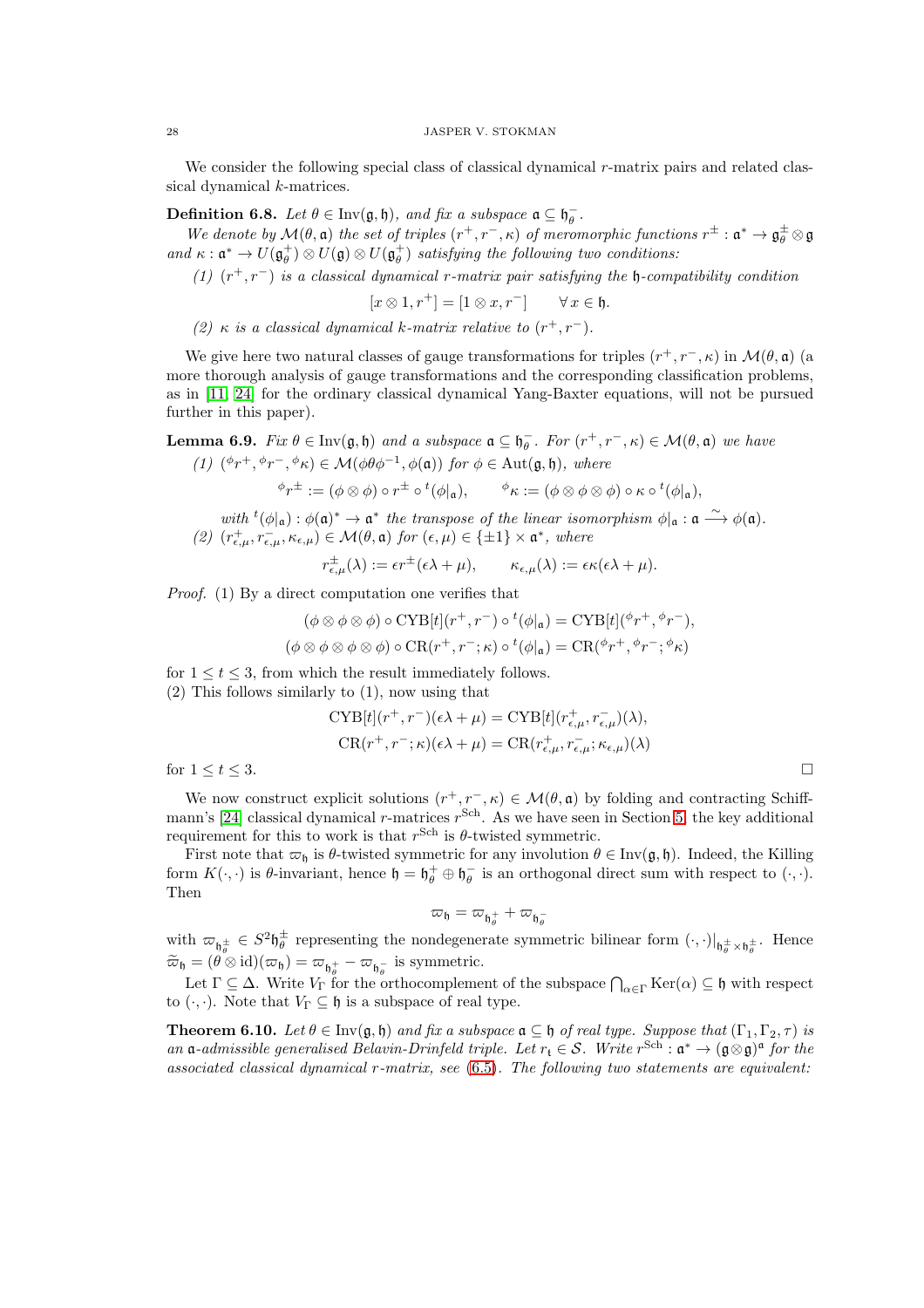- (1)  $r^{\text{Sch}}$  is  $\theta$ -twisted symmetric.
- (2)  $(\Gamma_1, \Gamma_2, \tau) = (\Gamma, \Gamma, id)$  with  $\Gamma \subseteq \Delta$  a subset such that  $V_{\Gamma} \subseteq \mathfrak{a}$ ,  $r_t \in S^2$ t and  $\theta \in Ch(\mathfrak{g}, \mathfrak{h})$ (*i.e.*,  $\theta$  *is a Chevalley involution relative to*  $\theta$ ).

*Proof.* (1)  $\Rightarrow$  (2): rewrite r<sup>Sch</sup> as

<span id="page-28-0"></span>(6.8)  

$$
r^{\text{Sch}}(\lambda) = \frac{1}{2}\varpi_{\mathfrak{h}} + r_{\mathfrak{t}} + \sum_{\alpha \in R_{\Gamma_1}^+} (\varphi_\alpha(\lambda) + e_\alpha) \otimes e_{-\alpha}
$$

$$
- \sum_{\alpha \in R_{\Gamma_1}^+} e_{-\alpha} \otimes \varphi_\alpha(\lambda) + \sum_{\alpha \in R^+ \backslash R_{\Gamma_1}^+} e_\alpha \otimes e_{-\alpha}
$$

using the explicit expression for  $\varpi$ . Note that  ${}^t\theta \in \text{Aut}(R)$  is the involutive automorphism such that  $\theta(\mathfrak{g}_{\alpha}) = \mathfrak{g}_{t\theta(\alpha)}$  for all  $\alpha \in R$ . Recalling that  $\varpi_{\mathfrak{h}}$  is  $\theta$ -twisted symmetric and noting that  $\varphi_{\alpha}$ takes values in  $\bigoplus_{\beta \in R^+} \mathfrak{g}_{\beta}$  for  $\alpha \in R^+_{\Gamma_1}$ , it follows from [\(6.8\)](#page-28-0) that the  $\theta$ -twisted symmetry of  $r^{\text{Sch}}$ implies that

- (a)  $r_t$  is  $\theta$ -twisted symmetric,
- (b)  $\varphi_{\alpha}(\lambda) + e_{\alpha} \in \mathfrak{g}_{-t\theta(\alpha)}$  for  $\alpha \in R_{\Gamma_1}^+$ ,
- (c)  $\varphi_{\alpha}(\lambda) \in \mathfrak{g}_{-t\theta(\alpha)}$  for  $\alpha \in R_{\Gamma_1}^+$ ,
- (d)  ${}^t\theta(\alpha) = -\alpha$  for  $\alpha \in R^+ \setminus R^+_{\Gamma_1}$ .

Suppose that  $\alpha \in R^+_{\Gamma_1} \setminus R^+_{\Gamma_1,\tau}$ . Let  $k \in \mathbb{Z}_{>0}$  be the smallest positive integer such that  $\tau^k(\alpha) \in$  $R^+ \setminus R^+_{\Gamma_1}$ . Then

$$
\varphi_{\alpha}(\lambda) + e_{\alpha} = \sum_{j=0}^{k} e^{-j(\alpha,\lambda)} e_{\tau^{j}(\alpha)}
$$

and  $\alpha, \tau(\alpha), \tau^2(\alpha), \ldots, \tau^k(\alpha)$  are pairwise different roots in  $R^+$ . This violates property (b). Hence  $R_{\Gamma_1}^+ = R_{\Gamma_1,\tau}^+$ , in particular,  $\Gamma_2 = \Gamma_1$  (which we denote by  $\Gamma$  from now on).

Fix  $\alpha \in R_{\Gamma}^+$  and denote by  $k < \ell$  the positive integers with  $k + \ell$  as small as possible such that  $\tau^k(\alpha) = \tau^{\ell}(\alpha)$ . Then  $\tau(\alpha), \ldots, \tau^{\ell-1}(\alpha)$  are pairwise distinct roots in  $R_{\Gamma}^+$ , hence by [\(6.2\)](#page-25-3) and property (c) we must have  $(k, \ell) = (1, 2)$ . In particular,  $\tau^2(\alpha) = \tau(\alpha)$ ,

$$
\varphi_{\alpha}(\lambda) = \frac{e^{-(\alpha,\lambda)}}{1 - e^{-(\alpha,\lambda)}} e_{\tau(\alpha)}
$$

and  $\tau(\alpha) = -t\theta(\alpha)$ . Property (b) then implies that  $\tau(\alpha) = \alpha$ .

We conclude that  $(\Gamma_1, \Gamma_2, \tau) = (\Gamma, \Gamma, id)$  and  ${}^t\theta(\alpha) = -\alpha$  for all  $\alpha \in R_{\Gamma}^{\pm}$ . By property (d) we then have  ${}^t\theta(\alpha) = -\alpha$  for all  $\alpha \in R$ . Hence  $\theta|_{\mathfrak{h}} = -id_{\mathfrak{h}}$ , showing that  $\theta \in Ch(\mathfrak{g}, \mathfrak{h})$  and that  $\widetilde{r}_t = -r_t$ . Property (a) now forces  $r_t \in S^2t$ . Finally, the a-admissibility of  $(\Gamma, \Gamma, id)$  is equivalent to the condition that  $\alpha|_t = 0$  for all  $\alpha \in \Gamma$ , hence  $V_\Gamma \subseteq \mathfrak{a}$ .

 $(2) \Rightarrow (1)$ :  $(\Gamma, \Gamma, id)$  is a-admissible by the assumption that  $V_{\Gamma} \subseteq \mathfrak{a}$ . A direct computation using the explicit expression for  $\varpi$  and the fact that

$$
\varphi_{\alpha}(\lambda) = \frac{e^{-(\alpha,\lambda)}}{1 - e^{-(\alpha,\lambda)}} e_{\alpha}, \qquad \alpha \in R_{\Gamma},
$$

shows that

$$
r^{\text{Sch}}(\lambda) = \frac{1}{2}\varpi_{\mathfrak{h}} + r_{\mathfrak{t}} + \sum_{\alpha \in R_{\Gamma}} \frac{e_{\alpha} \otimes e_{-\alpha}}{1 - e^{-(\alpha,\lambda)}} + \sum_{\alpha \in R^{+} \setminus R_{\Gamma}^{+}} e_{\alpha} \otimes e_{-\alpha} \qquad (\lambda \in \mathfrak{a}^{*}).
$$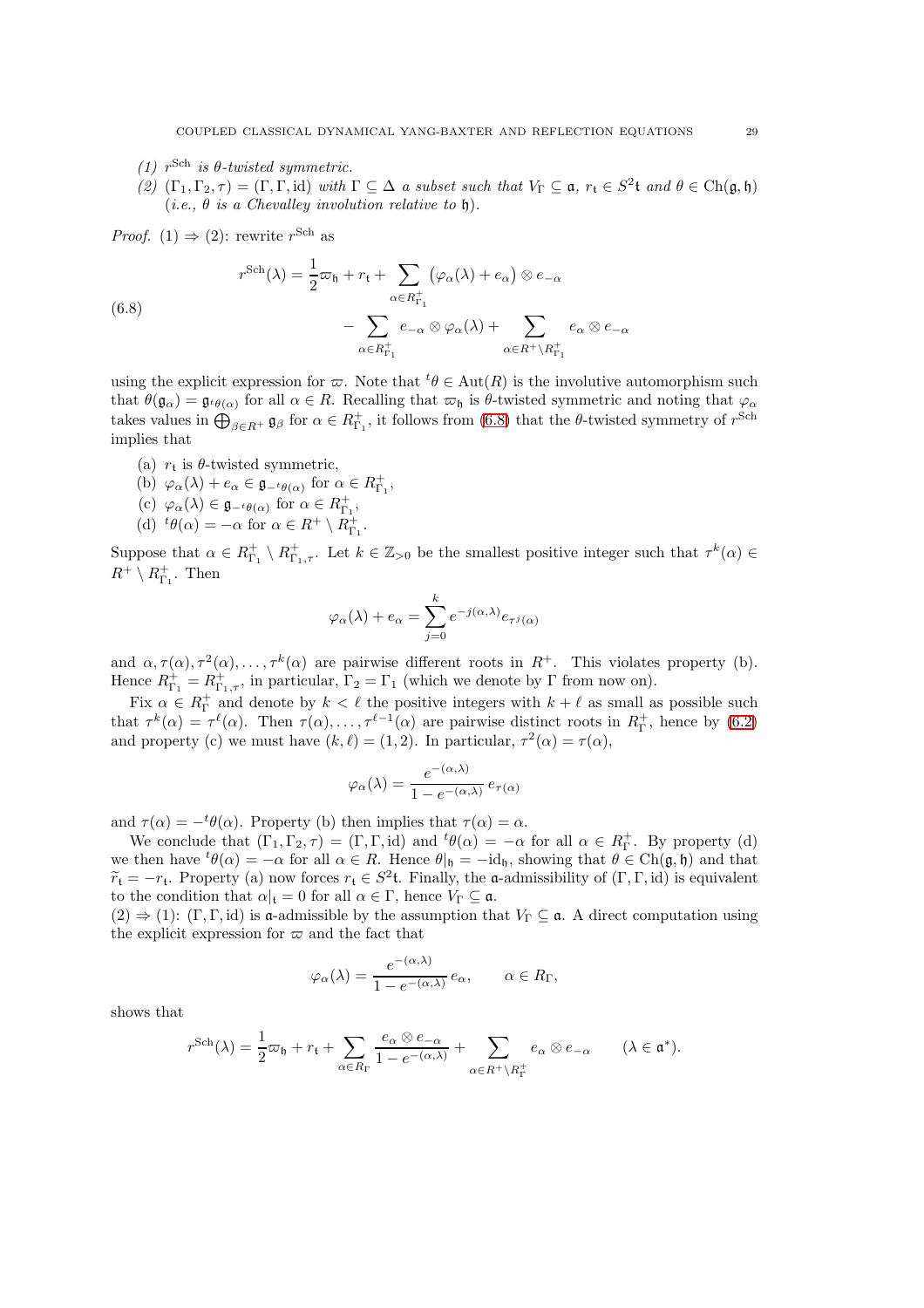Since  $\theta \in \text{Ch}(\mathfrak{g}, \mathfrak{h})$  we have  $\theta(e_{\alpha}) = c_{\alpha} e_{-\alpha}$  for some  $c_{\alpha} \in \mathbb{C}^{\times}$   $(\alpha \in R)$ , hence  $\tilde{r}^{\text{Sch}} = (\theta \otimes \text{id})r^{\text{Sch}}$ is explicitly given by

$$
\widetilde{r}^{\text{Sch}}(\lambda) = -\frac{1}{2}\varpi_{\mathfrak{h}} - r_{\mathfrak{t}} + \sum_{\alpha \in R_{\Gamma}} \frac{c_{\alpha}e_{-\alpha} \otimes e_{-\alpha}}{1 - e^{-(\alpha,\lambda)}} + \sum_{\alpha \in R^{+} \setminus R_{\Gamma}^{+}} c_{\alpha}e_{-\alpha} \otimes e_{-\alpha},
$$

which is symmetric since  $r_{\text{t}} \in S^2$ t.  $\Box$ 

Remark 6.11. Theorem [6.10](#page-27-0) shows that the folding and contraction procedure of Section [5](#page-19-0) in case  $U = U(\mathfrak{g})$  is naturally related to the split real form of  $\mathfrak{g}$ . This should be compared with [\[22\]](#page-34-5), where it was shown that the asymptotic KZB equations for N-point spherical functions for real semisimple Lie groups G are governed by triples  $(r^+, r^-, \kappa)$  satisfying glued versions of the coupled classical dynamical Yang-Baxter and reflection equations, which only decouple when  $G$ is split. In the non-split case the triple  $(r^+, r^-, \kappa)$  is obtainable from a single  $r : \mathfrak{a}^* \to \mathfrak{g} \otimes \mathfrak{g}$ by folding and contraction along the Cartan involution  $\theta$ , but r does not satisfy the classical dynamical Yang-Baxter equation.

It is convenient to make the dependence of Schiffmann's classical dynamical  $r$ -matrix  $r^{\text{Sch}}$ on the initial data explicit for the special class of generalised Belavin-Drinfeld triples arising in Theorem [6.10.](#page-27-0) Recall from Lemma [6.3](#page-25-4) that  $S^2 \mathfrak{t} \subseteq \mathcal{S}$  for a-admissible Belavin-Drinfeld triples of the form  $(\Gamma, \Gamma, id)$ .

<span id="page-29-0"></span>**Definition 6.12.** Let  $(\Gamma, \mathfrak{a}, r_t)$  be a triple consisting of

- (1) a subset  $\Gamma \subset \Delta$ ,
- (2) a subspace  $\mathfrak a ⊆ \mathfrak h$  of real type containing  $V_\Gamma,$
- <span id="page-29-1"></span>(3) an element  $r_{\mathfrak{t}} \in S^2{\mathfrak{t}}$ .

We write

(6.9) 
$$
r_{(\Gamma,\mathfrak{a},r_{\mathfrak{t}})}(\lambda) = \frac{1}{2}\varpi_{\mathfrak{h}} + r_{\mathfrak{t}} + \sum_{\alpha \in R_{\Gamma}} \frac{e_{\alpha} \otimes e_{-\alpha}}{1 - e^{-(\alpha,\lambda)}} + \sum_{\alpha \in R^{+} \setminus R_{\Gamma}^{+}} e_{\alpha} \otimes e_{-\alpha} \qquad (\lambda \in \mathfrak{a}^{*})
$$

for the  $\frak a$ -invariant classical dynamical r-matrix  $r^\text{Sch}:\frak a^*\to (\frak g\otimes \frak g)^{\frak a}$  associated to the  $\frak a$ -admissible generalised Belavin-Drinfeld triple  $(\Gamma, \Gamma, id)$  and the element  $r_t \in S^2$ t.

Note that

$$
r_{(\Gamma,\mathfrak{a},r_{\mathfrak{t}})} + (r_{(\Gamma,\mathfrak{a},r_{\mathfrak{t}})})_{21} = \varpi + 2r_{\mathfrak{t}},
$$

in particular  $r_{(\Gamma,\mathfrak{a},r_{\mathfrak{t}})}$  is quasi-unitary with coupling constant 1 iff  $r_{\mathfrak{t}} = 0$ . Note furthermore that all terms in the sum over  $\alpha \in R_{\Gamma}$  in [\(6.9\)](#page-29-1) depend nontrivially on  $\lambda \in \mathfrak{a}^*$  since  $\alpha|_{\mathfrak{a}} \neq 0$  for all  $\alpha \in R_{\Gamma}$  by the assumption that  $V_{\Gamma} \subseteq \mathfrak{a}$ . Finally, by Theorem [6.10,](#page-27-0) the  $r_{(\Gamma,\mathfrak{a},r_{\mathfrak{t}})}$  form the subclass of classical dynamical r-matrices r<sup>Sch</sup> that are  $\theta$ -twisted symmetric for all  $\theta \in Ch(\mathfrak{g}, \mathfrak{h})$ . Note that for  $\Gamma = \Delta$  we are forced to take  $\mathfrak{a} = \mathfrak{h}$ , hence  $r_{\mathfrak{t}} = 0$ . Then  $r_{(\Delta, \mathfrak{h},0)} : \mathfrak{h}^* \to (\mathfrak{g} \otimes \mathfrak{g})^{\mathfrak{h}}$  is essentially Felder's classical dynamical r-matrix r, see Remark [6.5.](#page-26-1) Recall that  $r_{(\Gamma,\mathfrak{a},r_t)}$  does not depend on the choice of  $e_{\alpha} \in \mathfrak{g}_{\alpha}$   $(\alpha \in R)$  such that  $[e_{\alpha}, e_{-\alpha}] = t_{\alpha}$  for all  $\alpha \in R$ .

We next explicitly describe the dependence of the classical dynamical r-matrix pairs and the associated classical dynamical k-matrices, obtained from  $r^{(\Gamma, \mathfrak{a}, r_t)}$  by folding and contracting, on the normalisation of the root vectors and on the Chevalley involution. For this it is convenient to choose the  $e_{\alpha}$ 's to be well behaved with respect to a fixed Chevalley involution:

**Convention 6.13.** In the remainder of this section we fix a Chevalley involution  $\sigma \in Ch(\mathfrak{g}, \mathfrak{h})$ and fix root vectors  $e_{\alpha} \in \mathfrak{g}_{\alpha}$   $(\alpha \in R)$  such that  $[e_{\alpha}, e_{-\alpha}] = t_{\alpha}$  and  $\sigma(e_{\alpha}) = -e_{-\alpha}$  for all  $\alpha \in R$ (this is the same convention as used in Section [2](#page-2-0)). We denote the other Chevalley involutions in Aut $(a, h)$  by

$$
\sigma_{\overline{y}} := \sigma \circ \mathrm{Ad}_y, \qquad y \in \mathfrak{h}
$$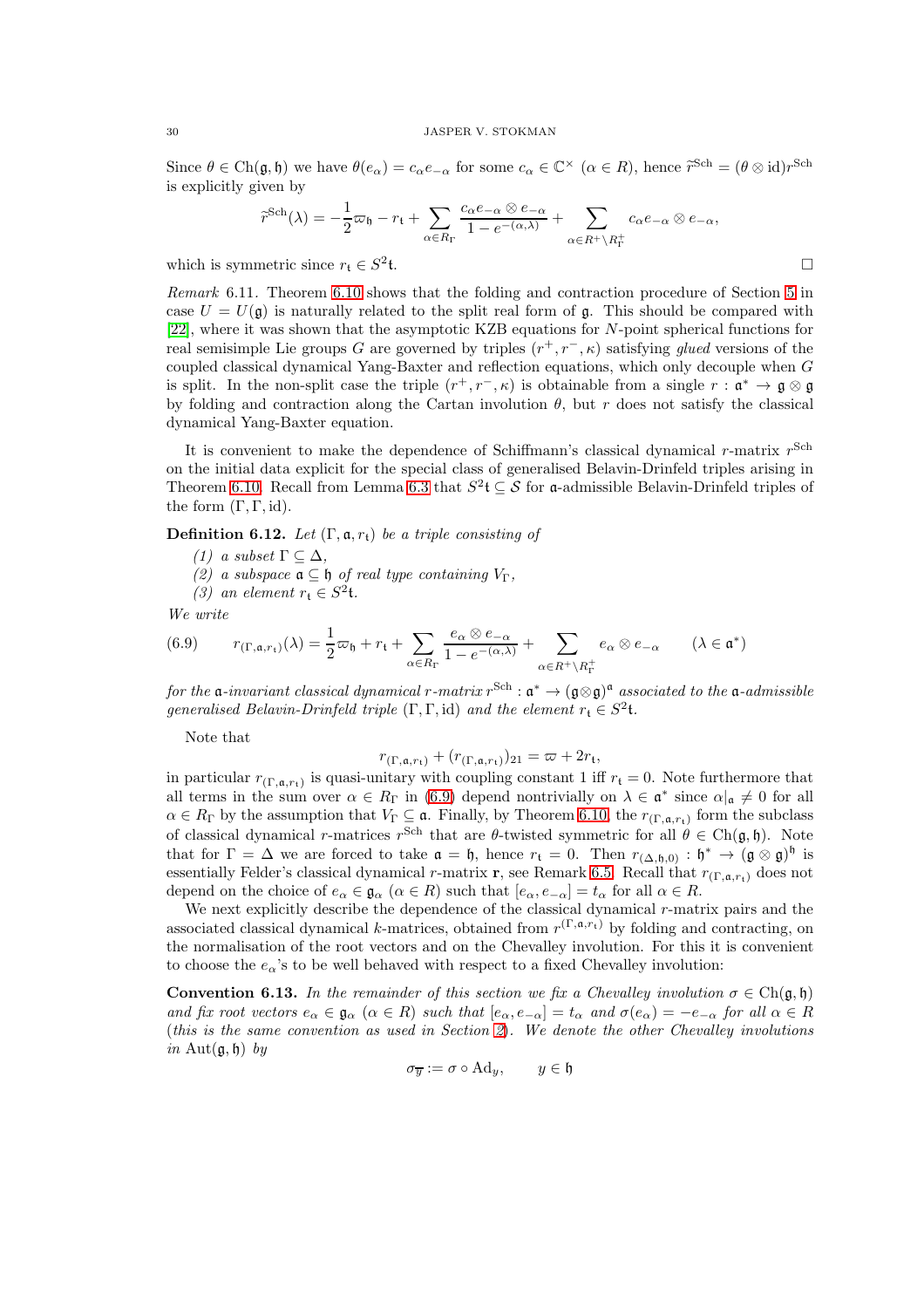$(cf. Lemma 6.7).$  $(cf. Lemma 6.7).$  $(cf. Lemma 6.7).$ 

We now come to the following main result of this subsection.

<span id="page-30-2"></span>**Theorem 6.14.** Fix  $(\Gamma, \mathfrak{a}, r_t)$  satisfying the conditions (1)-(3) from Definition [6.12,](#page-29-0) and fix  $\overline{y} \in \mathfrak{h}/2\pi i P^\vee$ . Define  $r_{(\Gamma,\mathfrak{a},r_{\mathfrak{t}})}^{\pm}(\cdot;\overline{y}) : \mathfrak{a}^* \to \mathfrak{g}^{\pm}_{\sigma_{\overline{y}}} \otimes \mathfrak{g}$  and  $\kappa_{(\Gamma,\mathfrak{a},r_{\mathfrak{t}})}^{\mathrm{core}}(\cdot;\overline{y}) : \mathfrak{a}^* \to U(\mathfrak{g})$  by

$$
r_{(\Gamma,\mathfrak{a},r_{\mathfrak{t}})}^{\pm}(\lambda;\overline{y}) := \frac{1}{2} \big( \widetilde{r}_{(\Gamma,\mathfrak{a},r_{\mathfrak{t}})}(\lambda;\overline{y}) \pm r_{(\Gamma,\mathfrak{a},r_{\mathfrak{t}})}(\lambda) \big), \qquad \kappa_{(\Gamma,\mathfrak{a},r_{\mathfrak{t}})}^{\mathrm{core}}(\lambda;\overline{y}) := \frac{1}{2} m \big( \widetilde{r}_{(\Gamma,\mathfrak{a},r_{\mathfrak{t}})}(\lambda,\overline{y}) \big),
$$

where

$$
\widetilde{r}_{(\Gamma,\mathfrak{a},r_{\mathfrak{t}})}(\lambda;\overline{y}):=(\sigma_{\overline{y}}\otimes\mathrm{id})(r_{(\Gamma,\mathfrak{a},r_{\mathfrak{t}})}(\lambda))\qquad\quad(\lambda\in\mathfrak{a}^*).
$$

Then

$$
\big(r^+_{(\Gamma, \mathfrak{a}, r_t)}(\cdot; \overline{y}), r^-_{(\Gamma, \mathfrak{a}, r_t)}(\cdot; \overline{y}), \kappa^{\mathrm{core}}_{(\Gamma, \mathfrak{a}, r_t)}(\cdot; \overline{y})\big) \in \mathcal{M}(\sigma_{\overline{y}}, \mathfrak{a}).
$$

*Proof.* Since  $\sigma_{\overline{y}}$  is a Chevalley involution we have  $\mathfrak{a} \subseteq \mathfrak{h}_{\sigma_{\overline{y}}} = \mathfrak{h}$ . Furthermore,  $r_{(\Gamma, \mathfrak{a}, r_t)}$  is  $\sigma_{\overline{y}}$ . twisted symmetric by Theorem [6.10,](#page-27-0) and a-invariant. Hence the folding and contracting results from Section [5](#page-19-0) can be applied to  $r_{(\Gamma,\mathfrak{a},r_{\mathfrak{t}})}$  relative to the Chevalley involution  $\sigma_{\overline{y}}$ . The corollary then follows from Theorem [5.4](#page-21-2) and Theorem [5.6.](#page-22-3)  $\Box$ 

Concretely, we have

$$
\mathfrak{g}_{\sigma_{\overline{y}}}^+ = \bigoplus_{\alpha \in R^+} \mathbb{C}(e_{\alpha} - e^{\alpha(y)}e_{-\alpha}), \qquad \mathfrak{g}_{\sigma_{\overline{y}}}^- = \mathfrak{h} \oplus \bigoplus_{\alpha \in R^+} \mathbb{C}(e_{\alpha} + e^{\alpha(y)}e_{-\alpha})
$$

and  $\widetilde{r}_{(\Gamma, \mathfrak{a}, r_{\mathfrak{t}})}(\cdot; \overline{y}) : \mathfrak{a}^* \to \mathfrak{g} \otimes \mathfrak{g}$  is explicitly given by

$$
(6.10) \qquad \widetilde{r}_{(\Gamma,\mathfrak{a},r_{\mathfrak{t}})}(\lambda;\overline{y}) = -\frac{1}{2}\varpi_{\mathfrak{h}} - r_{\mathfrak{t}} - \sum_{\alpha \in R_{\Gamma}} \frac{e^{\alpha(y)}e_{-\alpha} \otimes e_{-\alpha}}{1 - e^{-(\alpha,\lambda)}} - \sum_{\alpha \in R^{+} \setminus R_{\Gamma}^{+}} e^{\alpha(y)}e_{-\alpha} \otimes e_{-\alpha}.
$$

The folded *r*-matrices  $r_{(\Gamma,a,r_t)}^{\pm}(\cdot;\overline{y}) : \mathfrak{a}^* \to \mathfrak{g}_{\sigma_{\overline{y}}}^{\pm} \otimes \mathfrak{g}$  are given by

$$
r_{(\Gamma,\mathfrak{a},r_{\mathfrak{t}})}^{+}(\lambda;\overline{y}) = \frac{1}{2} \sum_{\alpha \in R_{\Gamma}} \frac{(e_{\alpha} - e^{\alpha(y)}e_{-\alpha}) \otimes e_{-\alpha}}{1 - e^{-(\alpha,\lambda)}} + \frac{1}{2} \sum_{\alpha \in R^{+} \backslash R_{\Gamma}^{+}} (e_{\alpha} - e^{\alpha(y)}e_{-\alpha}) \otimes e_{-\alpha},
$$
  
(6.11) 
$$
r_{(\Gamma,\mathfrak{a},r_{\mathfrak{t}})}^{-}(\lambda;\overline{y}) = -\frac{1}{2}\varpi_{\mathfrak{h}} - r_{\mathfrak{t}}
$$

$$
-\frac{1}{2} \sum_{\alpha \in R^{+}} \frac{(e_{\alpha} + e^{\alpha(y)}e_{-\alpha}) \otimes e_{-\alpha}}{1 - e^{-(\alpha,\lambda)}} - \frac{1}{2} \sum_{\alpha \in R^{+}} (e_{\alpha} + e^{\alpha(y)}e_{-\alpha}) \otimes e_{-\alpha},
$$

<span id="page-30-0"></span>2  $\alpha \in R_{\Gamma}$ 2  $\alpha \in R^+ \setminus R_\Gamma^+$ and the associated core classical dynamical k-matrix  $\kappa_{(\Gamma,\mathfrak{a},r_{\mathfrak{t}})}^{\text{core}}(\cdot;\overline{y}) : \mathfrak{a}^* \to U(\mathfrak{g})$  is

<span id="page-30-1"></span>(6.12) 
$$
\kappa_{(\Gamma,\mathfrak{a},r_{\mathfrak{t}})}^{\text{core}}(\lambda;\overline{y}) = -\frac{1}{4}\Omega_{\mathfrak{h}} - \frac{1}{2}\Omega_{\mathfrak{t}} - \frac{1}{2}\sum_{\alpha \in R_{\Gamma}} \frac{e^{\alpha(y)}e_{-\alpha}^{2}}{1 - e^{-(\alpha,\lambda)}} - \frac{1}{2}\sum_{\alpha \in R^{+}\backslash R_{\Gamma}^{+}} e^{\alpha(y)}e_{-\alpha}^{2}
$$

with  $\Omega_{\mathfrak{h}} := m(\varpi_{\mathfrak{h}})$  and  $\Omega_{\mathfrak{t}} := m(r_{\mathfrak{t}})$ .

 $A<sub>0</sub>$ 

A different choice of Chevalley involution results in gauge equivalent solutions (see Lemma [6.9](#page-27-1) for the notations):

<span id="page-30-3"></span>Corollary 6.15. Fix  $(\Gamma, \mathfrak{a}, r_t)$  satisfying the conditions (1)-(3) from Definition [6.12,](#page-29-0) and fix  $\overline{y}, \overline{z} \in \mathfrak{h}/2\pi i P^{\vee}$ . Then

$$
d_z r_{(\Gamma,\mathfrak{a},r_{\mathfrak{t}})}^{\pm}(\cdot;\overline{y}) = r^{(\Gamma,\mathfrak{a},r_{\mathfrak{t}}),\pm}(\cdot;\overline{y-2z}), \qquad \mathrm{Ad}_z \kappa_{(\Gamma,\mathfrak{a},r_{\mathfrak{t}})}^{\mathrm{core}}(\cdot;\overline{y}) = \kappa_{(\Gamma,\mathfrak{a},r_{\mathfrak{t}})}^{\mathrm{core}}(\cdot;\overline{y-2z}).
$$

*Proof.* This follows by direct inspection using the explicit expressions [\(6.11\)](#page-30-0) and [\(6.12\)](#page-30-1).  $\Box$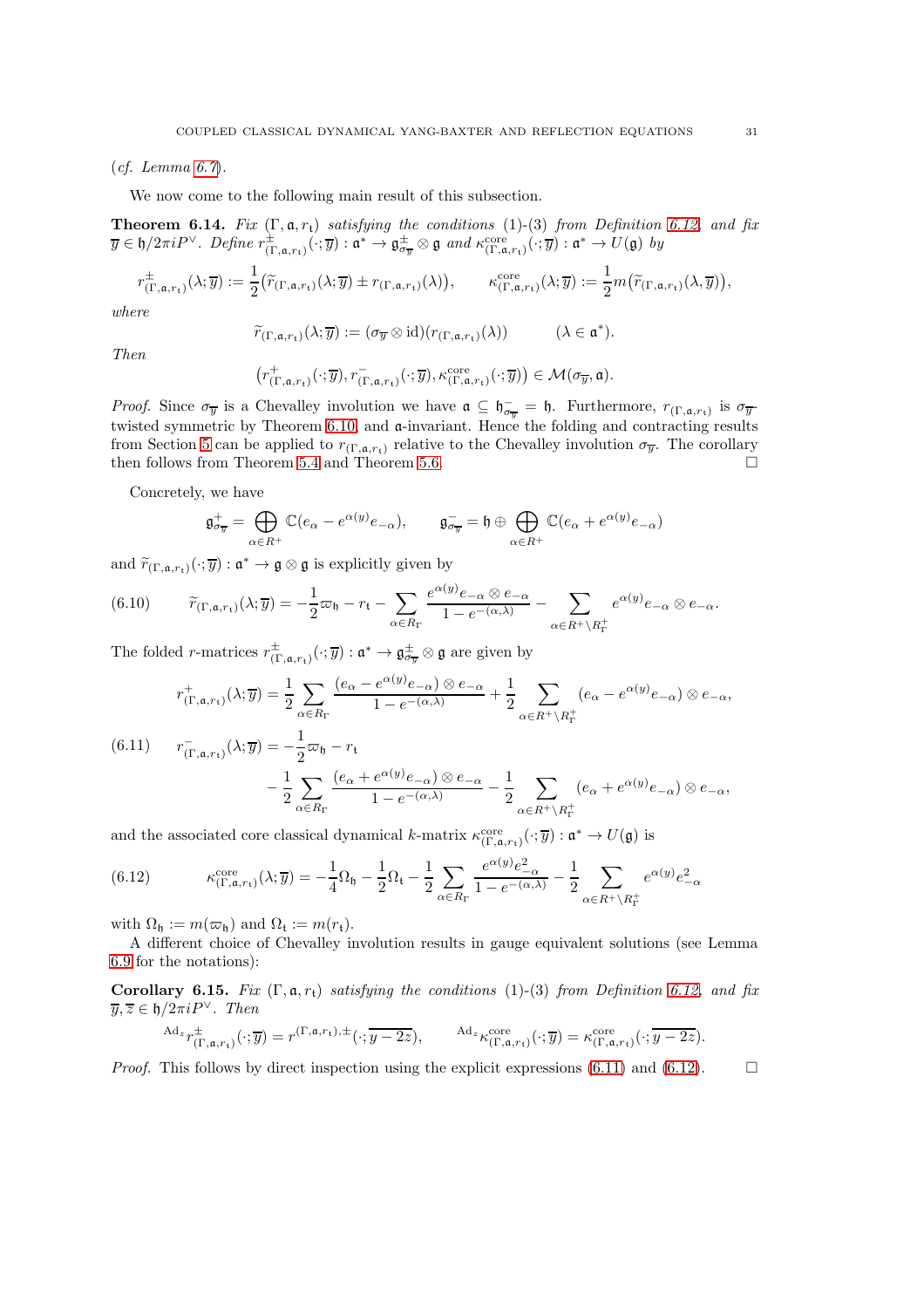The core classical dynamical k-matrix  $\kappa_{(\Gamma,\mathfrak{a},r_t)}^{\text{core}}(\cdot;\overline{y})$  can be dressed up with additional terms involving nontrivial components in  $U(\mathfrak{g}^+_{\sigma_y})$ , see Corollary [5.8.](#page-23-1) The resulting triples will be denoted by

(6.13) 
$$
\left(r^+_{(\Gamma,a,r_t)}(\cdot;\overline{y}),r^-_{(\Gamma,a,r_t)}(\cdot;\overline{y}),\kappa_{(\Gamma,a,r_t)}(\cdot;\overline{y})\right)\in \mathcal{M}(\sigma_{\overline{y}},\mathfrak{a}).
$$

As we have seen before (see Remark [6.5\)](#page-26-1), the classical dynamical r-matrix pair

<span id="page-31-1"></span> $(r^+_{(\Delta, \mathfrak{h},0)}(\cdot;\overline{y}), r^-_{(\Delta, \mathfrak{h},0)}(\cdot;\overline{y}))$ 

and the associated classical dynamical k-matrices  $\kappa_{(\Delta,\mathfrak{h},0)}(\cdot;\overline{y})$  play an important role in the theory of N-point spherical functions for split real semisimple Lie groups, see Subsection [2.2](#page-9-0) and [\[28,](#page-35-0) §6]. But in [\[28,](#page-35-0) Thm. 6.31] additional terms to  $\kappa_{(\Delta, \mathfrak{h},0)}^{\text{core}}(\cdot;\overline{y})$  appeared, which cannot be justified by Corollary [5.8.](#page-23-1) In the following proposition we discuss such twisting algebraically for Felder's classical dynamical r-matrix only (we take  $y = 0$  without loss of generality).

<span id="page-31-0"></span>**Proposition 6.16.** Write  $r := r_{(\Delta, \mathfrak{h}, 0)}$  and denote by  $(r^+, r^-, \kappa^{\text{core}}) \in \mathcal{M}(\sigma, \mathfrak{h})$  the associated triple, as constructed in Theorem [6.14.](#page-30-2) Define twisted meromorphic functions  $\check{r}^{\pm}:\check{h}^*\to\mathfrak{g}^{\pm}_{\sigma}\otimes\mathfrak{g}$ by

$$
\check{r}^{\pm}(\lambda) := (\mathrm{id} \otimes \mathrm{Ad}_{t_{\lambda}/2}) r^{\pm}(\lambda).
$$

Then, with the notational conventions as in Lemma [4.4](#page-19-1) and Corollary [5.8,](#page-23-1)

(1)  $\text{resCR}(r^+, r^-, \frac{1}{2}(\varpi_{\mathfrak{h}})_{10'} + \check{r}_{10'}^-) = 0,$ (2)  $\check{r}^+ = \frac{1}{2}\varpi_{\mathfrak{h}} + \check{r}_{21}^-$ (3)  $(r^+, r^-, \kappa_1 + \check{r}_{0'1}^+), (r^+, r^-, \kappa_1 + r_{01}^+ + \check{r}_{0'1}^+) \in \mathcal{M}(\sigma, \mathfrak{h}).$ 

*Proof.* (1) Fix a linear basis  $\{x_k\}_{k=1}^n$  of h satisfying  $(x_k, x_\ell) = \delta_{k,l}$ . Denote the corresponding dual basis of  $\mathfrak{h}^*$  by  $\{\lambda_k\}_{k=1}^n$ . Then  $\lambda_k = (x_k, \cdot)$ , and hence  $t_{\lambda_k} = x_k$   $(1 \leq k \leq n)$ . By a direct computation we have

$$
\begin{split} \text{resCR}\Big(r^{+}, &r^{-}, \frac{1}{2}(\varpi_{\mathfrak{h}})_{10'} + \check{r}_{10'}^{-}\Big)(\lambda) = (\text{Ad}_{t_{\lambda}/2})_{0'}\Big([r_{10'}^{-}(\lambda), r_{12}^{+}(\lambda)] + [r_{10'}^{-}(\lambda), r_{20'}^{-}(\lambda)] + [r_{12}^{-}(\lambda), r_{20'}^{-}(\lambda)]\Big) \\ &+ \frac{1}{2}(\text{Ad}_{t_{\lambda}/2})_{0'}\Big([(\varpi_{\mathfrak{h}})_{10'}, r_{12}^{+}(\lambda)] + [(\varpi_{\mathfrak{h}})_{10'}, r_{20'}^{-}(\lambda)] - [(\varpi_{\mathfrak{h}})_{20'}, r_{10'}^{-}(\lambda)] - [(\varpi_{\mathfrak{h}})_{20'}, r_{12}^{-}(\lambda)]\Big) \\ &+ \sum_{k=1}^{n}\Big((x_{k})_{2}(\partial_{\lambda_{k}}\check{r}_{10'}^{-})(\lambda) - (x_{k})_{1}(\partial_{\lambda_{k}}\check{r}_{20'}^{-})(\lambda)\Big). \end{split}
$$

Since

$$
(\partial_{\lambda_k}\check{r}^{-})(\lambda) = (\mathrm{Ad}_{t_{\lambda}/2})_2\Big(\frac{1}{2}[(x_k)_2, r^{-}(\lambda)] + (\partial_{\lambda_k}r^{-})(\lambda)\Big)
$$

we have

$$
\sum_{k=1}^{n} \Big( (x_k)_2 (\partial_{\lambda_k} \check{r}_{10'}^-(\lambda) - (x_k)_1 (\partial_{\lambda_k} \check{r}_{20'}^-(\lambda)) \Big) = (\mathrm{Ad}_{t_{\lambda}/2})_{0'} \Big\{ \frac{1}{2} [(\varpi_{\mathfrak{h}})_{20'}, r_{10'}^-(\lambda)] - \frac{1}{2} [(\varpi_{\mathfrak{h}})_{10'}, r_{20'}^-(\lambda)] \Big\} + \sum_{k=1}^{n} \Big( (x_k)_2 (\partial_{\lambda_k} \check{r}_{10'}^-(\lambda) - (x_k)_1 (\partial_{\lambda_k} \check{r}_{20'}^-(\lambda)) \Big) \Big\}
$$

and hence

$$
\begin{split}\n(\mathrm{Ad}_{t_{\lambda}/2}^{-1})_{0'} \Big( & \mathrm{resCR}\big(r^{+}, r^{-}, \frac{1}{2}(\varpi_{\mathfrak{h}})_{10'} + \check{r}_{10'}^{-}\big)(\lambda)\Big) = \frac{1}{2} \Big( [(\varpi_{\mathfrak{h}})_{10'}, r_{12}^{+}(\lambda)] - [(\varpi_{\mathfrak{h}})_{20'}, r_{12}^{-}(\lambda)] \Big) \\
& + [r_{10'}^{-}(\lambda), r_{12}^{+}(\lambda)] + [r_{10'}^{-}(\lambda), r_{20'}^{-}(\lambda)] + [r_{12}^{-}(\lambda), r_{20'}^{-}(\lambda)] + \sum_{k=1}^{n} \Big( (x_{k})_{2}(\partial_{\lambda_{k}} r_{10'}^{-}) (\lambda) - (x_{k})_{1}(\partial_{\lambda_{k}} r_{20'}^{-}) (\lambda) \Big).\n\end{split}
$$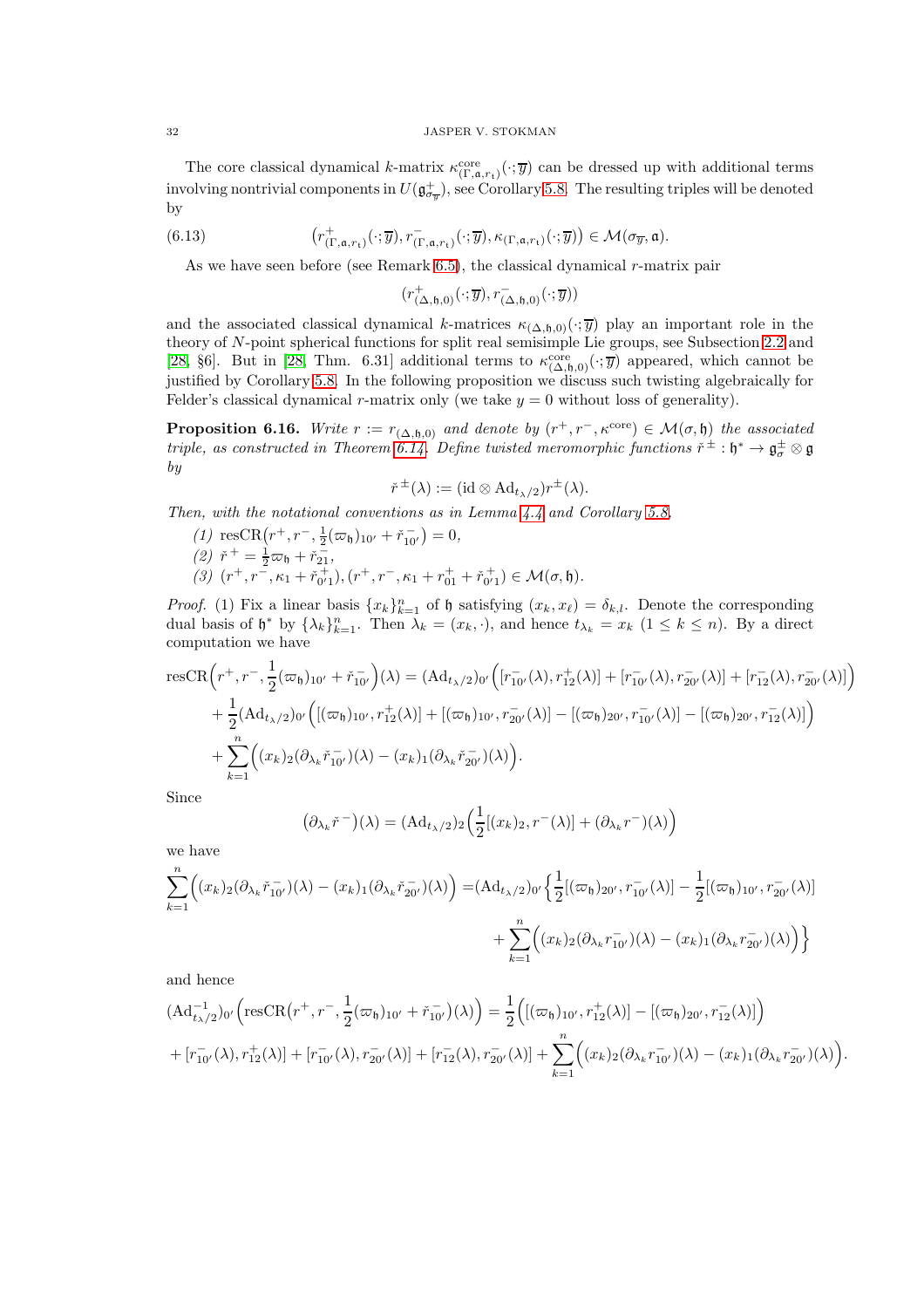By  $(5.6)$  we have

$$
[(\varpi_{\mathfrak{h}})_{10'}, r_{12}^+(\lambda)] - [(\varpi_{\mathfrak{h}})_{20'}, r_{12}^-(\lambda)] = 0
$$

and hence

$$
(\mathrm{Ad}_{t_{\lambda}/2}^{-1})_{0'} \Big( \mathrm{resCR}\big(r^{+}, r^{-}, \frac{1}{2}(\varpi_{\mathfrak{h}})_{10'} + \check{r}_{10'}^{-}\big)(\lambda)\Big) = \mathrm{CYB}[3](r^{+}, r^{-})_{120'}(\lambda) = 0,
$$

as desired.

(2) A direct computation shows that

$$
r^+(\lambda) = \frac{1}{2} \sum_{\alpha \in R^+} \frac{(e_\alpha - e_{-\alpha}) \otimes (e_{-\alpha} + e^{-(\alpha,\lambda)} e_\alpha)}{1 - e^{-(\alpha,\lambda)}},
$$
  

$$
r^-(\lambda) = -\frac{1}{2}\varpi_{\mathfrak{h}} + \frac{1}{2} \sum_{\alpha \in R^+} \frac{(e_\alpha + e_{-\alpha}) \otimes (e^{-(\alpha,\lambda)} e_\alpha - e_{-\alpha})}{1 - e^{-(\alpha,\lambda)}},
$$

and consequently

$$
\begin{split} &\check{r}^+(\lambda) = \frac{1}{2}\sum_{\alpha \in R^+} \frac{(e_\alpha - e_{-\alpha}) \otimes (e_\alpha + e_{-\alpha})}{e^{(\alpha,\lambda)/2} - e^{-(\alpha,\lambda)/2}},\\ &\check{r}^-(\lambda) = -\frac{1}{2}\varpi_\mathfrak{h} + \frac{1}{2}\sum_{\alpha \in R^+} \frac{(e_\alpha + e_{-\alpha}) \otimes (e_\alpha - e_{-\alpha})}{e^{(\alpha,\lambda)/2} - e^{-(\alpha,\lambda)/2}}, \end{split}
$$

from which the result immediately follows.

<span id="page-32-0"></span>(3) This follows from Lemma [4.3](#page-19-2) and parts (1) and (2) of the lemma.  $\square$ 

# 7. TYPE  $C_N$  asymptotic Gaudin Hamiltonians

We keep the notations from the previous section.

Note that  $(\emptyset, \mathfrak{a}, r_t)$  satisfies the conditions (1)-(3) from Definition [6.12](#page-29-0) when  $\mathfrak{a} \subseteq \mathfrak{h}$  is a subspace of real type and  $r_t \in S^2$ t. The resulting classical dynamical r-matrix  $r_{(\emptyset, \mathfrak{a}, r_t)} : \mathfrak{a}^* \to (\mathfrak{g} \otimes \mathfrak{g})^{\mathfrak{h}}$  is constant,

$$
r_{(\emptyset, \mathfrak{a}, r_{\mathfrak{t}})} = \frac{1}{2}\varpi_{\mathfrak{h}} + r_{\mathfrak{t}} + \sum_{\alpha \in R^{+}} e_{\alpha} \otimes e_{-\alpha} = \Omega_{+} + r_{\mathfrak{t}}.
$$

and hence satisfies the classical (non-dynamical) Yang-Baxter equation

$$
[r_{12}, r_{13}] + [r_{12}, r_{23}] + [r_{13}, r_{23}] = 0 \qquad (r = r_{(\emptyset, \mathfrak{a}, r_{\mathfrak{t}})}).
$$

We focus from now on

$$
r_{\mathbf{Ga}} := r_{(\emptyset, \{0\}, 0)} = \Omega_+,
$$

which is a quasi-unitary classical r-matrix with coupling constant one that lies in  $\mathfrak{b}^+ \otimes \mathfrak{b}^-$ . Theorem [6.14](#page-30-2) applied to  $r_{\text{Ga}}$  gives

$$
(r_{\rm Ga}^+(\overline{y}),r_{\rm Ga}^-(\overline{y}),\kappa_{\rm Ga}^{\rm core}(\overline{y}))\in\mathcal{M}(\sigma_{\overline{y}},\{0\})
$$

for  $\overline{y} \in \mathfrak{h}/2\pi i P^{\vee}$  with

$$
\kappa_{\text{Ga}}^{\text{core}}(\overline{y}) := \frac{1}{2} m(\widetilde{r}_{\text{Ga}}(\overline{y})).
$$

Concretely, we have

(7.1) 
$$
\widetilde{r}_{\text{Ga}}(\overline{y}) = -\frac{1}{2}\overline{\omega}_{\mathfrak{h}} - \sum_{\alpha \in R^{+}} e^{\alpha(y)} e_{-\alpha} \otimes e_{-\alpha},
$$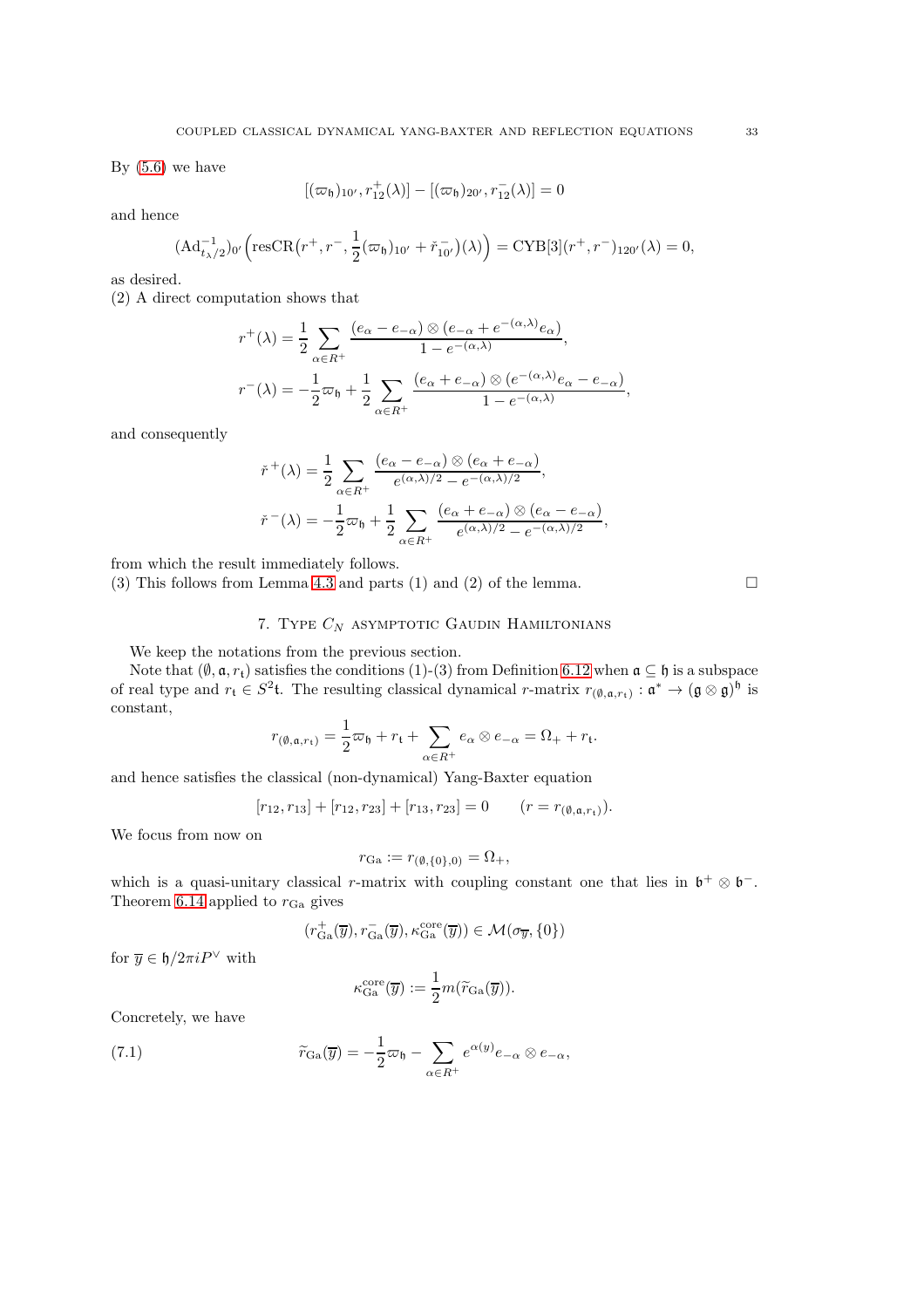and

$$
r_{\text{Ga}}^{+}(\overline{y}) = \frac{1}{2} \sum_{\alpha \in R^{+}} (e_{\alpha} - e^{\alpha(y)} e_{-\alpha}) \otimes e_{-\alpha},
$$

(7.2) 
$$
r_{\text{Ga}}^-(\overline{y}) = -\frac{1}{2}\overline{\omega}_\mathfrak{h} - \frac{1}{2}\sum_{\alpha \in R^+} (e_\alpha + e^{\alpha(y)}e_{-\alpha}) \otimes e_{-\alpha}.
$$

The associated core classical dynamical k-matrix  $\kappa_{Ga}^{\text{core}}(\overline{y}) \in U(\mathfrak{g})$  is

(7.3) 
$$
\kappa_{\text{Ga}}^{\text{core}}(\overline{y}) = -\frac{1}{4}\Omega_{\mathfrak{h}} - \frac{1}{2}\sum_{\alpha \in R^{+}} e^{\alpha(y)}e_{-\alpha}^{2}
$$

with (recall)  $\Omega_{\mathfrak{h}} = m(\varpi_{\mathfrak{h}})$ . As in the previous section, the classical dynamical k-matrix  $\kappa_{Ga}^{core}(\overline{y})$ relative to  $(r_{Ga}^+(\overline{y}), r_{Ga}^-(\overline{y}))$  can be dressed up with additional terms, giving rise to triples

(7.4) 
$$
(r_{Ga}^{+}(\overline{y}), r_{Ga}^{-}(\overline{y}), \kappa_{Ga}(\overline{y})) \in \mathcal{M}(\sigma_{\overline{y}}, \{0\}),
$$

$$
f_{B}(G, 12)
$$

cf. [\(6.13\)](#page-31-1).

<span id="page-33-1"></span>Remark 7.1. Triples [\(7.4\)](#page-33-0) can also be obtained as limit cases of triples

<span id="page-33-0"></span>
$$
\big(r^{+}_{(\Delta, \mathfrak{h}, 0)}(\cdot; \overline{y}), r^{-}_{(\Delta, \mathfrak{h}, 0)}(\cdot; \overline{y}), \kappa_{(\Delta, \mathfrak{h}, 0}(\cdot; \overline{y})\big) \in \mathcal{M}(\sigma_{\overline{y}}, \mathfrak{h}),
$$

see Subsection [2.3](#page-13-0) and [\[28,](#page-35-0) Rem. 6.4].

**Theorem 7.2.** Fix  $\overline{y} \in \mathfrak{h}/2\pi i P^{\vee}$ . With the notations as above,

$$
A_{\text{Ga};i}^{(N)}(\overline{y}) \in U(\mathfrak{g}_{\sigma_{\overline{y}}}^{+}) \otimes U(\mathfrak{g})^{\otimes N} \otimes U(\mathfrak{g}_{\sigma_{\underline{y}}}^{+}) \qquad (i = 1, \ldots, N)
$$

defined by

$$
A_{\text{Ga},i}^{(N)}(\overline{y}) := -\frac{1}{2} \sum_{s=i+1}^{N} \overline{\omega}_{is} + \left(\kappa_{\text{Ga},i}(\overline{y}) + \frac{1}{2} \sum_{s \neq i} r_{\text{Ga},si} + \frac{1}{2} \sum_{s \neq i} \widetilde{r}_{\text{Ga},si}(\overline{y})\right)
$$

pairwise commute.

Proof. This follows from the observations in Remark [5.10](#page-23-2) applied to

$$
(U, \mathfrak{a}, \theta, A_{\ell}, A_{r}, r, \kappa) = (U(\mathfrak{g}), \{0\}, \sigma_{\overline{y}}, U(\mathfrak{g}_{\sigma_{\overline{y}}}^+, U(\mathfrak{g}_{\sigma_{\overline{y}}}^+), r_{\text{Ga}}, \kappa_{\text{Ga}}).
$$

 $\Box$ 

Remark 7.3. (1) By Remark [7.1](#page-33-1) and Subsection [2.3](#page-13-0) the  $A_{\text{Ga}}^{(N)}$  $G_{\text{Ga};i}^{(N)}(0)$  are obtained from the commuting trigonometric asymptotic boundary KZB-operators on h by sending the real part of the dynamical parameters  $x \in \mathfrak{h}$  to infinity in the appropriate Weyl chamber. As a consequence the  $A_{\text{Ga}}^{(N)}$  $G_{\mathbf{a};i}^{(IV)}(\overline{0})$  $(1 \leq i \leq N)$  are asymptotic trigonometric boundary Gaudin Hamiltonians (see Subsection [2.3\)](#page-13-0). Note that the  $A_{\text{Ga}}^{(N)}$  $\Gamma_{\text{Ga}^{i}}^{(N)}(\overline{y})$  are gauge-equivalent to the boundary Gaudin Hamiltonians  $A_{\text{Ga}^{i}}^{(N)}$  $G_{a;i}^{(N)}(\overline{0}),$  due to Corollary [6.15.](#page-30-3)

(2) Note the similarity of the asymptotic boundary Gaudin Hamiltonians  $A_{\text{Ga}}^{(N)}$  $\mathcal{G}_{\mathbf{a};i}^{(N)}(\overline{y})$  and the ones constructed in [\[26,](#page-34-23)  $\S$ II C & Thm. 2.3]. The latter Hamiltonians are derived from Lax operators involving non-unitary generalised classical  $r$ -matrices with spectral parameter. These generalised classical r-matrices are obtained from a unitary classical r-matrix by some folding procedure along a compatible involution.

Skrypnyk's [\[25,](#page-34-22) [26\]](#page-34-23) folding theory is significant different from the folding procedure introduced in this paper. Skrypnyk's theory is for classical unitary r-matrices with spectral parameter, leading to a *single* generalised non-unitary symmetric  $r$ -matrix that satisfies a *single* generalised classical Yang-Baxter equation. The folding theory in the present paper is for (quasiunitary) classical *dynamical* r-matrices, leading to classical dynamical r-matrix pairs satisfying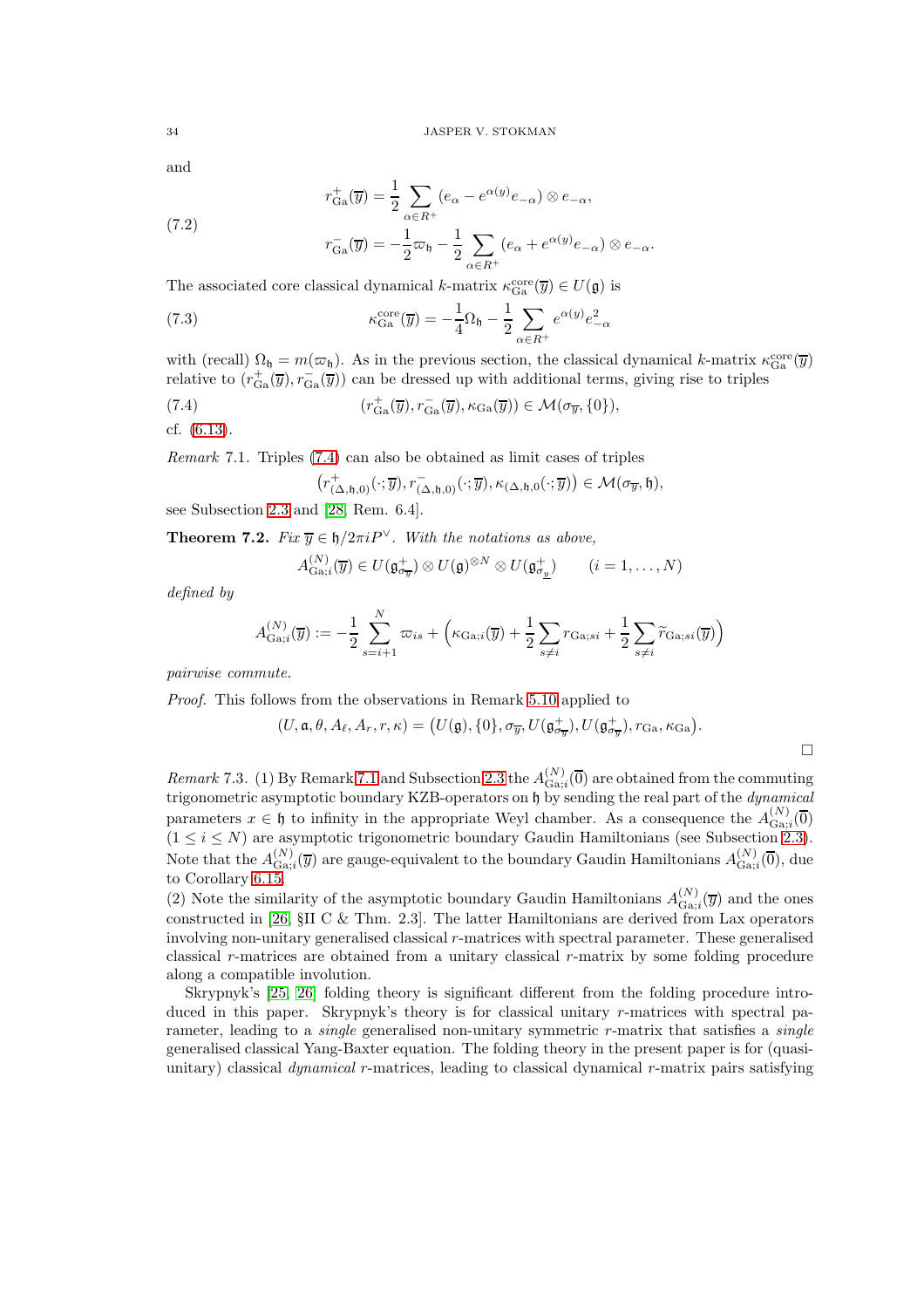three coupled classical dynamical Yang-Baxter equations and a fourth classical non-dynamical Yang-Baxter type equation.

In the degeneration scheme [\(2.37\)](#page-13-1), Skrypnyk's folding theory takes place in the "Gaudin" box and the present folding theory in the "asymptotic KZB" box. It is an open problem whether these folding theories are degenerations of (a single) folding theory in the "KZB" box, where both the dynamical and spectral parameters are present.

## **REFERENCES**

- <span id="page-34-20"></span>[1] A.A. Belavin, V.G. Drinfeld, Solutions of the classical Yang-Baxter equation for simple Lie algebras, Funct. Anal. Appl. 16 (1982), 1–29.
- <span id="page-34-21"></span>[2] A.A. Belavin, V.G. Drinfeld, *Triangle equations and simple Lie algebras*, Soviet Sci. Rev. Sect. C Math. Phys. Rev., 4 (1984), 93–165.
- <span id="page-34-17"></span><span id="page-34-11"></span>[3] D. Bernard, On the Wess-Zumino-Witten model on the torus, Nucl. Phys. B 303 (1988), 77–93.
- [4] W. Casselman, D. Miličić, Asymptotic behavior of matrix coefficients of admissible representations, Duke Math. J. 94 (1982), 869–930.
- <span id="page-34-24"></span><span id="page-34-6"></span>[5] I. Cherednik, Factorizing particles on a half-line and root systems, Teoret. Mat. Fiz. 61 (1984), 35–44.
- <span id="page-34-2"></span>[6] P. Etingof, Quantum integrable systems and representations of Lie algebras, J. Math. Phys. 36 (1995), 2636-2651.
- [7] P. Etingof, Representations of affine Lie algebras, elliptic r-matrix systems and special functions, Comm. Math. Phys. 159 (1994), 471–502.
- <span id="page-34-18"></span>[8] P. Etingof, I. Frenkel, A.A. Kirillov Jr., Spherical functions on affine Lie groups, Duke Math J. 80 (1995), 59–90.
- <span id="page-34-7"></span>[9] P. Etingof, A.A. Kirillov Jr., On the affine analogue of Jack and Macdonald polynomials, Duke Math. J. 78 (1995), 229–256.
- <span id="page-34-9"></span>[10] P. Etingof, F. Latour, The dynamical Yang-Baxter equation, representation theory, and quantum integrable systems, Oxford Lecture Series in Math. and its Appl. 29, Oxford University Press 2005.
- <span id="page-34-3"></span>[11] P. Etingof, O. Schiffmann, Twisted traces of intertwiners for Kac-Moody algebras and classical dynamical  $r$ -matrices corresponding to Belavin-Drinfeld triples, Math. Res. Lett. 6 (1999), 593–612.
- <span id="page-34-25"></span>[12] P. Etingof, O. Schiffmann, Lectures on the dynamical Yang-Baxter equations, in: Quantum groups and Lie theory (Durham, 1999), 89–129, London Math. Soc. Lecture Note Ser., 290, Cambridge Univ. Press, Cambridge, 2001.
- <span id="page-34-19"></span>[13] P. Etingof, A. Varchenko, Geometry and classification of solutions of the classical dynamical Yang-Baxter equation, Comm. Math. Phys. 192, 77–120 (1998).
- <span id="page-34-0"></span>[14] G. Felder, *Conformal field theory and integrable systems associated to elliptic curves*, Proceedings of the International Congress of Mathematicians, Vol. 1,2 (Zürich, 1994), pp. 1247–1255, Birkhauser, Basel, 1995.
- <span id="page-34-1"></span>[15] G. Felder, C. Weiczerkowski, Conformal blocks on elliptic curves and the Knizhnik-Zamolodchikov-Bernard equations, Comm. Math. Phys. **176** (1996), 133-161.
- <span id="page-34-12"></span>[16] H. Freudenthal, Zur berechnung der charactere der halbeinfachen Lieschen gruppen. I, Indag. Math. 16 (1954), 369–376.
- <span id="page-34-15"></span><span id="page-34-14"></span>[17] Harish-Chandra, On the character of a semisimple Lie group, Bull. Amer. Math. Soc. 61 (1955), 389–396.
- <span id="page-34-10"></span>[18] Harish-Chandra, *The characters of semisimple Lie groups*, Trans. Amer. Math. Soc. **83** (1956), 98–163.
- [19] J.E. Humphreys, Introduction to Lie Algebras and Representation Theory, Graduate Texts in Math. 9, Springer Verlag, New York, 1972.
- <span id="page-34-8"></span>[20] A. Kirillov Jr., Traces of intertwining operators and Macdonald's polynomials, PhD thesis (1995), [arXiv:q-alg/9503012.](http://arxiv.org/abs/q-alg/9503012)
- <span id="page-34-16"></span>[21] A. Oblomkov, Heckman-Opdam's Jacobi polynomials for the  $BC_n$  root system and generalized spherical functions, Adv. Math. 186 (2004), 153–180.
- <span id="page-34-5"></span>[22] N. Reshetikhin, J.V. Stokman, Asymptotic boundary KZB operators and quantum Calogero-Moser spin chains, [arXiv:2012.13497.](http://arxiv.org/abs/2012.13497)
- <span id="page-34-26"></span><span id="page-34-4"></span>[23] H. Samelson, Notes on Lie Algebras, Second edition. Universitext. Springer-Verlag, New York, 1990.
- <span id="page-34-22"></span>[24] O. Schiffmann, On classification of dynamical r-matrices, Math. Res. Lett. 5, 13–30 (1998).
- [25] T. Skrypnyk, Generalized quantum Gaudin spin chains, involutive automorphisms and "twisted" classical r-matrices, J. Math. Phys. 47 (2006), 033511, 10 pp.
- <span id="page-34-23"></span>[26] T. Skrypnyk, Generalized Gaudin spin chains, nonsymmetric r-matrices, and reflection equation algebras, J. Math. Phys. 48 (2007), 113521, 17 pp.
- <span id="page-34-13"></span>[27] T.A. Springer, Weyl's character formula for algebraic groups, Invent. Math. 5, 85–105 (1968).